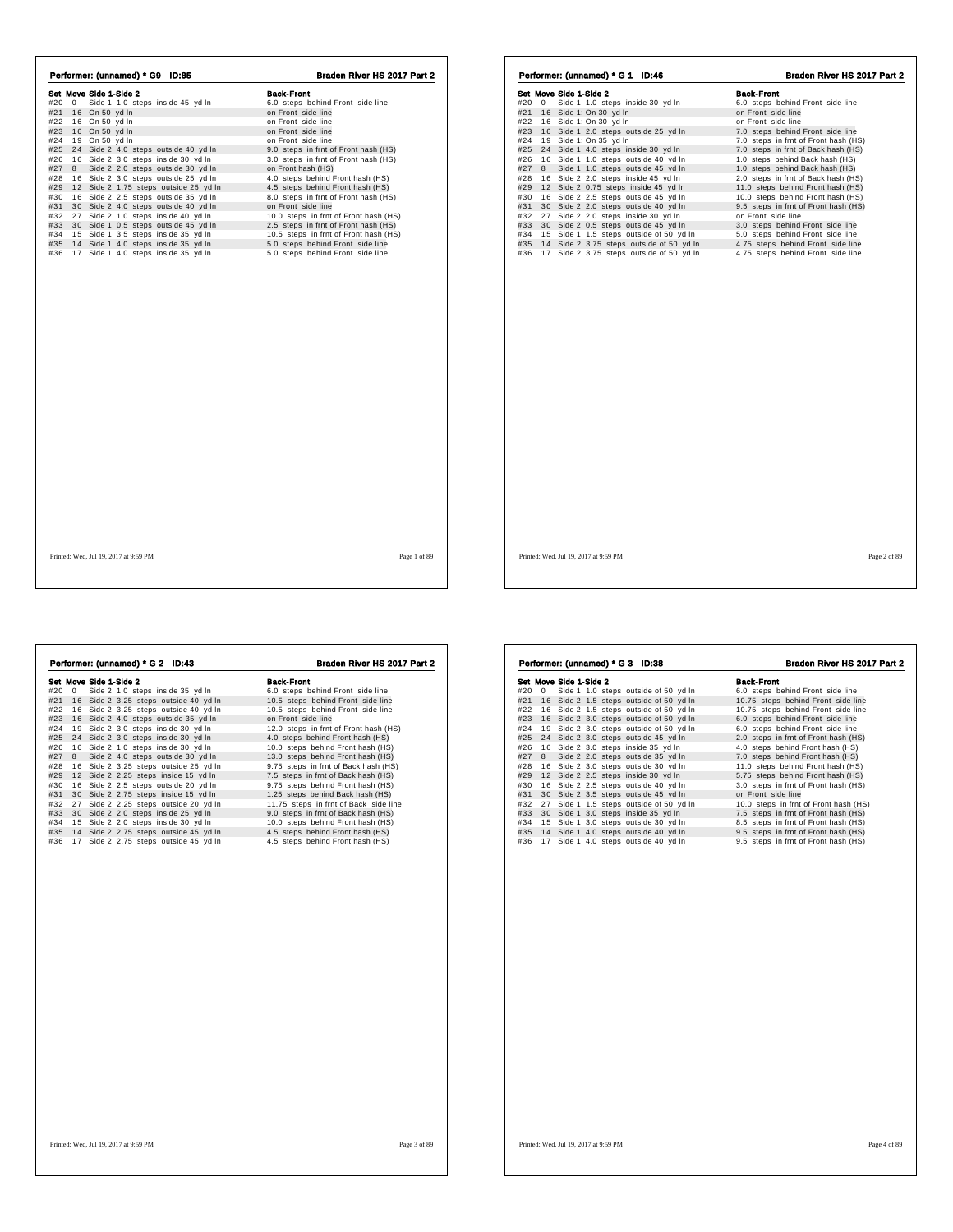| Performer: (unnamed) * G 4 ID:35                                                                                                                                                                                                                                                                                                                                                                                                                                                                                                                                                                                                                                                                                                                                                          | Braden River HS 2017 Part 2                                                                                                                                                                                                                                                                                                                                                                                                                                                                                                                                                                         | Performer: (unnamed) * G 5 ID:29                                                                                                                                                                                                                                                                                                                                                                                                                                                                                                                                                                                                                                                                                                                                                                                               | Braden River HS 2017 Part 2                                                                                                                                                                                                                                                                                                                                                                                                                                                                                                                                                                                                                                              |
|-------------------------------------------------------------------------------------------------------------------------------------------------------------------------------------------------------------------------------------------------------------------------------------------------------------------------------------------------------------------------------------------------------------------------------------------------------------------------------------------------------------------------------------------------------------------------------------------------------------------------------------------------------------------------------------------------------------------------------------------------------------------------------------------|-----------------------------------------------------------------------------------------------------------------------------------------------------------------------------------------------------------------------------------------------------------------------------------------------------------------------------------------------------------------------------------------------------------------------------------------------------------------------------------------------------------------------------------------------------------------------------------------------------|--------------------------------------------------------------------------------------------------------------------------------------------------------------------------------------------------------------------------------------------------------------------------------------------------------------------------------------------------------------------------------------------------------------------------------------------------------------------------------------------------------------------------------------------------------------------------------------------------------------------------------------------------------------------------------------------------------------------------------------------------------------------------------------------------------------------------------|--------------------------------------------------------------------------------------------------------------------------------------------------------------------------------------------------------------------------------------------------------------------------------------------------------------------------------------------------------------------------------------------------------------------------------------------------------------------------------------------------------------------------------------------------------------------------------------------------------------------------------------------------------------------------|
| Set Move Side 1-Side 2<br>#20 0 Side 2: 3.0 steps outside 30 yd In<br>#21 16 Side 2: 4.0 steps outside 30 yd In<br>#22 16 Side 2: 4.0 steps outside 30 yd In<br>#23 16 Side 2: 4.0 steps outside 30 yd In<br>#24 19 Side 2: 4.0 steps outside 30 yd In<br>#25 24 Side 2: 2.0 steps inside 25 yd In<br>#26 16 Side 2: On 25 yd In<br>#27 8 Side 2: 3.0 steps inside 20 yd In<br>#28 16 Side 2: 2.0 steps inside 15 yd In<br>#29 12 Side 2: 3.75 steps outside 15 yd In<br>#30 16 Side 2: 0.75 steps inside 20 yd In<br>#31 30 Side 2: On 30 yd In<br>#32 27 Side 2: 1.0 steps outside 30 yd In<br>#33 30 Side 2: 3.5 steps outside of 50 yd In<br>#34 15 Side 1: 0.5 steps outside of 50 yd In<br>#35 14 Side 1: 0.25 steps outside 45 yd In<br>#36 17 Side 1: 0.25 steps outside 45 yd In | <b>Back-Front</b><br>6.0 steps behind Front side line<br>on Front side line<br>on Front side line<br>on Front side line<br>on Front side line<br>9.0 steps in frnt of Front hash (HS)<br>1.0 steps in frnt of Front hash (HS)<br>2.0 steps behind Front hash (HS)<br>6.0 steps behind Front hash (HS)<br>on Front hash (HS)<br>5.0 steps in frnt of Front hash (HS)<br>on Front side line<br>9.0 steps in frnt of Front hash (HS)<br>8.5 steps in frnt of Front hash (HS)<br>7.0 steps in frnt of Front hash (HS)<br>10.5 steps in frnt of Front hash (HS)<br>10.5 steps in frnt of Front hash (HS) | Set Move Side 1-Side 2<br>#20 0 Side 1: 1.0 steps outside 35 yd In<br>#21 16 Side 1: 4.0 steps inside 30 yd In<br>#22 16 Side 1: 4.0 steps inside 30 yd In<br>#23 16 Side 1: 4.0 steps inside 30 yd In<br>#24 19 Side 1: 3.0 steps inside 25 yd In<br>#25 24 Side 1: 2.0 steps inside 25 yd In<br>16 Side 1: 2.0 steps outside 35 yd In<br>#26<br>#27 8 Side 1: 2.0 steps outside 40 yd In<br>#28 16 Side 1: 1.0 steps outside of 50 yd In<br>#29 12 Side 2: 2.0 steps outside of 50 yd In<br>16 Side 2: 3.5 steps inside 45 yd In<br>#30<br>#31 30 Side 1: 3.75 steps outside of 50 yd In<br>#32 27 Side 1: 1.5 steps inside 45 yd In<br>#33 30 Side 1: 1.0 steps inside 30 yd In<br>15 Side 1: 2.0 steps inside 30 yd In<br>#34<br>14 Side 1: 1.0 steps outside 35 yd In<br>#35<br>#36 17 Side 1: 1.0 steps outside 35 yd In | <b>Back-Front</b><br>6.0 steps behind Front side line<br>0.25 steps in frnt of Front side line<br>0.25 steps in frnt of Front side line<br>on Front side line<br>12.0 steps in frnt of Front hash (HS)<br>10.0 steps in frnt of Back hash (HS)<br>6.0 steps in frnt of Back hash (HS)<br>on Back hash (HS)<br>1.0 steps in frnt of Back hash (HS)<br>13.25 steps in frnt of Back hash (HS)<br>9.5 steps in frnt of Back hash (HS)<br>4.0 steps behind Back hash (HS)<br>9.0 steps in frnt of Back side line<br>3.0 steps in frnt of Back hash (HS)<br>13.0 steps in frnt of Back hash (HS)<br>7.0 steps in frnt of Back hash (HS)<br>7.0 steps in frnt of Back hash (HS) |
| Printed: Wed. Jul 19, 2017 at 9:59 PM                                                                                                                                                                                                                                                                                                                                                                                                                                                                                                                                                                                                                                                                                                                                                     | Page 5 of 89                                                                                                                                                                                                                                                                                                                                                                                                                                                                                                                                                                                        | Printed: Wed, Jul 19, 2017 at 9:59 PM                                                                                                                                                                                                                                                                                                                                                                                                                                                                                                                                                                                                                                                                                                                                                                                          | Page 6 of 89                                                                                                                                                                                                                                                                                                                                                                                                                                                                                                                                                                                                                                                             |

| #20 0<br>Side 1: 3.0 steps outside 40 yd In<br>6.0 steps behind Front side line<br>#21<br>on Front side line<br>16 Side 1: On 35 yd In<br>#22<br>16 Side 1: On 35 yd In<br>on Front side line<br>#23<br>16 Side 1: On 35 yd In<br>on Front side line<br>#24<br>19 Side 1: On 35 yd In<br>on Front side line<br>#25<br>24 Side 1: 2.0 steps inside 45 yd In<br>9.0 steps behind Front side line<br>#26<br>16 Side 2: 3.0 steps inside 40 yd In<br>14.0 steps behind Front side line<br>#27<br>Side 2: 3.0 steps outside 40 yd In<br>3.0 steps behind Front hash (HS)<br>8<br>#28<br>16 Side 2: 4.0 steps outside 35 yd In<br>7.0 steps behind Front hash (HS)<br>#29<br>12 Side 2: 0.75 steps inside 35 yd In<br>6.0 steps behind Front hash (HS)<br>#30<br>16 Side 2: 3.5 steps inside 35 yd In<br>4.5 steps behind Front hash (HS)<br>#31<br>30 Side 2: 3.5 steps inside 30 yd In<br>11.5 steps behind Front side line<br>#32<br>27 Side 2: 2.0 steps inside 25 yd In<br>on Front side line<br>#33<br>30 Side 2: 1.0 steps inside 35 yd In<br>6.5 steps behind Front side line<br>#34<br>15 Side 2: 2.5 steps outside 40 yd In<br>8.5 steps behind Front side line<br>#35<br>14 Side 2: 3.0 steps outside 35 yd In<br>7.0 steps behind Front side line<br>#36<br>17 Side 2: 3.0 steps outside 35 yd In<br>7.0 steps behind Front side line | Set Move Side 1-Side 2 | <b>Back-Front</b> |
|---------------------------------------------------------------------------------------------------------------------------------------------------------------------------------------------------------------------------------------------------------------------------------------------------------------------------------------------------------------------------------------------------------------------------------------------------------------------------------------------------------------------------------------------------------------------------------------------------------------------------------------------------------------------------------------------------------------------------------------------------------------------------------------------------------------------------------------------------------------------------------------------------------------------------------------------------------------------------------------------------------------------------------------------------------------------------------------------------------------------------------------------------------------------------------------------------------------------------------------------------------------------------------------------------------------------------------------------|------------------------|-------------------|
|                                                                                                                                                                                                                                                                                                                                                                                                                                                                                                                                                                                                                                                                                                                                                                                                                                                                                                                                                                                                                                                                                                                                                                                                                                                                                                                                             |                        |                   |
|                                                                                                                                                                                                                                                                                                                                                                                                                                                                                                                                                                                                                                                                                                                                                                                                                                                                                                                                                                                                                                                                                                                                                                                                                                                                                                                                             |                        |                   |
|                                                                                                                                                                                                                                                                                                                                                                                                                                                                                                                                                                                                                                                                                                                                                                                                                                                                                                                                                                                                                                                                                                                                                                                                                                                                                                                                             |                        |                   |
|                                                                                                                                                                                                                                                                                                                                                                                                                                                                                                                                                                                                                                                                                                                                                                                                                                                                                                                                                                                                                                                                                                                                                                                                                                                                                                                                             |                        |                   |
|                                                                                                                                                                                                                                                                                                                                                                                                                                                                                                                                                                                                                                                                                                                                                                                                                                                                                                                                                                                                                                                                                                                                                                                                                                                                                                                                             |                        |                   |
|                                                                                                                                                                                                                                                                                                                                                                                                                                                                                                                                                                                                                                                                                                                                                                                                                                                                                                                                                                                                                                                                                                                                                                                                                                                                                                                                             |                        |                   |
|                                                                                                                                                                                                                                                                                                                                                                                                                                                                                                                                                                                                                                                                                                                                                                                                                                                                                                                                                                                                                                                                                                                                                                                                                                                                                                                                             |                        |                   |
|                                                                                                                                                                                                                                                                                                                                                                                                                                                                                                                                                                                                                                                                                                                                                                                                                                                                                                                                                                                                                                                                                                                                                                                                                                                                                                                                             |                        |                   |
|                                                                                                                                                                                                                                                                                                                                                                                                                                                                                                                                                                                                                                                                                                                                                                                                                                                                                                                                                                                                                                                                                                                                                                                                                                                                                                                                             |                        |                   |
|                                                                                                                                                                                                                                                                                                                                                                                                                                                                                                                                                                                                                                                                                                                                                                                                                                                                                                                                                                                                                                                                                                                                                                                                                                                                                                                                             |                        |                   |
|                                                                                                                                                                                                                                                                                                                                                                                                                                                                                                                                                                                                                                                                                                                                                                                                                                                                                                                                                                                                                                                                                                                                                                                                                                                                                                                                             |                        |                   |
|                                                                                                                                                                                                                                                                                                                                                                                                                                                                                                                                                                                                                                                                                                                                                                                                                                                                                                                                                                                                                                                                                                                                                                                                                                                                                                                                             |                        |                   |
|                                                                                                                                                                                                                                                                                                                                                                                                                                                                                                                                                                                                                                                                                                                                                                                                                                                                                                                                                                                                                                                                                                                                                                                                                                                                                                                                             |                        |                   |
|                                                                                                                                                                                                                                                                                                                                                                                                                                                                                                                                                                                                                                                                                                                                                                                                                                                                                                                                                                                                                                                                                                                                                                                                                                                                                                                                             |                        |                   |
|                                                                                                                                                                                                                                                                                                                                                                                                                                                                                                                                                                                                                                                                                                                                                                                                                                                                                                                                                                                                                                                                                                                                                                                                                                                                                                                                             |                        |                   |
|                                                                                                                                                                                                                                                                                                                                                                                                                                                                                                                                                                                                                                                                                                                                                                                                                                                                                                                                                                                                                                                                                                                                                                                                                                                                                                                                             |                        |                   |
|                                                                                                                                                                                                                                                                                                                                                                                                                                                                                                                                                                                                                                                                                                                                                                                                                                                                                                                                                                                                                                                                                                                                                                                                                                                                                                                                             |                        |                   |
|                                                                                                                                                                                                                                                                                                                                                                                                                                                                                                                                                                                                                                                                                                                                                                                                                                                                                                                                                                                                                                                                                                                                                                                                                                                                                                                                             |                        |                   |
|                                                                                                                                                                                                                                                                                                                                                                                                                                                                                                                                                                                                                                                                                                                                                                                                                                                                                                                                                                                                                                                                                                                                                                                                                                                                                                                                             |                        |                   |

|     |            | Performer: (unnamed) * G 7 ID:25       | Braden River HS 2017 Part 2          |
|-----|------------|----------------------------------------|--------------------------------------|
|     |            | Set Move Side 1-Side 2                 | <b>Back-Front</b>                    |
| #20 | $^{\circ}$ | Side 1: 3.0 steps outside 25 yd In     | 6.0 steps behind Front side line     |
| #21 |            | 16 Side 1: On 25 yd In                 | on Front side line                   |
| #22 |            | 16 Side 1: On 25 yd In                 | on Front side line                   |
| #23 |            | 16 Side 1: 3.0 steps inside 30 yd In   | 7.0 steps in frnt of Front hash (HS) |
| #24 | 19         | Side 1: On 40 yd In                    | 2.0 steps behind Front hash (HS)     |
| #25 |            | 24 Side 1: 3.0 steps outside 45 yd In  | 3.0 steps behind Front hash (HS)     |
| #26 |            | 16 On 50 yd In                         | 7.0 steps in frnt of Back hash (HS)  |
| #27 |            | 8 Side 2: 2.0 steps inside 40 yd In    | 10.0 steps in frnt of Back hash (HS) |
| #28 |            | 16 Side 2: 2.0 steps outside 40 yd In  | 12.0 steps behind Front hash (HS)    |
| #29 |            | 12 Side 2: 1.25 steps outside 40 yd In | 5.75 steps behind Front hash (HS)    |
| #30 |            | 16 Side 2: 2.0 steps outside 45 yd In  | 1.5 steps behind Front hash (HS)     |
| #31 |            | 30 Side 2: 0.5 steps inside 45 yd In   | on Front side line                   |
| #32 |            | 27 Side 1: 4.0 steps inside 40 yd In   | 7.0 steps behind Front side line     |
| #33 |            | 30 Side 1: 2.5 steps outside 30 yd In  | 6.0 steps behind Front side line     |
| #34 |            | 15 Side 1: 2.5 steps outside 30 yd In  | 11.0 steps behind Front side line    |
| #35 |            | 14 Side 1: 0.5 steps inside 30 yd In   | 7.5 steps in frnt of Front hash (HS) |
| #36 |            | 17 Side 1: 0.5 steps inside 30 yd In   | 7.5 steps in frnt of Front hash (HS) |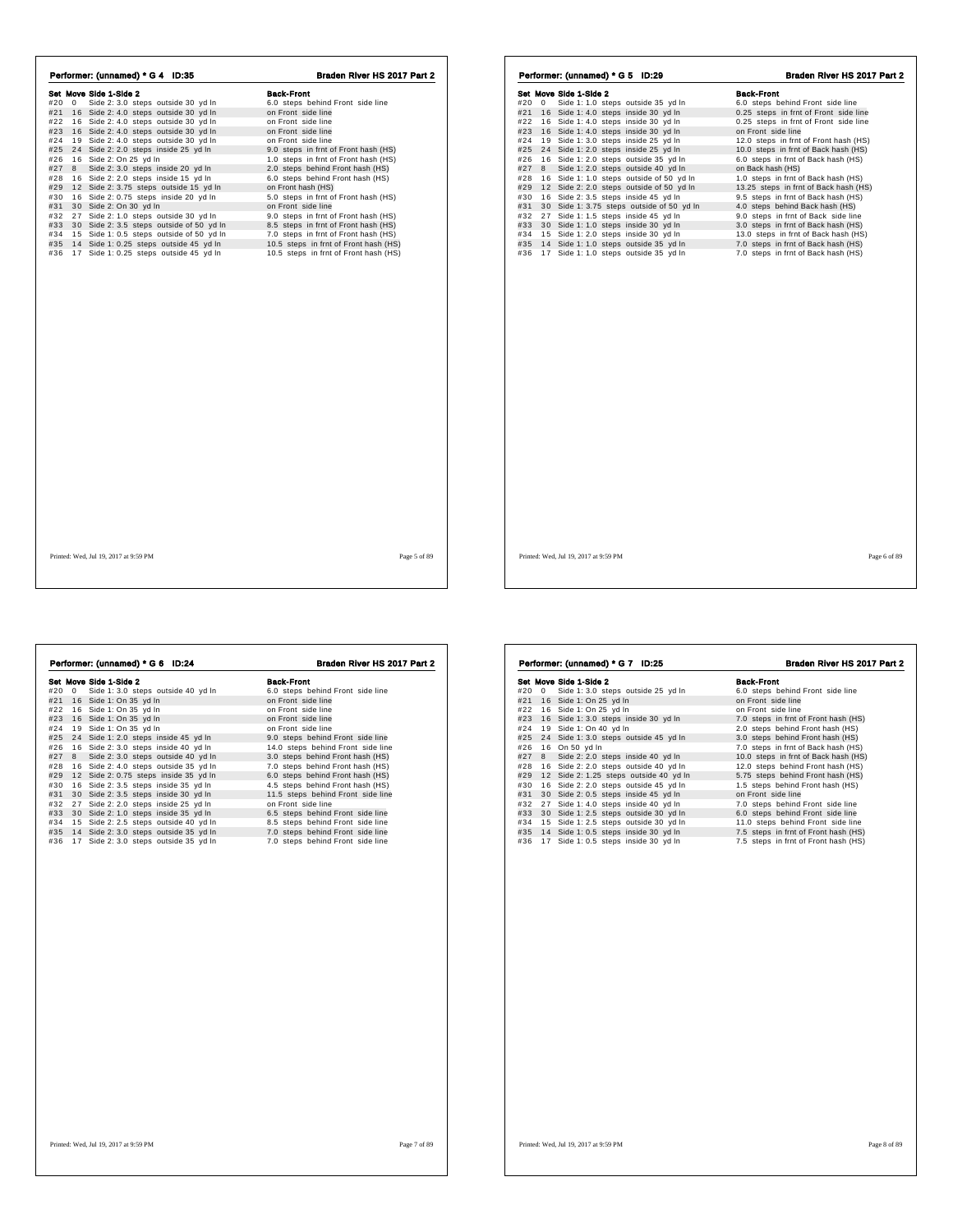| Performer: (unnamed) * G 8 ID:91          | Braden River HS 2017 Part 2           | Performer: (unnamed) * G10 ID:83             | Braden River HS 2017 Part 2           |
|-------------------------------------------|---------------------------------------|----------------------------------------------|---------------------------------------|
| Set Move Side 1-Side 2                    | <b>Back-Front</b>                     | Set Move Side 1-Side 2                       | <b>Back-Front</b>                     |
| #20 0 Side 2: 3.0 steps outside 45 yd In  | 6.0 steps behind Front side line      | #20 0 Side 2: 3.0 steps inside 30 yd In      | 6.0 steps behind Front side line      |
| #21 16 Side 2: 4.0 steps outside 40 yd In | on Front side line                    | #21 16 Side 2: On 30 yd In                   | on Front side line                    |
| #22 16 Side 2: 4.0 steps outside 40 yd In | on Front side line                    | #22 16 Side 2: On 30 yd In                   | on Front side line                    |
| #23 16 Side 2: 4.0 steps outside 40 yd In | on Front side line                    | #23 16 Side 2: 3.0 steps outside 30 yd In    | 6.0 steps in frnt of Front hash (HS)  |
| #24 19 Side 2: 4.0 steps outside 45 yd In | 14.0 steps behind Front side line     | 19 Side 2: 3.0 steps inside 25 yd In<br>#24  | 3.0 steps behind Front hash (HS)      |
| #25 24 Side 2: 4.0 steps outside 40 yd In | 8.0 steps behind Front hash (HS)      | #25 24 Side 2: On 25 yd In                   | 7.0 steps behind Front hash (HS)      |
| #26 16 Side 2: 4.0 steps outside 35 yd In | 9.0 steps in frnt of Back hash (HS)   | 16 Side 2: On 25 yd In<br>#26                | 7.0 steps behind Front hash (HS)      |
| #27 8 Side 2: 2.0 steps outside 30 yd In  | 9.0 steps in frnt of Back hash (HS)   | #27 8 Side 2: 3.0 steps inside 20 yd In      | 10.0 steps behind Front hash (HS)     |
| #28 16 Side 2: 2.0 steps outside 30 yd In | 9.0 steps in frnt of Back hash (HS)   | 16 Side 2: 0.25 steps inside 20 yd In<br>#28 | 10.25 steps behind Front hash (HS)    |
| #29 12 Side 2: 2.25 steps inside 30 yd In | 8.25 steps in frnt of Back hash (HS)  | #29 12 Side 2: 0.25 steps inside 20 yd In    | 3.25 steps behind Front hash (HS)     |
| #30 16 Side 2: 1.5 steps inside 30 yd In  | 12.0 steps behind Front hash (HS)     | #30 16 Side 2: 1.25 steps inside 25 yd In    | 0.75 steps in frnt of Front hash (HS) |
| #31 30 Side 2: 2.5 steps inside 25 yd In  | 8.0 steps in frnt of Front hash (HS)  | #31 30 Side 2: 4.0 steps outside 35 yd In    | on Front side line                    |
| #32 27 Side 2: 2.0 steps outside 25 yd In | on Front side line                    | #32 27 Side 2: 1.5 steps inside 35 yd In     | 8.0 steps behind Front side line      |
| #33 30 Side 2: On 35 yd In                | 8.0 steps in frnt of Front hash (HS)  | #33 30 Side 1: 1.5 steps inside 45 yd In     | 9.5 steps behind Front side line      |
| #34 15 Side 2: 2.5 steps outside 40 yd In | 12.0 steps in frnt of Front hash (HS) | #34 15 Side 1: 1.5 steps outside of 50 yd In | 10.25 steps behind Front side line    |
| #35 14 Side 2: 0.75 steps inside 40 yd In | 5.5 steps behind Front side line      | 14 Side 1: On 45 yd In<br>#35                | 4.5 steps behind Front side line      |
| #36 17 Side 2: 0.75 steps inside 40 yd In | 5.5 steps behind Front side line      | #36 17 Side 1: On 45 yd In                   | 4.5 steps behind Front side line      |
|                                           |                                       |                                              |                                       |
|                                           |                                       |                                              |                                       |
| Printed: Wed. Jul 19, 2017 at 9:59 PM     | Page 9 of 89                          | Printed: Wed, Jul 19, 2017 at 9:59 PM        | Page 10 of 89                         |

| #20 | 0 | Set Move Side 1-Side 2<br>Side 2: 3.0 steps inside 45 yd In | <b>Back-Front</b><br>6.0 steps behind Front side line |
|-----|---|-------------------------------------------------------------|-------------------------------------------------------|
| #21 |   | 16 Side 2: On 45 yd In                                      | on Front side line                                    |
| #22 |   | 16 Side 2: On 45 yd In                                      | on Front side line                                    |
| #23 |   | 16 Side 2: 0.5 steps outside 45 yd In                       | 13.0 steps in frnt of Front hash (HS)                 |
| #24 |   | 19 Side 1: 2.0 steps inside 45 yd In                        | 7.0 steps in frnt of Front hash (HS)                  |
| #25 |   | 24 On 50 yd In                                              | 8.0 steps in frnt of Back hash (HS)                   |
| #26 |   | 16 Side 2: 1.0 steps outside 45 yd In                       | 3.0 steps in frnt of Back hash (HS)                   |
| #27 | 8 | Side 2: 2.0 steps inside 40 yd In                           | 3.0 steps in frnt of Back hash (HS)                   |
| #28 |   | 16 Side 2: 2.0 steps outside 40 yd In                       | 9.0 steps in frnt of Back hash (HS)                   |
| #29 |   | 12 Side 2: 2.25 steps outside 40 yd In                      | 11.75 steps in frnt of Back hash (HS)                 |
| #30 |   | 16 Side 2: 3.5 steps inside 35 yd In                        | 11.5 steps behind Front hash (HS)                     |
| #31 |   | 30 Side 2: 3.5 steps outside 35 yd In                       | 7.5 steps in frnt of Front hash (HS)                  |
| #32 |   | 27 Side 2: 2.0 steps outside 30 yd In                       | on Front side line                                    |
| #33 |   | 30 Side 2: 1.5 steps inside 40 yd In                        | 14.0 steps behind Front side line                     |
| #34 |   | 15 Side 1: 1.25 steps outside of 50 yd In                   | 12.25 steps in frnt of Front hash (HS)                |
| #35 |   | 14 Side 2: 3.25 steps outside of 50 yd In                   | 10.5 steps in frnt of Front hash (HS)                 |
| #36 |   | 17 Side 2: 3.25 steps outside of 50 yd In                   | 10.5 steps in frnt of Front hash (HS)                 |
|     |   |                                                             |                                                       |
|     |   |                                                             |                                                       |
|     |   |                                                             |                                                       |
|     |   |                                                             |                                                       |
|     |   |                                                             |                                                       |
|     |   |                                                             |                                                       |
|     |   |                                                             |                                                       |
|     |   |                                                             |                                                       |
|     |   |                                                             |                                                       |
|     |   |                                                             |                                                       |

|     |                | Set Move Side 1-Side 2                    | <b>Back-Front</b>                    |
|-----|----------------|-------------------------------------------|--------------------------------------|
| #20 | $\overline{0}$ | Side 1: 3.0 steps inside 40 yd In         | 6.0 steps behind Front side line     |
| #21 |                | 16 Side 1: 0.5 steps inside 40 yd In      | 7.75 steps behind Front side line    |
| #22 |                | 16 Side 1: 0.5 steps inside 40 yd In      | 7.75 steps behind Front side line    |
| #23 |                | 16 Side 1: On 45 yd In                    | on Front side line                   |
| #24 |                | 19 Side 1: On 45 vd In                    | on Front side line                   |
| #25 |                | 24 Side 2: 1.0 steps outside 45 yd In     | 13.0 steps behind Front side line    |
| #26 |                | 16 Side 2: 2.0 steps inside 35 yd In      | 8.0 steps in frnt of Front hash (HS) |
| #27 |                | 8 Side 2: 3.0 steps outside 35 yd In      | 5.0 steps in frnt of Front hash (HS) |
| #28 |                | 16 Side 2: 4.0 steps outside 30 yd In     | 2.0 steps behind Front hash (HS)     |
| #29 |                | 12 Side 2: 3.75 steps outside 30 yd In    | 5.25 steps behind Front hash (HS)    |
| #30 |                | 16 Side 2: 2.25 steps inside 30 yd In     | 2.5 steps behind Front hash (HS)     |
| #31 |                | 30 Side 2: On 25 yd In                    | 11.0 steps behind Front side line    |
| #32 |                | 27 Side 2: 2.0 steps inside 20 yd In      | on Front side line                   |
| #33 |                | 30 Side 2: 3.0 steps outside 30 yd In     | 5.5 steps behind Front side line     |
| #34 |                | 15 Side 2: On 30 yd In                    | 9.0 steps behind Front side line     |
|     |                | #35 14 Side 2: 2.5 steps outside 35 yd In | 7.5 steps in frnt of Front hash (HS) |
| #36 |                | 17 Side 2: 2.5 steps outside 35 yd In     | 7.5 steps in frnt of Front hash (HS) |
|     |                |                                           |                                      |
|     |                |                                           |                                      |
|     |                |                                           |                                      |

Performer: (unnamed) \* G12 ID:32 Braden River HS 2017 Part 2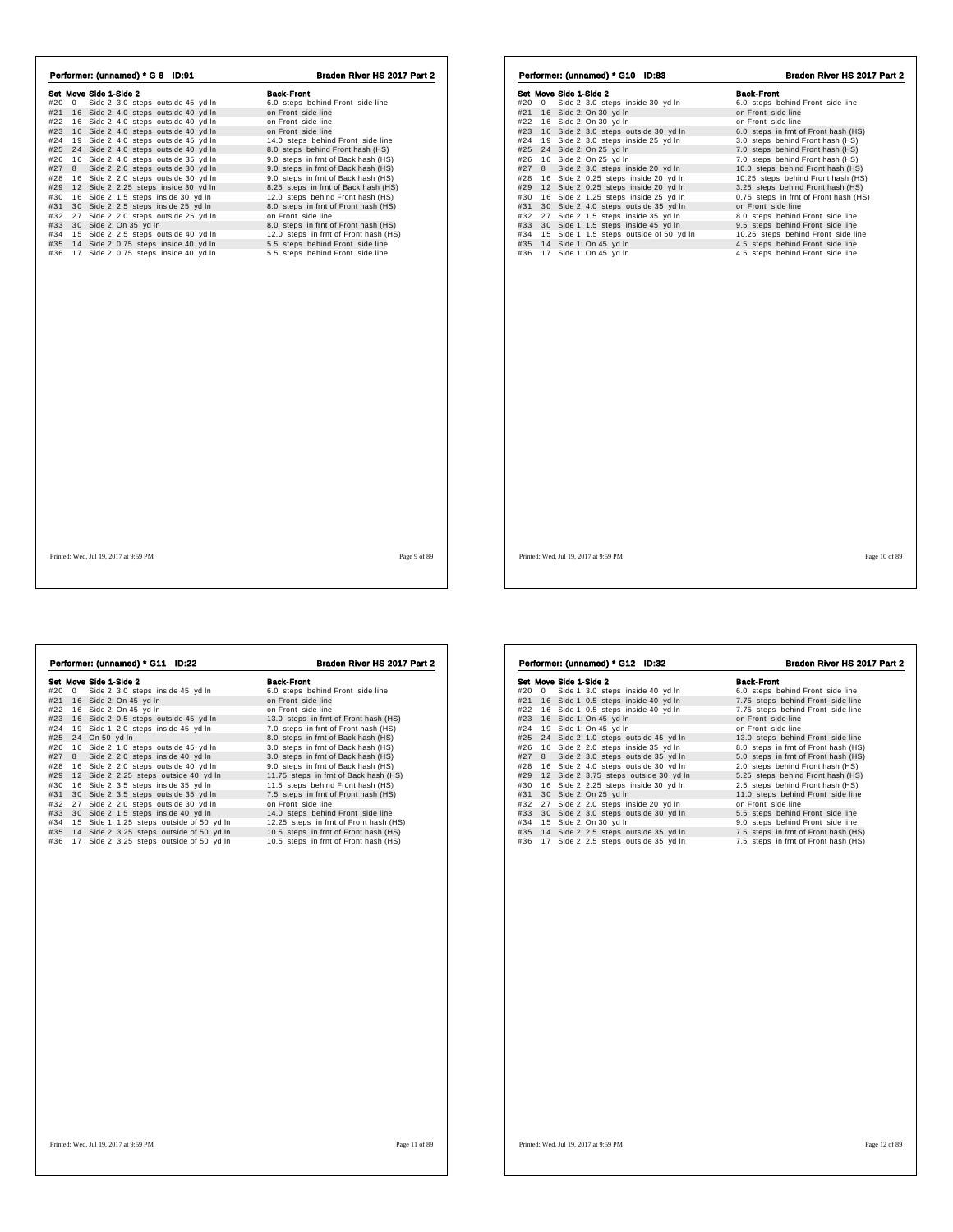| Performer: (unnamed) * G13 ID:10                                                      | Braden River HS 2017 Part 2                                        | Performer: (unnamed) * G14 ID:6                                           | Braden River HS 2017 Part 2                                                   |
|---------------------------------------------------------------------------------------|--------------------------------------------------------------------|---------------------------------------------------------------------------|-------------------------------------------------------------------------------|
| Set Move Side 1-Side 2                                                                | <b>Back-Front</b>                                                  | Set Move Side 1-Side 2                                                    | <b>Back-Front</b>                                                             |
| #20 0 Side 1: 3.0 steps inside 25 yd In                                               | 6.0 steps behind Front side line                                   | #20 0 Side 2: 1.0 steps outside 40 yd In                                  | 6.0 steps behind Front side line                                              |
| #21 16 Side 1: 1.5 steps outside 30 yd In                                             | 9.5 steps behind Front side line                                   | #21 16 Side 2: On 35 yd In                                                | on Front side line                                                            |
| #22 16 Side 1: 1.5 steps outside 30 yd In                                             | 9.5 steps behind Front side line                                   | #22 16 Side 2: On 35 yd In                                                | on Front side line                                                            |
| #23 16 Side 1: 4.0 steps inside 25 yd In                                              | on Front side line                                                 | #23 16 Side 2: 1.0 steps outside 35 yd In                                 | 10.0 steps behind Front side line                                             |
| #24 19 Side 1: 4.0 steps inside 25 yd In                                              | on Front side line                                                 | 19 Side 2: On 40 yd In<br>#24                                             | 1.0 steps in frnt of Front hash (HS)                                          |
| #25 24 Side 1: 2.0 steps outside 35 yd In                                             | 5.0 steps in frnt of Front hash (HS)                               | #25 24 Side 2: 2.0 steps inside 30 yd In                                  | 10.0 steps in frnt of Back hash (HS)                                          |
| #26 16 Side 1: 4.0 steps inside 45 yd In                                              | 12.0 steps in frnt of Front hash (HS)                              | 16 Side 2: 2.0 steps outside 30 yd In<br>#26                              | 2.0 steps in frnt of Back hash (HS)                                           |
| #27 8 Side 2: 2.0 steps inside 40 yd In                                               | 6.0 steps in frnt of Front hash (HS)                               | #27 8 Side 2: 1.0 steps inside 25 yd In                                   | 2.0 steps in frnt of Back hash (HS)                                           |
| #28 16 Side 2: 4.0 steps outside 40 yd In                                             | 5.0 steps behind Front hash (HS)                                   | 16 Side 2: 1.0 steps inside 25 yd In<br>#28                               | 2.0 steps in frnt of Back hash (HS)                                           |
| #29 12 Side 2: 3.0 steps outside 45 yd In                                             | 5.25 steps behind Front hash (HS)                                  | #29 12 Side 2: 1.75 steps outside 25 yd In                                | 6.75 steps in frnt of Back hash (HS)                                          |
| #30 16 Side 2: 3.0 steps outside 45 yd In                                             | 5.5 steps behind Front hash (HS)                                   | 16 Side 2: 0.5 steps outside 25 yd In<br>#30                              | 11.5 steps behind Front hash (HS)                                             |
| #31 30 Side 2: 2.75 steps outside 45 yd In                                            | 5.0 steps behind Back hash (HS)                                    | #31 30 Side 2: 0.5 steps outside 20 yd In                                 | 10.5 steps in frnt of Front hash (HS)                                         |
| #32 27 Side 2: 0.25 steps inside 45 yd In                                             | 8.0 steps in frnt of Back side line                                | #32 27 Side 2: 2.0 steps outside 20 yd In                                 | on Front side line                                                            |
| #33 30 Side 1: 1.0 steps inside 45 yd In                                              | 2.0 steps behind Back hash (HS)                                    | 30 Side 2: 3.0 steps outside 25 yd In<br>#33                              | 12.5 steps in frnt of Front hash (HS)                                         |
| #34 15 Side 1: 2.0 steps inside 40 yd In<br>#35 14 Side 1: 2.0 steps outside 45 yd In | 4.0 steps behind Back hash (HS)<br>4.0 steps behind Back hash (HS) | #34 15 Side 2: On 30 yd In<br>14 Side 2: 1.0 steps inside 40 yd In<br>#35 | 11.0 steps in frnt of Front hash (HS)<br>9.5 steps in frnt of Front hash (HS) |
| #36 17 Side 1: 2.0 steps outside 45 yd In                                             | 4.0 steps behind Back hash (HS)                                    | 17 Side 2: 1.0 steps inside 40 yd In<br>#36                               | 9.5 steps in frnt of Front hash (HS)                                          |
|                                                                                       |                                                                    |                                                                           |                                                                               |
| Printed: Wed. Jul 19, 2017 at 9:59 PM                                                 | Page 13 of 89                                                      | Printed: Wed. Jul 19, 2017 at 9:59 PM                                     | Page 14 of 89                                                                 |

|     |   | Performer: (unnamed) * G 15 ID:3         | Braden River HS 2017 Part 2           |
|-----|---|------------------------------------------|---------------------------------------|
|     |   | Set Move Side 1-Side 2                   | <b>Back-Front</b>                     |
| #20 | 0 | Side 1: 0.75 steps inside 20 yd In       | 7.25 steps in frnt of Back hash (HS)  |
| #21 |   | 16 Side 1: 1.5 steps outside 15 yd In    | 2.0 steps behind Back hash (HS)       |
| #22 |   | 16 Side 1: On 15 yd In                   | 12.0 steps in frnt of Back side line  |
| #23 |   | 16 Side 1: On 15 yd In                   | 12.0 steps in frnt of Back side line  |
| #24 |   | 19 Side 1: 2.0 steps outside 20 yd In    | 3.0 steps in frnt of Back hash (HS)   |
| #25 |   | 24 Side 1: 1.0 steps outside 25 yd In    | 1.0 steps behind Back hash (HS)       |
| #26 |   | 16 Side 1: 3.0 steps inside 30 yd In     | 5.0 steps behind Back hash (HS)       |
| #27 | 8 | Side 1: 1.0 steps outside 40 yd In       | 7.0 steps behind Back hash (HS)       |
| #28 |   | 16 Side 1: 2.0 steps outside of 50 yd In | 5.0 steps behind Back hash (HS)       |
| #29 |   | 12 Side 2: 1.5 steps inside 45 yd In     | 8.0 steps in frnt of Back hash (HS)   |
| #30 |   | 16 Side 2: 0.75 steps inside 45 yd In    | 0.25 steps in frnt of Back hash (HS)  |
| #31 |   | 30 Side 1: 1.0 steps inside 45 yd In     | 10.25 steps in frnt of Back side line |
| #32 |   | 27 Side 1: 1.0 steps inside 35 yd In     | 5.0 steps behind Back hash (HS)       |
| #33 |   | 30 Side 1: On 30 yd In                   | 9.0 steps behind Front hash (HS)      |
| #34 |   | 15 Side 1: 2.0 steps outside 30 yd In    | 2.0 steps behind Front hash (HS)      |
| #35 |   | 14 Side 1: 2.0 steps inside 30 yd In     | 7.0 steps behind Front hash (HS)      |
| #36 |   | 17 Side 1: 2.0 steps inside 30 yd In     | 7.0 steps behind Front hash (HS)      |
|     |   |                                          |                                       |
|     |   |                                          |                                       |
|     |   |                                          |                                       |
|     |   |                                          |                                       |
|     |   |                                          |                                       |
|     |   |                                          |                                       |
|     |   |                                          |                                       |
|     |   |                                          |                                       |

| #20<br>#22 | 0 Side 1: 4.0 steps inside 10 yd ln<br>#21 16 Side 1: On 5 yd In | 8.0 steps behind Front hash (HS)     |
|------------|------------------------------------------------------------------|--------------------------------------|
|            |                                                                  |                                      |
|            |                                                                  | 12.5 steps in frnt of Back hash (HS) |
|            | 16 Side 1: On 10 yd In                                           | 12.0 steps in frnt of Back side line |
| #23        | 16 Side 1: On 10 yd In                                           | 12.0 steps in frnt of Back side line |
| #24        | 19 Side 1: On 10 yd In                                           | 12.0 steps in frnt of Back side line |
| #25        | 24 Side 1: On 30 yd In                                           | 6.0 steps behind Back hash (HS)      |
| #26        | 16 Side 1: 3.0 steps inside 35 yd In                             | 10.0 steps behind Back hash (HS)     |
| #27        | 8 Side 1: 1.0 steps outside 45 yd In                             | 9.0 steps behind Back hash (HS)      |
| #28        | 16 Side 2: 4.0 steps outside of 50 yd In                         | 11.0 steps behind Back hash (HS)     |
| #29        | 12 Side 2: 3.5 steps outside 45 yd In                            | 3.5 steps in frnt of Back hash (HS)  |
| #30        | 16 Side 2: 2.25 steps inside 40 yd In                            | 4.0 steps in frnt of Back hash (HS)  |
| #31        | 30 Side 2: 1.75 steps outside 40 yd In                           | 5.0 steps behind Back hash (HS)      |
| #32        | 27 Side 2: 1.25 steps inside 40 yd In                            | 8.0 steps in frnt of Back side line  |
| #33        | 30 Side 2: 4.0 steps outside of 50 yd In                         | 1.0 steps in frnt of Back hash (HS)  |
| #34        | 15 Side 1: 4.0 steps inside 40 yd In                             | 10.0 steps in frnt of Back hash (HS) |
| #35        | 14 Side 1: 1.0 steps inside 45 yd ln                             | 9.75 steps in frnt of Back hash (HS) |
| #36        | 17 Side 1: 1.0 steps inside 45 yd In                             | 9.75 steps in frnt of Back hash (HS) |
|            |                                                                  |                                      |
|            |                                                                  |                                      |
|            |                                                                  |                                      |

Performer: (unnamed) \* G 16 ID:33 Braden River HS 2017 Part 2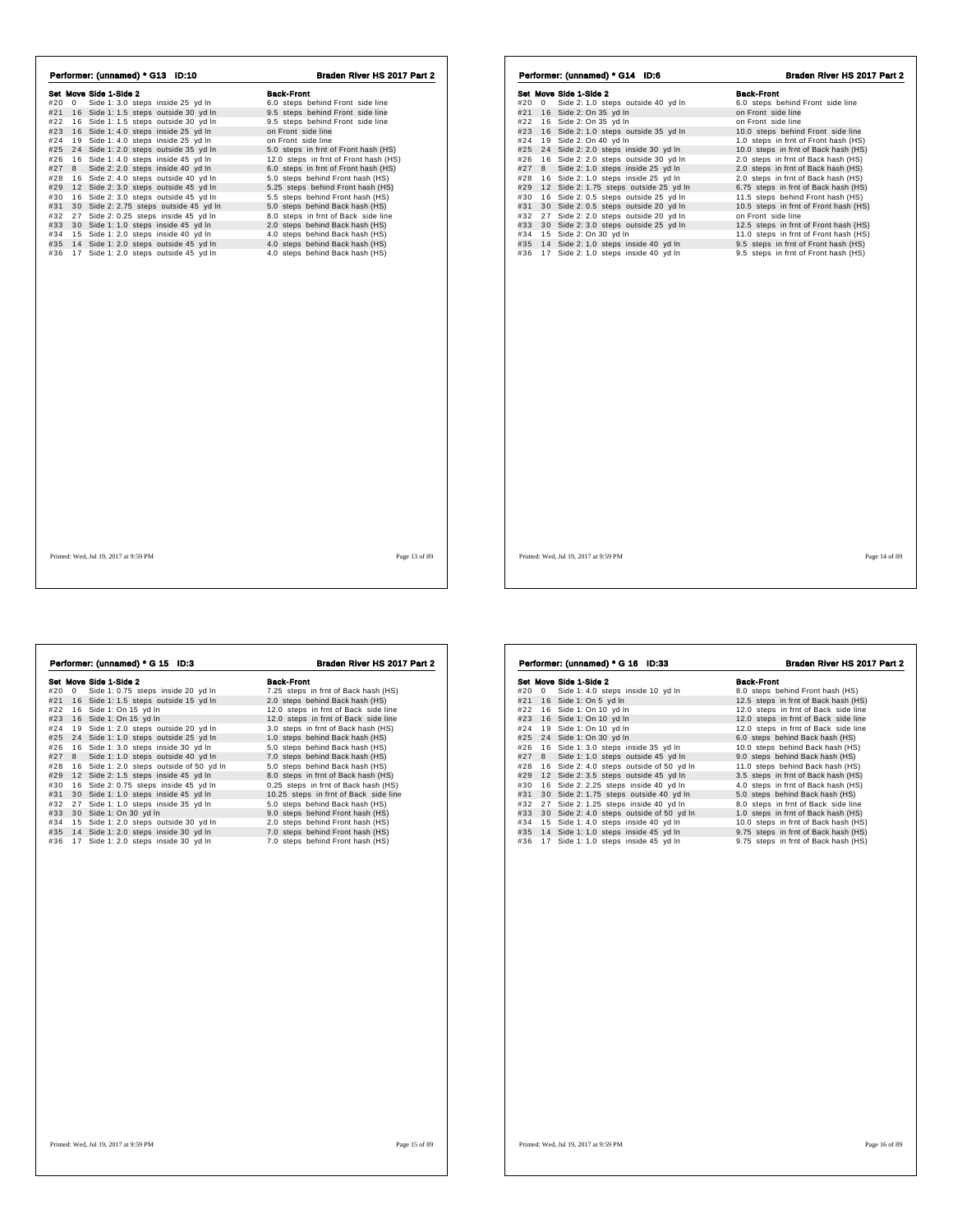| Performer: (unnamed) * G 17 ID:94              | Braden River HS 2017 Part 2          | Performer: (unnamed) * G 18 ID:61               | Braden River HS 2017 Part 2          |
|------------------------------------------------|--------------------------------------|-------------------------------------------------|--------------------------------------|
| Set Move Side 1-Side 2                         | <b>Back-Front</b>                    | Set Move Side 1-Side 2                          | <b>Back-Front</b>                    |
| #20 0 Side 1: On 20 yd In                      | on Front hash (HS)                   | #20 0 Side 1: On 30 yd In                       | 2.25 steps behind Back hash (HS)     |
| #21 16 Side 1: 0.5 steps outside 15 yd In      | 12.0 steps behind Front hash (HS)    | #21 16 Side 1: 0.25 steps outside 25 yd In      | 13.0 steps behind Back hash (HS)     |
| #22 16 Side 1: 0.5 steps outside 15 yd In      | 12.0 steps behind Front hash (HS)    | #22 16 Side 1: On 25 yd In                      | 12.5 steps in frnt of Back side line |
| #23 16 Side 1: On 20 yd In                     | 12.0 steps in frnt of Back side line | #23 16 Side 1: 4.0 steps inside 30 yd In        | 5.0 steps behind Back hash (HS)      |
| 19 Side 1: 2.0 steps inside 25 yd In<br>#24    | 7.0 steps behind Back hash (HS)      | 19 Side 1: 3.0 steps outside of 50 yd In<br>#24 | 3.0 steps in frnt of Back hash (HS)  |
| #25 24 Side 1: 1.0 steps inside 35 yd In       | 11.0 steps behind Back hash (HS)     | #25 24 Side 1: 3.0 steps inside 45 yd In        | 2.0 steps behind Back hash (HS)      |
| 16 Side 1: 2.0 steps outside 45 yd In<br>#26   | 6.0 steps behind Back hash (HS)      | 16 Side 2: 3.0 steps inside 45 yd In<br>#26     | 5.0 steps behind Back hash (HS)      |
| Side 1: 3.0 steps outside of 50 yd In<br>#27 8 | 5.0 steps behind Back hash (HS)      | #27 8 Side 2: 2.0 steps outside 45 yd In        | 5.0 steps behind Back hash (HS)      |
| 16 Side 2: 2.0 steps outside 45 yd In<br>#28   | 5.0 steps behind Back hash (HS)      | 16 Side 2: 1.0 steps inside 35 yd In<br>#28     | 2.0 steps behind Back hash (HS)      |
| #29 12 Side 2: 1.0 steps outside 40 yd In      | 0.5 steps behind Back hash (HS)      | 12 Side 2: 3.25 steps outside 30 yd In<br>#29   | 8.25 steps behind Back hash (HS)     |
| 16 Side 2: On 40 yd In<br>#30                  | 5.25 steps behind Back hash (HS)     | 16 Side 2: 2.25 steps outside 30 yd In<br>#30   | 5.25 steps behind Back hash (HS)     |
| #31 30 Side 2: 1.0 steps outside of 50 yd In   | 9.75 steps in frnt of Back side line | 30 Side 2: 1.5 steps outside 35 yd In<br>#31    | 11.0 steps in frnt of Back side line |
| #32 27 Side 1: 3.25 steps inside 40 yd In      | 5.5 steps behind Back hash (HS)      | #32 27 Side 2: 0.5 steps inside 45 yd In        | 4.25 steps behind Back hash (HS)     |
| 30 Side 1: 2.0 steps outside 40 yd In<br>#33   | 6.0 steps behind Front hash (HS)     | #33 30 Side 2: 2.0 steps outside of 50 yd In    | 7.0 steps behind Front hash (HS)     |
| #34 15 Side 1: 3.0 steps outside 40 yd In      | 1.0 steps behind Front hash (HS)     | #34 15 On 50 yd In                              | 4.0 steps behind Front hash (HS)     |
| #35 14 Side 1: 2.0 steps inside 35 yd In       | 5.5 steps behind Front hash (HS)     | #35 14 Side 1: 2.5 steps inside 45 yd In        | 4.0 steps behind Front hash (HS)     |
| #36 17 Side 1: 2.0 steps inside 35 yd In       | 5.5 steps behind Front hash (HS)     | #36 17 Side 1: 2.5 steps inside 45 yd In        | 4.0 steps behind Front hash (HS)     |
|                                                |                                      |                                                 |                                      |
|                                                |                                      |                                                 |                                      |
| Printed: Wed. Jul 19, 2017 at 9:59 PM          | Page 17 of 89                        | Printed: Wed. Jul 19, 2017 at 9:59 PM           | Page 18 of 89                        |

|     |   | Performer: (unnamed) * G 19<br><b>ID:65</b> | Braden River HS 2017 Part 2          |
|-----|---|---------------------------------------------|--------------------------------------|
|     |   | Set Move Side 1-Side 2                      | <b>Back-Front</b>                    |
| #20 | 0 | Side 1: 2.5 steps inside 35 yd In           | 9.75 steps in frnt of Back hash (HS) |
| #21 |   | 16 Side 1: 0.75 steps outside 35 yd In      | 4.0 steps behind Back hash (HS)      |
| #22 |   | 16 Side 1: 0.75 steps outside 35 yd In      | 4.0 steps behind Back hash (HS)      |
| #23 |   | 16 Side 1: On 40 yd In                      | 12.0 steps in frnt of Back side line |
| #24 |   | 19 Side 1: On 40 yd In                      | 12.0 steps in frnt of Back side line |
| #25 |   | 24 Side 2: 4.0 steps outside of 50 yd In    | 9.0 steps behind Back hash (HS)      |
| #26 |   | 16 Side 2: On 45 yd In                      | 12.0 steps behind Back hash (HS)     |
| #27 | 8 | Side 2: 3.0 steps inside 40 yd In           | 12.0 steps behind Back hash (HS)     |
| #28 |   | 16 Side 2: 2.0 steps outside 35 yd In       | 8.0 steps behind Back hash (HS)      |
| #29 |   | 12 Side 2: 2.0 steps outside 25 yd In       | 9.75 steps behind Back hash (HS)     |
| #30 |   | 16 Side 2: 2.0 steps inside 25 yd In        | 10.5 steps in frnt of Back side line |
| #31 |   | 30 Side 2: 1.5 steps outside 30 yd In       | 12.5 steps in frnt of Back side line |
| #32 |   | 27 Side 2: 1.5 steps outside 40 yd In       | 2.75 steps behind Back hash (HS)     |
| #33 |   | 30 Side 2: 3.0 steps inside 40 yd In        | 9.0 steps in frnt of Back hash (HS)  |
| #34 |   | 15 Side 2: 1.0 steps outside of 50 yd In    | 14.0 steps in frnt of Back hash (HS) |
| #35 |   | 14 Side 2: 2.0 steps outside of 50 yd In    | 10.0 steps in frnt of Back hash (HS) |
| #36 |   | 17 Side 2: 2.0 steps outside of 50 yd In    | 10.0 steps in frnt of Back hash (HS) |
|     |   |                                             |                                      |
|     |   |                                             |                                      |
|     |   |                                             |                                      |
|     |   |                                             |                                      |
|     |   |                                             |                                      |
|     |   |                                             |                                      |
|     |   |                                             |                                      |

|     |              |                                           | Braden River HS 2017 Part 2          |
|-----|--------------|-------------------------------------------|--------------------------------------|
|     |              | Set Move Side 1-Side 2                    | <b>Back-Front</b>                    |
| #20 | $\mathbf{0}$ | Side 1: 4.0 steps outside 30 yd In        | 11.0 steps behind Front hash (HS)    |
| #21 |              | 16 Side 1: 1.75 steps outside 25 yd In    | 4.25 steps in frnt of Back hash (HS) |
| #22 |              | 16 Side 1: 1.75 steps outside 25 yd In    | 4.25 steps in frnt of Back hash (HS) |
| #23 | 16           | Side 1: On 30 yd In                       | 12.0 steps in frnt of Back side line |
| #24 |              | 19 Side 1: On 30 yd In                    | 12.0 steps in frnt of Back side line |
| #25 | 24           | Side 1: On 45 yd In                       | 10.0 steps behind Back hash (HS)     |
| #26 |              | 16 Side 1: 2.0 steps outside of 50 yd In  | 12.0 steps behind Back hash (HS)     |
| #27 | 8            | Side 2: 4.0 steps outside of 50 yd In     | 9.0 steps behind Back hash (HS)      |
| #28 |              | 16 Side 2: 2.0 steps outside 40 yd In     | 6.0 steps behind Back hash (HS)      |
| #29 |              | 12 Side 2: 3.0 steps inside 30 yd In      | 5.75 steps behind Back hash (HS)     |
| #30 | 16           | Side 2: 2.75 steps outside 35 yd In       | 12.25 steps behind Back hash (HS)    |
| #31 |              | 30 Side 2: 1.5 steps outside 40 yd In     | 10.0 steps in frnt of Back side line |
| #32 |              | 27 Side 1: 2.75 steps outside of 50 yd In | 5.25 steps behind Back hash (HS)     |
| #33 |              | 30 Side 1: 3.0 steps inside 45 yd In      | 12.0 steps in frnt of Back hash (HS) |
| #34 |              | 15 Side 1: 1.0 steps inside 40 yd In      | 10.0 steps behind Front hash (HS)    |
| #35 |              | 14 Side 1: 2.25 steps inside 40 yd In     | 4.5 steps behind Front hash (HS)     |
| #36 |              | 17 Side 1: 2.25 steps inside 40 yd In     | 4.5 steps behind Front hash (HS)     |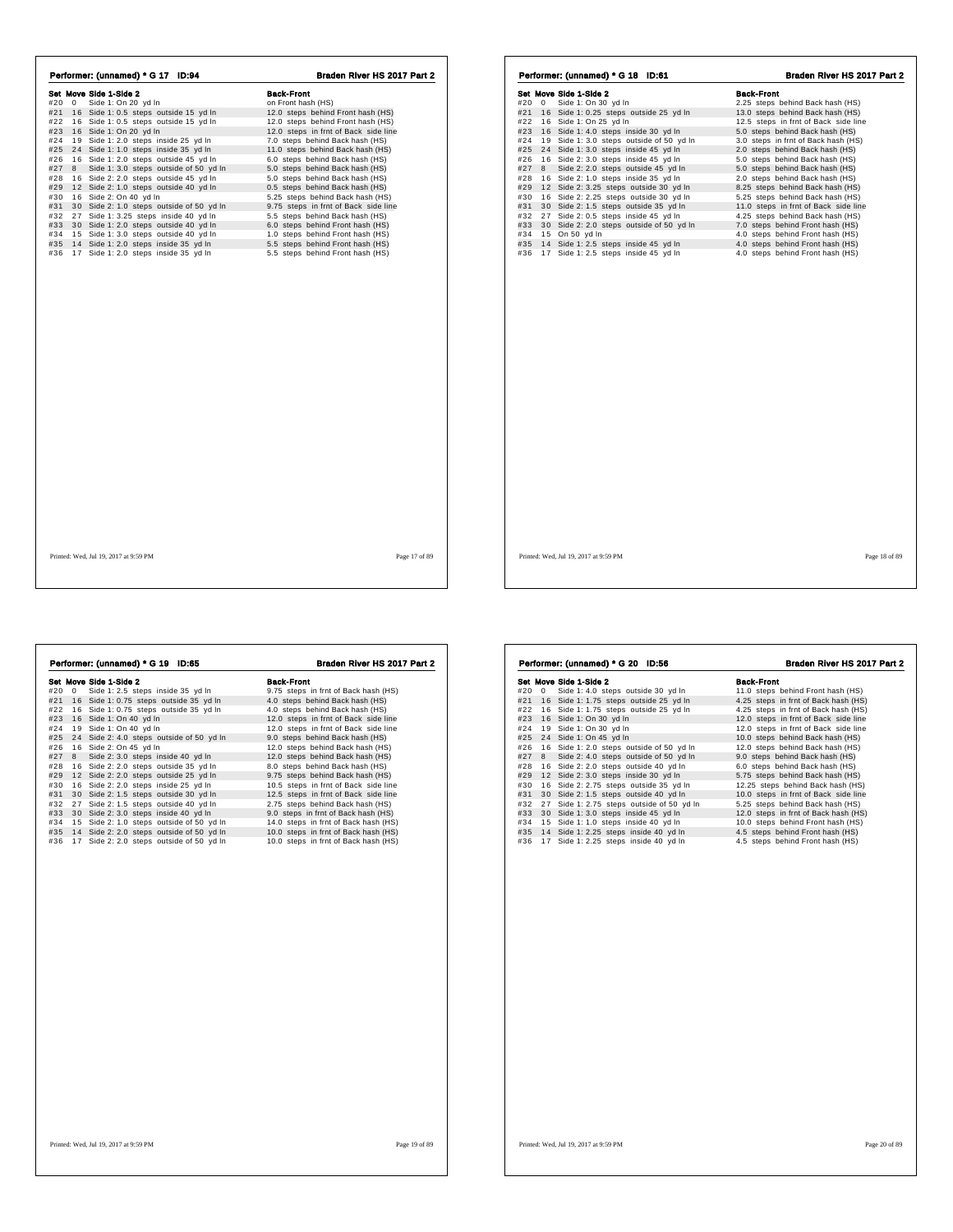| Performer: (unnamed) * G 21 ID:90         | Braden River HS 2017 Part 2           | Performer: (unnamed) * G 22 ID:69            | Braden River HS 2017 Part 2          |
|-------------------------------------------|---------------------------------------|----------------------------------------------|--------------------------------------|
| Set Move Side 1-Side 2                    | <b>Back-Front</b>                     | Set Move Side 1-Side 2                       | <b>Back-Front</b>                    |
| #20 0 Side 2: 4.0 steps outside 20 yd In  | 12.0 steps in frnt of Back hash (HS)  | #20 0 Side 1: 1.25 steps inside 40 yd In     | 7.75 steps behind Back hash (HS)     |
| #21 16 Side 2: 0.5 steps outside 15 yd In | 4.5 steps behind Back hash (HS)       | #21 16 Side 1: 2.75 steps inside 35 yd In    | 8.25 steps in frnt of Back side line |
| #22 16 Side 2: On 25 yd In                | 12.5 steps in frnt of Back side line  | #22 16 Side 1: On 35 yd In                   | 12.0 steps in frnt of Back side line |
| #23 16 Side 2: 3.0 steps inside 25 yd In  | 3.0 steps behind Back hash (HS)       | #23 16 Side 1: On 35 yd In                   | 12.0 steps in frnt of Back side line |
| #24 19 Side 2: 1.0 steps outside 25 yd In | 10.0 steps in frnt of Back hash (HS)  | #24 19 Side 1: 2.0 steps inside 35 yd In     | 3.0 steps behind Back hash (HS)      |
| #25 24 Side 2: 1.0 steps outside 25 yd In | 10.0 steps in frnt of Back hash (HS)  | #25 24 Side 1: 1.0 steps outside 40 yd In    | 3.0 steps behind Back hash (HS)      |
| #26 16 Side 2: 1.0 steps outside 25 yd In | 10.0 steps in frnt of Back hash (HS)  | #26 16 Side 1:3.0 steps outside of 50 yd In  | 2.0 steps behind Back hash (HS)      |
| #27 8 Side 2: 1.0 steps inside 20 yd In   | 10.0 steps in frnt of Back hash (HS)  | #27 8 Side 2: 4.0 steps outside of 50 yd In  | 2.0 steps in frnt of Back hash (HS)  |
| #28 16 Side 2: 3.25 steps inside 15 yd In | 13.25 steps in frnt of Back hash (HS) | #28 16 Side 2: 1.0 steps inside 40 yd In     | 4.0 steps in frnt of Back hash (HS)  |
| #29 12 Side 2: 2.25 steps inside 15 yd In | 1.75 steps behind Front hash (HS)     | #29 12 Side 2: 3.5 steps inside 40 yd In     | 13.75 steps behind Front hash (HS)   |
| #30 16 Side 2: 2.5 steps outside 30 yd In | 13.5 steps in frnt of Front hash (HS) | #30 16 Side 2: 0.25 steps outside 45 yd In   | 13.5 steps in frnt of Back hash (HS) |
| #31 30 Side 2: On 35 yd In                | on Front side line                    | #31 30 Side 2: 3.5 steps outside of 50 yd In | 4.5 steps behind Back hash (HS)      |
| #32 27 Side 2: 2.0 steps inside 45 yd In  | 5.0 steps behind Front side line      | #32 27 Side 2: 0.5 steps outside of 50 yd In | 8.5 steps in frnt of Back side line  |
| #33 30 Side 1: 3.0 steps inside 35 yd In  | 5.0 steps behind Front side line      | #33 30 Side 1: 3.0 steps outside 40 yd In    | 2.0 steps in frnt of Back hash (HS)  |
| #34 15 Side 1: 3.0 steps inside 35 yd In  | 10.0 steps behind Front side line     | #34 15 Side 1: On 35 yd In                   | 3.0 steps in frnt of Back hash (HS)  |
| #35 14 Side 1: On 30 yd In                | 6.5 steps behind Front side line      | #35 14 Side 1: On 40 yd In                   | 8.75 steps in frnt of Back hash (HS) |
| #36 17 Side 1: On 30 yd In                | 6.5 steps behind Front side line      | #36 17 Side 1: On 40 yd In                   | 8.75 steps in frnt of Back hash (HS) |
|                                           |                                       |                                              |                                      |
| Printed: Wed, Jul 19, 2017 at 9:59 PM     | Page 21 of 89                         | Printed: Wed, Jul 19, 2017 at 9:59 PM        | Page 22 of 89                        |

|                                   | <b>Back-Front</b>                                                                                                                                                                                                                                                                                                                                                                                                                                                                                                                                                                               |
|-----------------------------------|-------------------------------------------------------------------------------------------------------------------------------------------------------------------------------------------------------------------------------------------------------------------------------------------------------------------------------------------------------------------------------------------------------------------------------------------------------------------------------------------------------------------------------------------------------------------------------------------------|
| Side 1: 2.5 steps inside 45 yd In | 6.25 steps in frnt of Back hash (HS)                                                                                                                                                                                                                                                                                                                                                                                                                                                                                                                                                            |
|                                   | 8.25 steps behind Back hash (HS)                                                                                                                                                                                                                                                                                                                                                                                                                                                                                                                                                                |
|                                   | 8.25 steps behind Back hash (HS)                                                                                                                                                                                                                                                                                                                                                                                                                                                                                                                                                                |
|                                   | 12.0 steps in frnt of Back side line                                                                                                                                                                                                                                                                                                                                                                                                                                                                                                                                                            |
|                                   | 12.0 steps in frnt of Back side line                                                                                                                                                                                                                                                                                                                                                                                                                                                                                                                                                            |
|                                   | 3.0 steps behind Back hash (HS)                                                                                                                                                                                                                                                                                                                                                                                                                                                                                                                                                                 |
|                                   | 4.0 steps in frnt of Back hash (HS)                                                                                                                                                                                                                                                                                                                                                                                                                                                                                                                                                             |
| Side 2: 1.0 steps inside 35 yd In | 4.0 steps in frnt of Back hash (HS)                                                                                                                                                                                                                                                                                                                                                                                                                                                                                                                                                             |
|                                   | 6.0 steps in frnt of Back hash (HS)                                                                                                                                                                                                                                                                                                                                                                                                                                                                                                                                                             |
|                                   | 7.5 steps in frnt of Back hash (HS)                                                                                                                                                                                                                                                                                                                                                                                                                                                                                                                                                             |
|                                   | 5.75 steps in frnt of Back hash (HS)                                                                                                                                                                                                                                                                                                                                                                                                                                                                                                                                                            |
|                                   | 4.25 steps behind Back hash (HS)                                                                                                                                                                                                                                                                                                                                                                                                                                                                                                                                                                |
|                                   | 8.75 steps in frnt of Back side line                                                                                                                                                                                                                                                                                                                                                                                                                                                                                                                                                            |
|                                   | on Back hash (HS)                                                                                                                                                                                                                                                                                                                                                                                                                                                                                                                                                                               |
|                                   | 2.0 steps behind Back hash (HS)                                                                                                                                                                                                                                                                                                                                                                                                                                                                                                                                                                 |
|                                   | 4.0 steps behind Back hash (HS)<br>4.0 steps behind Back hash (HS)                                                                                                                                                                                                                                                                                                                                                                                                                                                                                                                              |
|                                   |                                                                                                                                                                                                                                                                                                                                                                                                                                                                                                                                                                                                 |
|                                   |                                                                                                                                                                                                                                                                                                                                                                                                                                                                                                                                                                                                 |
|                                   | Set Move Side 1-Side 2<br>16 Side 1: 1.75 steps inside 45 yd In<br>16 Side 1: 1.75 steps inside 45 yd In<br>16 On 50 vd In<br>19 On 50 yd In<br>24 Side 2: 3.0 steps inside 40 yd In<br>16 Side 2: 2.0 steps outside 40 yd In<br>16 Side 2: 4.0 steps outside 35 yd In<br>12 Side 2: 3.75 steps outside 30 yd In<br>16 Side 2: 3.75 steps outside 35 yd In<br>30 Side 2: On 30 yd In<br>27 Side 2: 3.0 steps inside 30 yd In<br>30 Side 2: 1.0 steps outside 40 yd In<br>15 Side 2: 3.0 steps inside 40 yd In<br>14 Side 2: 1.0 steps outside 45 yd In<br>17 Side 2: 1.0 steps outside 45 yd In |

| <b>Back-Front</b><br>Set Move Side 1-Side 2<br>#20<br>Side 2: 3.0 steps inside 35 yd In<br>6.0 steps behind Back hash (HS)<br>$\overline{0}$<br>16 Side 2: 3.25 steps outside 40 yd In<br>7.25 steps in frnt of Back side line<br>12.0 steps in frnt of Back side line<br>16 Side 2: On 45 yd In<br>16 Side 2: 1.0 steps inside 45 yd In<br>6.0 steps behind Back hash (HS)<br>3.0 steps in frnt of Back hash (HS)<br>19 Side 2: 3.0 steps inside 40 yd In<br>24 Side 2: 2.0 steps outside 40 yd In<br>11.0 steps in frnt of Back hash (HS)<br>16 Side 2: On 35 yd In<br>2.0 steps behind Back hash (HS)<br>Side 2: 3.0 steps inside 30 yd In<br>2.0 steps behind Back hash (HS)<br>8<br>16 Side 2: 1.0 steps outside 30 yd In<br>2.0 steps behind Back hash (HS)<br>12 Side 2: 0.25 steps inside 20 yd In<br>6.75 steps in frnt of Back hash (HS)<br>4.0 steps in frnt of Back hash (HS)<br>16 Side 2: 1.75 steps inside 25 yd In<br>30 Side 2: 0.75 steps inside 25 yd In<br>3.5 steps behind Back hash (HS)<br>Side 2: 3.75 steps inside 25 yd In<br>9.5 steps in frnt of Back side line<br>27<br>30 Side 2: 3.0 steps outside 35 yd In<br>6.0 steps in frnt of Back hash (HS)<br>15 Side 2: 3.0 steps outside 45 yd In<br>14.0 steps in frnt of Back hash (HS) | Performer: (unnamed) * G 24 ID:16 | Braden River HS 2017 Part 2         |
|--------------------------------------------------------------------------------------------------------------------------------------------------------------------------------------------------------------------------------------------------------------------------------------------------------------------------------------------------------------------------------------------------------------------------------------------------------------------------------------------------------------------------------------------------------------------------------------------------------------------------------------------------------------------------------------------------------------------------------------------------------------------------------------------------------------------------------------------------------------------------------------------------------------------------------------------------------------------------------------------------------------------------------------------------------------------------------------------------------------------------------------------------------------------------------------------------------------------------------------------------------------------|-----------------------------------|-------------------------------------|
|                                                                                                                                                                                                                                                                                                                                                                                                                                                                                                                                                                                                                                                                                                                                                                                                                                                                                                                                                                                                                                                                                                                                                                                                                                                                    |                                   |                                     |
| #21<br>#22<br>#23<br>#24<br>#25                                                                                                                                                                                                                                                                                                                                                                                                                                                                                                                                                                                                                                                                                                                                                                                                                                                                                                                                                                                                                                                                                                                                                                                                                                    |                                   |                                     |
|                                                                                                                                                                                                                                                                                                                                                                                                                                                                                                                                                                                                                                                                                                                                                                                                                                                                                                                                                                                                                                                                                                                                                                                                                                                                    |                                   |                                     |
|                                                                                                                                                                                                                                                                                                                                                                                                                                                                                                                                                                                                                                                                                                                                                                                                                                                                                                                                                                                                                                                                                                                                                                                                                                                                    |                                   |                                     |
|                                                                                                                                                                                                                                                                                                                                                                                                                                                                                                                                                                                                                                                                                                                                                                                                                                                                                                                                                                                                                                                                                                                                                                                                                                                                    |                                   |                                     |
|                                                                                                                                                                                                                                                                                                                                                                                                                                                                                                                                                                                                                                                                                                                                                                                                                                                                                                                                                                                                                                                                                                                                                                                                                                                                    |                                   |                                     |
| #26<br>#27<br>#28<br>#29<br>#30<br>#31<br>#32<br>#33<br>#34                                                                                                                                                                                                                                                                                                                                                                                                                                                                                                                                                                                                                                                                                                                                                                                                                                                                                                                                                                                                                                                                                                                                                                                                        |                                   |                                     |
|                                                                                                                                                                                                                                                                                                                                                                                                                                                                                                                                                                                                                                                                                                                                                                                                                                                                                                                                                                                                                                                                                                                                                                                                                                                                    |                                   |                                     |
|                                                                                                                                                                                                                                                                                                                                                                                                                                                                                                                                                                                                                                                                                                                                                                                                                                                                                                                                                                                                                                                                                                                                                                                                                                                                    |                                   |                                     |
|                                                                                                                                                                                                                                                                                                                                                                                                                                                                                                                                                                                                                                                                                                                                                                                                                                                                                                                                                                                                                                                                                                                                                                                                                                                                    |                                   |                                     |
|                                                                                                                                                                                                                                                                                                                                                                                                                                                                                                                                                                                                                                                                                                                                                                                                                                                                                                                                                                                                                                                                                                                                                                                                                                                                    |                                   |                                     |
|                                                                                                                                                                                                                                                                                                                                                                                                                                                                                                                                                                                                                                                                                                                                                                                                                                                                                                                                                                                                                                                                                                                                                                                                                                                                    |                                   |                                     |
|                                                                                                                                                                                                                                                                                                                                                                                                                                                                                                                                                                                                                                                                                                                                                                                                                                                                                                                                                                                                                                                                                                                                                                                                                                                                    |                                   |                                     |
|                                                                                                                                                                                                                                                                                                                                                                                                                                                                                                                                                                                                                                                                                                                                                                                                                                                                                                                                                                                                                                                                                                                                                                                                                                                                    |                                   |                                     |
|                                                                                                                                                                                                                                                                                                                                                                                                                                                                                                                                                                                                                                                                                                                                                                                                                                                                                                                                                                                                                                                                                                                                                                                                                                                                    |                                   |                                     |
|                                                                                                                                                                                                                                                                                                                                                                                                                                                                                                                                                                                                                                                                                                                                                                                                                                                                                                                                                                                                                                                                                                                                                                                                                                                                    |                                   |                                     |
| #35<br>14 Side 2: 3.0 steps outside 45 yd In                                                                                                                                                                                                                                                                                                                                                                                                                                                                                                                                                                                                                                                                                                                                                                                                                                                                                                                                                                                                                                                                                                                                                                                                                       |                                   | 9.5 steps in frnt of Back hash (HS) |
| Side 2: 3.0 steps outside 45 yd In<br>9.5 steps in frnt of Back hash (HS)<br>#36<br>17                                                                                                                                                                                                                                                                                                                                                                                                                                                                                                                                                                                                                                                                                                                                                                                                                                                                                                                                                                                                                                                                                                                                                                             |                                   |                                     |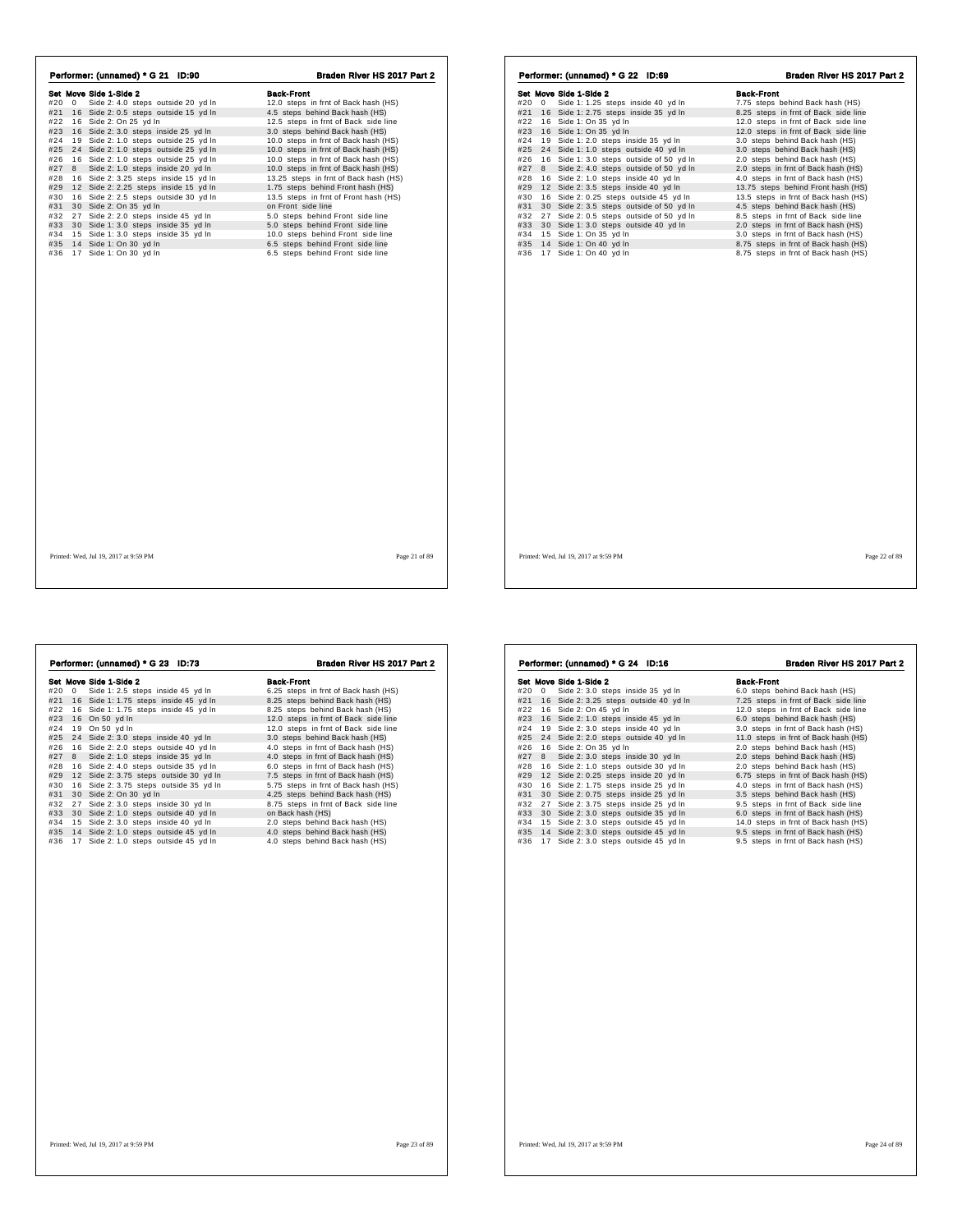|            |   | Set Move Side 1-Side 2                 | <b>Back-Front</b>                    |
|------------|---|----------------------------------------|--------------------------------------|
| #20        | 0 | Side 1: 3.0 steps outside 30 yd In     | 8.0 steps in frnt of Back side line  |
| #21        |   | 16 Side 1: 3.0 steps outside 30 yd In  | 8.0 steps in frnt of Back side line  |
| #22        |   | 16 Side 1: 3.0 steps outside 30 yd In  | 8.0 steps in frnt of Back side line  |
| #23        |   | 16 Side 1: 3.0 steps outside 30 yd In  | 8.0 steps in frnt of Back side line  |
| #24        |   | 19 Side 1: 3.0 steps outside 30 yd In  | 8.0 steps in frnt of Back side line  |
| #25        |   | 24 Side 1: On 40 yd In                 | 12.0 steps in frnt of Back side line |
| #26        |   | 16 Side 1: 3.0 steps outside 45 yd In  | 14.0 steps in frnt of Back side line |
| #27        | 8 | Side 1: 2.0 steps outside of 50 yd In  | 13.0 steps behind Back hash (HS)     |
| #28        |   | 16 Side 2: 1.0 steps inside 40 yd In   | 12.0 steps behind Back hash (HS)     |
| #29        |   | 12 Side 2: 1.0 steps inside 35 yd In   | 3.25 steps behind Back hash (HS)     |
| #30        |   | 16 Side 2: 0.25 steps inside 35 yd In  | 0.75 steps behind Back hash (HS)     |
| #31        |   | 30 Side 2: 1.25 steps outside 45 yd In | 9.5 steps in frnt of Back side line  |
| #32        |   | 27 Side 2: 1.25 steps outside 45 yd In | 9.5 steps in frnt of Back side line  |
| #33        |   | 30 Side 2: 1.25 steps outside 45 yd In | 9.5 steps in frnt of Back side line  |
| #34        |   | 15 Side 2: 1.25 steps outside 45 yd In | 9.5 steps in frnt of Back side line  |
| #35<br>#36 |   | 14 Side 2: 1.25 steps outside 45 yd In | 9.5 steps in frnt of Back side line  |
|            |   | 17 Side 2: 1.25 steps outside 45 yd In | 9.5 steps in frnt of Back side line  |
|            |   |                                        |                                      |
|            |   |                                        |                                      |
|            |   |                                        |                                      |
|            |   |                                        |                                      |

|     |          | Set Move Side 1-Side 2                 | Back-Front                           |
|-----|----------|----------------------------------------|--------------------------------------|
| #20 | $\Omega$ | Side 2: 3.5 steps inside 30 yd In      | 11.25 steps behind Front hash (HS)   |
| #21 |          | 16 Side 2: 0.5 steps inside 30 yd In   | 3.5 steps behind Back hash (HS)      |
| #22 |          | 16 Side 2: On 30 yd In                 | 3.5 steps behind Back hash (HS)      |
| #23 |          | 16 Side 2: On 30 yd In                 | 12.0 steps in frnt of Back side line |
| #24 |          | 19 Side 2: On 30 yd In                 | 12.0 steps in frnt of Back side line |
| #25 |          | 24 Side 2: 2.5 steps inside 25 yd In   | 5.5 steps behind Back hash (HS)      |
| #26 |          | 16 Side 2: 1.5 steps outside 25 yd In  | 3.5 steps behind Back hash (HS)      |
| #27 | 8        | Side 2: 2.0 steps inside 20 yd In      | 4.5 steps behind Back hash (HS)      |
| #28 |          | 16 Side 2: 2.5 steps outside 20 yd In  | 0.5 steps behind Back hash (HS)      |
| #29 |          | 12 Side 2: 4.0 steps outside 15 yd In  | 8.0 steps in frnt of Back hash (HS)  |
| #30 |          | 16 Side 2: 1.5 steps outside 20 yd In  | 3.75 steps in frnt of Back hash (HS) |
| #31 |          | 30 Side 2: 1.75 steps inside 20 yd In  | 2.5 steps behind Back hash (HS)      |
| #32 |          | 27 Side 2: 3.25 steps outside 25 vd In | 10.5 steps in frnt of Back side line |
| #33 |          | 30 Side 2: 2.0 steps outside 30 yd In  | 2.0 steps behind Back hash (HS)      |
| #34 |          | 15 Side 2: 4.0 steps outside 40 yd In  | 4.0 steps in frnt of Back hash (HS)  |
| #35 |          | 14 Side 2: 3.0 steps outside 40 yd In  | 8.0 steps in frnt of Back hash (HS)  |
| #36 |          | 17 Side 2: 3.0 steps outside 40 yd In  | 8.0 steps in frnt of Back hash (HS)  |
|     |          |                                        |                                      |
|     |          |                                        |                                      |
|     |          |                                        |                                      |
|     |          |                                        |                                      |
|     |          |                                        |                                      |
|     |          |                                        |                                      |

 $\sqrt{ }$ 

|     |    | Performer: (unnamed) * G 27 ID:58        | Braden River HS 2017 Part 2          |
|-----|----|------------------------------------------|--------------------------------------|
|     |    | Set Move Side 1-Side 2                   | <b>Back-Front</b>                    |
| #20 | 0  | Side 2: 2.0 steps inside 40 yd In        | 9.0 steps in frnt of Back hash (HS)  |
| #21 | 16 | Side 2: 3.5 steps inside 40 yd In        | 8.0 steps behind Back hash (HS)      |
| #22 |    | 16 Side 2: 3.5 steps inside 40 yd In     | 8.0 steps behind Back hash (HS)      |
| #23 |    | 16 Side 2: On 40 yd In                   | 12.0 steps in frnt of Back side line |
| #24 | 19 | Side 2: On 40 yd In                      | 12.0 steps in frnt of Back side line |
| #25 | 24 | Side 2: 1.5 steps inside 35 yd In        | 9.5 steps behind Back hash (HS)      |
| #26 | 16 | Side 2: 3.0 steps outside 40 yd In       | 8.0 steps behind Back hash (HS)      |
| #27 | 8  | Side 2: 2.0 steps inside 35 yd In        | 6.0 steps behind Back hash (HS)      |
| #28 |    | 16 Side 2: 1.0 steps outside 25 yd In    | 6.0 steps behind Back hash (HS)      |
| #29 | 12 | Side 2: 1.0 steps outside 20 yd In       | 10.5 steps behind Back hash (HS)     |
| #30 | 16 | Side 2: 1.75 steps inside 20 yd In       | 8.0 steps behind Back hash (HS)      |
| #31 | 30 | Side 2: 1.5 steps outside 25 vd In       | 13.5 steps behind Back hash (HS)     |
| #32 | 27 | Side 2: 3.25 steps outside 35 yd In      | 0.25 steps behind Back hash (HS)     |
| #33 | 30 | Side 2: 2.0 steps outside 40 yd In       | 7.0 steps behind Front hash (HS)     |
| #34 |    | 15 Side 2: On 40 yd In                   | 4.0 steps behind Front hash (HS)     |
| #35 |    | 14 Side 2: 2.5 steps outside of 50 yd In | 4.0 steps behind Front hash (HS)     |
| #36 |    | 17 Side 2: 2.5 steps outside of 50 yd In | 4.0 steps behind Front hash (HS)     |
|     |    |                                          |                                      |
|     |    |                                          |                                      |
|     |    |                                          |                                      |
|     |    |                                          |                                      |
|     |    |                                          |                                      |
|     |    |                                          |                                      |
|     |    |                                          |                                      |

|     |            | Set Move Side 1-Side 2                 | <b>Back-Front</b>                     |
|-----|------------|----------------------------------------|---------------------------------------|
| #20 | $^{\circ}$ | Side 2: 2.5 steps inside 25 yd In      | 1.25 steps in frnt of Back hash (HS)  |
| #21 |            | 16 Side 2: 1.25 steps inside 25 yd In  | 13.25 steps in frnt of Back side line |
| #22 |            | 16 Side 2: On 35 yd In                 | 12.0 steps in frnt of Back side line  |
| #23 |            | 16 Side 2: On 35 vd In                 | 12.0 steps in frnt of Back side line  |
| #24 |            | 19 Side 2: 3.0 steps inside 30 yd In   | 1.0 steps behind Back hash (HS)       |
| #25 |            | 24 Side 2: 3.0 steps outside 35 yd In  | 0.5 steps behind Back hash (HS)       |
| #26 |            | 16 Side 2: 1.0 steps inside 30 yd In   | 11.0 steps behind Back hash (HS)      |
| #27 | 8          | Side 2: 4.0 steps outside 30 yd In     | 11.0 steps behind Back hash (HS)      |
| #28 |            | 16 Side 2: 1.0 steps inside 20 yd In   | 11.0 steps behind Back hash (HS)      |
| #29 |            | 12 Side 2: On 15 yd In                 | 10.5 steps behind Back hash (HS)      |
| #30 |            | 16 Side 2: 1.0 steps outside 20 yd In  | 8.0 steps in frnt of Back side line   |
| #31 |            | 30 Side 2: 1.25 steps outside 20 yd In | 11.0 steps behind Back hash (HS)      |
| #32 |            | 27 Side 2: 3.0 steps inside 25 yd In   | 3.0 steps in frnt of Back hash (HS)   |
| #33 |            | 30 Side 2: 4.0 steps outside 30 yd In  | 8.0 steps behind Front hash (HS)      |
| #34 |            | 15 Side 2: On 30 yd In                 | on Front hash (HS)                    |
| #35 |            | 14 Side 2: 3.0 steps outside 40 yd In  | 5.5 steps behind Front hash (HS)      |
| #36 |            | 17 Side 2: 3.0 steps outside 40 yd In  | 5.5 steps behind Front hash (HS)      |
|     |            |                                        |                                       |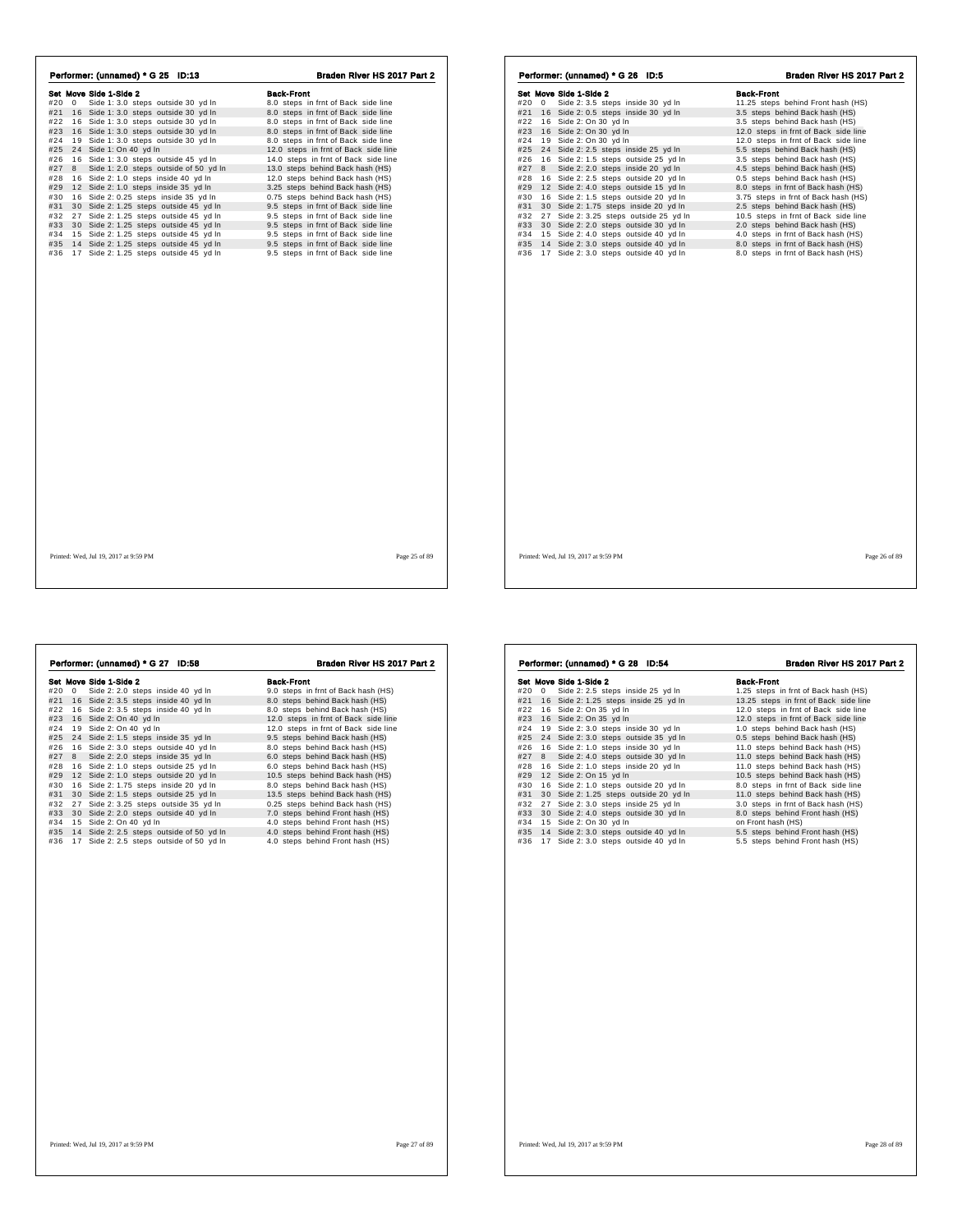| Performer: (unnamed) * G 29 ID:20               | Braden River HS 2017 Part 2          | Performer: (unnamed) + BD 1 ID:92             | Braden River HS 2017 Part 2           |
|-------------------------------------------------|--------------------------------------|-----------------------------------------------|---------------------------------------|
| Set Move Side 1-Side 2                          | <b>Back-Front</b>                    | Set Move Side 1-Side 2                        | <b>Back-Front</b>                     |
| Side 2: 3.25 steps outside of 50 yd In<br>#20 0 | 9.0 steps behind Back hash (HS)      | #20 0 Side 1: 4.0 steps inside 45 yd In       | 9.0 steps behind Front hash (HS)      |
| #21 16 Side 1:1.0 steps outside of 50 yd In     | 5.5 steps in frnt of Back side line  | #21 16 Side 2: 1.5 steps outside of 50 yd In  | 13.0 steps in frnt of Back hash (HS)  |
| #22 16 Side 1: On 45 yd In                      | 12.0 steps in frnt of Back side line | #22 16 Side 1: On 50 yd In                    | 9.25 steps behind Front hash (HS)     |
| #23 16 Side 1: On 45 yd In                      | 12.0 steps in frnt of Back side line | #23 16 Side 1: 1.75 steps outside of 50 yd In | 3.5 steps behind Front hash (HS)      |
| #24 19 Side 2: 3.0 steps inside 45 yd In        | 6.0 steps behind Back hash (HS)      | #24 19 Side 1: 1.75 steps outside of 50 yd In | 3.5 steps behind Front hash (HS)      |
| #25 24 Side 2: 1.0 steps outside 45 yd In       | 6.0 steps in frnt of Back hash (HS)  | #25 24 Side 1: 3.75 steps inside 45 yd In     | 0.25 steps in frnt of Front hash (HS) |
| #26<br>16 Side 2: 3.0 steps outside 40 yd In    | 13.0 steps in frnt of Back hash (HS) | #26 16 On 50 yd In                            | 12.5 steps in frnt of Back hash (HS)  |
| Side 2: 1.0 steps outside 35 yd In<br>#27 8     | 13.0 steps in frnt of Back hash (HS) | #27 8 Side 2: 0.75 steps outside of 50 yd In  | 7.5 steps in frnt of Back hash (HS)   |
| #28 16 Side 2: 1.0 steps outside 35 yd In       | 13.0 steps in frnt of Back hash (HS) | #28 16 Side 2: 2.0 steps outside of 50 yd In  | 8.0 steps in frnt of Back hash (HS)   |
| #29 12 Side 2: 0.25 steps inside 35 yd In       | 9.75 steps in frnt of Back hash (HS) | #29 12 Side 1: 2.5 steps inside 45 yd In      | 13.0 steps behind Front hash (HS)     |
| 16 Side 2: 1.75 steps outside 40 yd In<br>#30   | 9.0 steps in frnt of Back hash (HS)  | #30 16 Side 1: 1.5 steps inside 45 yd In      | 13.5 steps in frnt of Back hash (HS)  |
| #31 30 Side 2: 1.0 steps outside 35 yd In       | 4.75 steps behind Back hash (HS)     | #31 30 Side 2: 3.0 steps outside 45 yd In     | 9.0 steps behind Front hash (HS)      |
| #32 27 Side 2: 2.0 steps inside 35 yd In        | 8.25 steps in frnt of Back side line | #32 27 On 50 yd In                            | 13.5 steps in frnt of Back hash (HS)  |
| #33 30 Side 2:3.0 steps outside of 50 yd In     | 7.0 steps behind Back hash (HS)      | #33 30 Side 1: 0.5 steps inside 45 yd In      | 4.0 steps in frnt of Back hash (HS)   |
| #34 15 On 50 yd In                              | 4.0 steps behind Back hash (HS)      | #34 15 Side 1:1.0 steps outside of 50 yd In   | 4.5 steps in frnt of Back hash (HS)   |
| #35 14 On 50 yd In                              | 4.0 steps behind Back hash (HS)      | #35 14 Side 1: 1.0 steps outside of 50 yd In  | 4.5 steps in frnt of Back hash (HS)   |
| #36 17 On 50 yd In                              | 4.0 steps behind Back hash (HS)      | #36 17 Side 1: 1.0 steps outside of 50 yd In  | 4.5 steps in frnt of Back hash (HS)   |
|                                                 |                                      |                                               |                                       |
| Printed: Wed, Jul 19, 2017 at 9:59 PM           | Page 29 of 89                        | Printed: Wed, Jul 19, 2017 at 9:59 PM         | Page 30 of 89                         |

|     |    | Set Move Side 1-Side 2                    | <b>Back-Front</b>                    |
|-----|----|-------------------------------------------|--------------------------------------|
| #20 | 0  | Side 1: 1.0 steps inside 45 yd In         | 9.0 steps behind Front hash (HS)     |
| #21 |    | 16 Side 1: 4.0 steps inside 45 yd In      | 12.5 steps in frnt of Back hash (HS) |
| #22 |    | 16 Side 1: 3.0 steps outside 45 yd In     | 9.5 steps in frnt of Back hash (HS)  |
| #23 |    | 16 Side 1: 2.75 steps inside 40 yd In     | 8.5 steps in frnt of Back hash (HS)  |
| #24 |    | 19 Side 1: 2.75 steps inside 40 yd In     | 8.5 steps in frnt of Back hash (HS)  |
| #25 |    | 24 Side 1: 0.5 steps outside 45 yd In     | 8.25 steps in frnt of Back hash (HS) |
| #26 |    | 16 Side 1: 4.0 steps inside 45 yd In      | 5.75 steps in frnt of Back hash (HS) |
| #27 | 8  | Side 1: 3.0 steps outside of 50 yd In     | 5.75 steps in frnt of Back hash (HS) |
| #28 |    | 16 Side 1: 1.25 steps outside of 50 yd In | 6.25 steps in frnt of Back hash (HS) |
| #29 |    | 12 Side 1: 0.25 steps outside 45 yd In    | 13.0 steps in frnt of Back hash (HS) |
| #30 | 16 | Side 1: On 45 yd In                       | 12.5 steps behind Front hash (HS)    |
| #31 |    | 30 Side 2: 1.5 steps outside 45 yd In     | 7.0 steps behind Front hash (HS)     |
| #32 | 27 | Side 1: 1.5 steps outside of 50 yd In     | 12.5 steps behind Front hash (HS)    |
| #33 |    | 30 Side 1: 1.0 steps outside 45 yd In     | 6.0 steps in frnt of Back hash (HS)  |
| #34 | 15 | Side 1: 3.5 steps inside 45 yd In         | 4.25 steps in frnt of Back hash (HS) |
| #35 |    | 14 Side 1: 3.5 steps inside 45 yd In      | 4.25 steps in frnt of Back hash (HS) |
| #36 | 17 | Side 1: 3.5 steps inside 45 yd In         | 4.25 steps in frnt of Back hash (HS) |
|     |    |                                           |                                      |

|     |    | Performer: (unnamed) + BD 3 ID:48      | Braden River HS 2017 Part 2           |
|-----|----|----------------------------------------|---------------------------------------|
|     |    | Set Move Side 1-Side 2                 | <b>Back-Front</b>                     |
| #20 | 0  | Side 1: 2.0 steps outside 45 yd In     | 8.5 steps behind Front hash (HS)      |
| #21 |    | 16 Side 1: 1.75 steps outside 45 yd In | 13.0 steps in frnt of Back hash (HS)  |
| #22 |    | 16 Side 1: 0.75 steps inside 40 yd In  | 8.5 steps in frnt of Back hash (HS)   |
| #23 |    | 16 Side 1: 1.0 steps outside 40 yd In  | 7.0 steps in frnt of Back hash (HS)   |
| #24 | 19 | Side 1: 1.0 steps outside 40 yd In     | 7.0 steps in frnt of Back hash (HS)   |
| #25 |    | 24 Side 1: 2.0 steps outside 45 yd In  | 5.75 steps in frnt of Back hash (HS)  |
| #26 |    | 16 Side 1: 2.5 steps outside 45 yd In  | 6.75 steps in frnt of Back hash (HS)  |
| #27 | 8  | Side 1: 1.0 steps inside 45 yd In      | 4.75 steps in frnt of Back hash (HS)  |
| #28 |    | 16 Side 1: 3.25 steps inside 45 yd In  | 5.25 steps in frnt of Back hash (HS)  |
| #29 |    | 12 Side 1: 3.25 steps outside 45 yd In | 11.25 steps in frnt of Back hash (HS) |
| #30 |    | 16 Side 1: 2.25 steps outside 45 yd In | 13.5 steps in frnt of Back hash (HS)  |
| #31 |    | 30 Side 2: 0.75 steps inside 45 yd In  | 9.0 steps behind Front hash (HS)      |
| #32 | 27 | Side 1: 3.75 steps outside of 50 yd In | 13.5 steps in frnt of Back hash (HS)  |
| #33 |    | 30 Side 1: 3.25 steps outside 45 yd In | 4.0 steps in frnt of Back hash (HS)   |
| #34 |    | 15 Side 1: 0.25 steps inside 45 yd In  | 3.75 steps in frnt of Back hash (HS)  |
| #35 |    | 14 Side 1: 0.25 steps inside 45 yd In  | 3.75 steps in frnt of Back hash (HS)  |
| #36 |    | 17 Side 1: 0.25 steps inside 45 yd In  | 3.75 steps in frnt of Back hash (HS)  |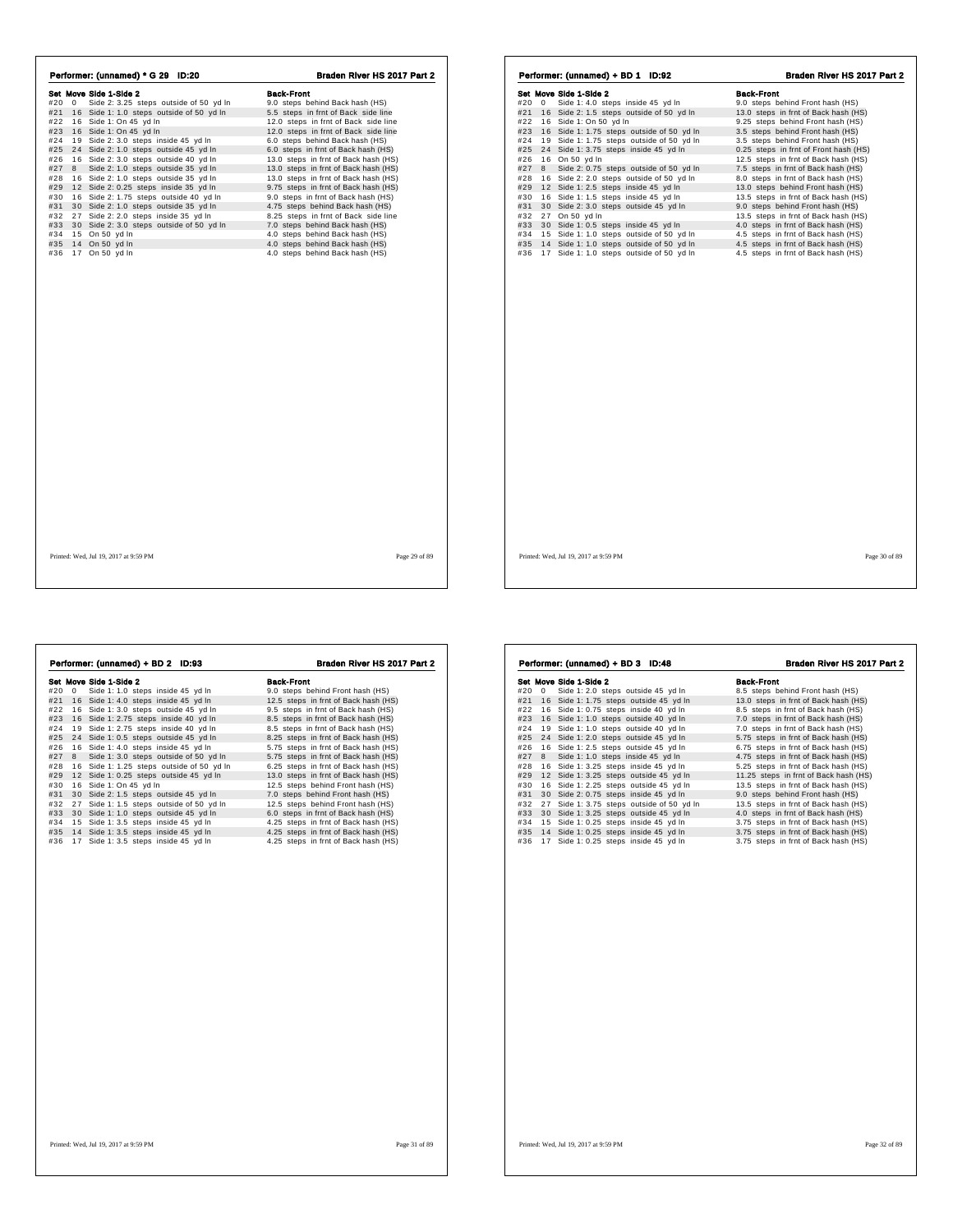| Set Move Side 1-Side 2<br><b>Back-Front</b><br>Set Move Side 1-Side 2<br><b>Back-Front</b><br>#20 0 Side 1: 3.0 steps inside 40 yd In<br>8.0 steps behind Front hash (HS)<br>0 Side 1: On 40 yd In<br>7.0 steps behind Front hash (HS)<br>#20<br>#21 16 Side 1: 0.75 steps inside 40 yd In<br>14.0 steps behind Front hash (HS)<br>#21 16 Side 1: 3.5 steps inside 35 yd In<br>12.0 steps behind Front hash (HS)<br>#22 16 Side 1: 3.25 steps outside 40 yd In<br>#22 16 Side 1: 1.75 steps outside 30 yd In<br>10.0 steps in frnt of Back hash (HS)<br>5.5 steps behind Front hash (HS)<br>#23 16 Side 1: 3.25 steps inside 35 yd In<br>16 Side 1: 1.75 steps outside 30 yd In<br>5.5 steps behind Front hash (HS)<br>8.5 steps in frnt of Back hash (HS)<br>#23<br>19 Side 1: 3.25 steps inside 35 yd In<br>19 Side 1: 1.75 steps outside 30 yd In<br>8.5 steps in frnt of Back hash (HS)<br>5.5 steps behind Front hash (HS)<br>#24<br>#24<br>#25 24 Side 1: 3.75 steps inside 40 yd In<br>24 Side 1: 2.0 steps outside 40 yd In<br>3.75 steps in frnt of Back hash (HS)<br>#25<br>9.75 steps behind Front hash (HS)<br>16 Side 1: 2.5 steps inside 35 yd In<br>#26 16 Side 1: 1.5 steps outside 40 yd In<br>#26<br>10.0 steps in frnt of Back hash (HS)<br>3.5 steps in frnt of Back hash (HS)<br>8 Side 1: 3.0 steps outside 45 yd In<br>#27 8 Side 1: 0.75 steps inside 40 yd In<br>4.5 steps in frnt of Back hash (HS)<br>4.75 steps in frnt of Back hash (HS)<br>#27<br>16 Side 1: 0.25 steps outside 45 yd In<br>4.75 steps in frnt of Back hash (HS)<br>#28<br>16 Side 1: 3.75 steps outside 45 yd In<br>5.0 steps in frnt of Back hash (HS)<br>#28<br>#29 12 Side 1: 1.75 steps inside 40 yd In<br>12 Side 1: 1.5 steps outside 40 yd In<br>9.0 steps in frnt of Back hash (HS)<br>10.0 steps in frnt of Back hash (HS)<br>#29<br>#30 16 Side 1: 3.0 steps outside 45 yd In<br>11.5 steps behind Front hash (HS)<br>16 Side 1: 2.5 steps inside 40 yd In<br>13.0 steps behind Front hash (HS)<br>#30<br>30 Side 2: 4.0 steps outside of 50 yd In<br>30 Side 2: 1.5 steps inside 45 yd In<br>6.0 steps behind Front hash (HS)<br>#31<br>7.5 steps behind Front hash (HS)<br>#31<br>27 Side 1: 1.0 steps inside 45 yd In<br>#32 27 Side 1: 3.5 steps inside 45 yd In<br>11.5 steps behind Front hash (HS)<br>#32<br>13.0 steps behind Front hash (HS)<br>#33 30 Side 1: 1.5 steps inside 40 yd In<br>#33 30 Side 1: 4.0 steps inside 40 yd In<br>7.0 steps in frnt of Back hash (HS)<br>5.5 steps in frnt of Back hash (HS)<br>#34 15 Side 1: 3.25 steps outside 45 yd In<br>15 Side 1: 1.5 steps inside 40 yd In<br>3.25 steps in frnt of Back hash (HS)<br>#34<br>2.5 steps in frnt of Back hash (HS)<br>#35 14 Side 1: 3.25 steps outside 45 yd In<br>3.25 steps in frnt of Back hash (HS)<br>#35 14 Side 1: 1.5 steps inside 40 yd In<br>2.5 steps in frnt of Back hash (HS)<br>#36 17 Side 1: 3.25 steps outside 45 yd In<br>#36 17 Side 1: 1.5 steps inside 40 yd In<br>2.5 steps in frnt of Back hash (HS)<br>3.25 steps in frnt of Back hash (HS) |  |  |
|--------------------------------------------------------------------------------------------------------------------------------------------------------------------------------------------------------------------------------------------------------------------------------------------------------------------------------------------------------------------------------------------------------------------------------------------------------------------------------------------------------------------------------------------------------------------------------------------------------------------------------------------------------------------------------------------------------------------------------------------------------------------------------------------------------------------------------------------------------------------------------------------------------------------------------------------------------------------------------------------------------------------------------------------------------------------------------------------------------------------------------------------------------------------------------------------------------------------------------------------------------------------------------------------------------------------------------------------------------------------------------------------------------------------------------------------------------------------------------------------------------------------------------------------------------------------------------------------------------------------------------------------------------------------------------------------------------------------------------------------------------------------------------------------------------------------------------------------------------------------------------------------------------------------------------------------------------------------------------------------------------------------------------------------------------------------------------------------------------------------------------------------------------------------------------------------------------------------------------------------------------------------------------------------------------------------------------------------------------------------------------------------------------------------------------------------------------------------------------------------------------------------------------------------------------------------------------------------------------------------------------------------------------------------------------------------------------------------------------------------------------------------------------------------------------------------------------------------------------------------------------------------------------------------------------------------------------------------------------------------------------------------------------------------------------------------|--|--|
|                                                                                                                                                                                                                                                                                                                                                                                                                                                                                                                                                                                                                                                                                                                                                                                                                                                                                                                                                                                                                                                                                                                                                                                                                                                                                                                                                                                                                                                                                                                                                                                                                                                                                                                                                                                                                                                                                                                                                                                                                                                                                                                                                                                                                                                                                                                                                                                                                                                                                                                                                                                                                                                                                                                                                                                                                                                                                                                                                                                                                                                                    |  |  |
|                                                                                                                                                                                                                                                                                                                                                                                                                                                                                                                                                                                                                                                                                                                                                                                                                                                                                                                                                                                                                                                                                                                                                                                                                                                                                                                                                                                                                                                                                                                                                                                                                                                                                                                                                                                                                                                                                                                                                                                                                                                                                                                                                                                                                                                                                                                                                                                                                                                                                                                                                                                                                                                                                                                                                                                                                                                                                                                                                                                                                                                                    |  |  |
|                                                                                                                                                                                                                                                                                                                                                                                                                                                                                                                                                                                                                                                                                                                                                                                                                                                                                                                                                                                                                                                                                                                                                                                                                                                                                                                                                                                                                                                                                                                                                                                                                                                                                                                                                                                                                                                                                                                                                                                                                                                                                                                                                                                                                                                                                                                                                                                                                                                                                                                                                                                                                                                                                                                                                                                                                                                                                                                                                                                                                                                                    |  |  |
|                                                                                                                                                                                                                                                                                                                                                                                                                                                                                                                                                                                                                                                                                                                                                                                                                                                                                                                                                                                                                                                                                                                                                                                                                                                                                                                                                                                                                                                                                                                                                                                                                                                                                                                                                                                                                                                                                                                                                                                                                                                                                                                                                                                                                                                                                                                                                                                                                                                                                                                                                                                                                                                                                                                                                                                                                                                                                                                                                                                                                                                                    |  |  |
|                                                                                                                                                                                                                                                                                                                                                                                                                                                                                                                                                                                                                                                                                                                                                                                                                                                                                                                                                                                                                                                                                                                                                                                                                                                                                                                                                                                                                                                                                                                                                                                                                                                                                                                                                                                                                                                                                                                                                                                                                                                                                                                                                                                                                                                                                                                                                                                                                                                                                                                                                                                                                                                                                                                                                                                                                                                                                                                                                                                                                                                                    |  |  |
|                                                                                                                                                                                                                                                                                                                                                                                                                                                                                                                                                                                                                                                                                                                                                                                                                                                                                                                                                                                                                                                                                                                                                                                                                                                                                                                                                                                                                                                                                                                                                                                                                                                                                                                                                                                                                                                                                                                                                                                                                                                                                                                                                                                                                                                                                                                                                                                                                                                                                                                                                                                                                                                                                                                                                                                                                                                                                                                                                                                                                                                                    |  |  |
|                                                                                                                                                                                                                                                                                                                                                                                                                                                                                                                                                                                                                                                                                                                                                                                                                                                                                                                                                                                                                                                                                                                                                                                                                                                                                                                                                                                                                                                                                                                                                                                                                                                                                                                                                                                                                                                                                                                                                                                                                                                                                                                                                                                                                                                                                                                                                                                                                                                                                                                                                                                                                                                                                                                                                                                                                                                                                                                                                                                                                                                                    |  |  |
|                                                                                                                                                                                                                                                                                                                                                                                                                                                                                                                                                                                                                                                                                                                                                                                                                                                                                                                                                                                                                                                                                                                                                                                                                                                                                                                                                                                                                                                                                                                                                                                                                                                                                                                                                                                                                                                                                                                                                                                                                                                                                                                                                                                                                                                                                                                                                                                                                                                                                                                                                                                                                                                                                                                                                                                                                                                                                                                                                                                                                                                                    |  |  |
|                                                                                                                                                                                                                                                                                                                                                                                                                                                                                                                                                                                                                                                                                                                                                                                                                                                                                                                                                                                                                                                                                                                                                                                                                                                                                                                                                                                                                                                                                                                                                                                                                                                                                                                                                                                                                                                                                                                                                                                                                                                                                                                                                                                                                                                                                                                                                                                                                                                                                                                                                                                                                                                                                                                                                                                                                                                                                                                                                                                                                                                                    |  |  |
|                                                                                                                                                                                                                                                                                                                                                                                                                                                                                                                                                                                                                                                                                                                                                                                                                                                                                                                                                                                                                                                                                                                                                                                                                                                                                                                                                                                                                                                                                                                                                                                                                                                                                                                                                                                                                                                                                                                                                                                                                                                                                                                                                                                                                                                                                                                                                                                                                                                                                                                                                                                                                                                                                                                                                                                                                                                                                                                                                                                                                                                                    |  |  |
|                                                                                                                                                                                                                                                                                                                                                                                                                                                                                                                                                                                                                                                                                                                                                                                                                                                                                                                                                                                                                                                                                                                                                                                                                                                                                                                                                                                                                                                                                                                                                                                                                                                                                                                                                                                                                                                                                                                                                                                                                                                                                                                                                                                                                                                                                                                                                                                                                                                                                                                                                                                                                                                                                                                                                                                                                                                                                                                                                                                                                                                                    |  |  |
|                                                                                                                                                                                                                                                                                                                                                                                                                                                                                                                                                                                                                                                                                                                                                                                                                                                                                                                                                                                                                                                                                                                                                                                                                                                                                                                                                                                                                                                                                                                                                                                                                                                                                                                                                                                                                                                                                                                                                                                                                                                                                                                                                                                                                                                                                                                                                                                                                                                                                                                                                                                                                                                                                                                                                                                                                                                                                                                                                                                                                                                                    |  |  |
|                                                                                                                                                                                                                                                                                                                                                                                                                                                                                                                                                                                                                                                                                                                                                                                                                                                                                                                                                                                                                                                                                                                                                                                                                                                                                                                                                                                                                                                                                                                                                                                                                                                                                                                                                                                                                                                                                                                                                                                                                                                                                                                                                                                                                                                                                                                                                                                                                                                                                                                                                                                                                                                                                                                                                                                                                                                                                                                                                                                                                                                                    |  |  |
|                                                                                                                                                                                                                                                                                                                                                                                                                                                                                                                                                                                                                                                                                                                                                                                                                                                                                                                                                                                                                                                                                                                                                                                                                                                                                                                                                                                                                                                                                                                                                                                                                                                                                                                                                                                                                                                                                                                                                                                                                                                                                                                                                                                                                                                                                                                                                                                                                                                                                                                                                                                                                                                                                                                                                                                                                                                                                                                                                                                                                                                                    |  |  |
|                                                                                                                                                                                                                                                                                                                                                                                                                                                                                                                                                                                                                                                                                                                                                                                                                                                                                                                                                                                                                                                                                                                                                                                                                                                                                                                                                                                                                                                                                                                                                                                                                                                                                                                                                                                                                                                                                                                                                                                                                                                                                                                                                                                                                                                                                                                                                                                                                                                                                                                                                                                                                                                                                                                                                                                                                                                                                                                                                                                                                                                                    |  |  |
|                                                                                                                                                                                                                                                                                                                                                                                                                                                                                                                                                                                                                                                                                                                                                                                                                                                                                                                                                                                                                                                                                                                                                                                                                                                                                                                                                                                                                                                                                                                                                                                                                                                                                                                                                                                                                                                                                                                                                                                                                                                                                                                                                                                                                                                                                                                                                                                                                                                                                                                                                                                                                                                                                                                                                                                                                                                                                                                                                                                                                                                                    |  |  |
|                                                                                                                                                                                                                                                                                                                                                                                                                                                                                                                                                                                                                                                                                                                                                                                                                                                                                                                                                                                                                                                                                                                                                                                                                                                                                                                                                                                                                                                                                                                                                                                                                                                                                                                                                                                                                                                                                                                                                                                                                                                                                                                                                                                                                                                                                                                                                                                                                                                                                                                                                                                                                                                                                                                                                                                                                                                                                                                                                                                                                                                                    |  |  |
|                                                                                                                                                                                                                                                                                                                                                                                                                                                                                                                                                                                                                                                                                                                                                                                                                                                                                                                                                                                                                                                                                                                                                                                                                                                                                                                                                                                                                                                                                                                                                                                                                                                                                                                                                                                                                                                                                                                                                                                                                                                                                                                                                                                                                                                                                                                                                                                                                                                                                                                                                                                                                                                                                                                                                                                                                                                                                                                                                                                                                                                                    |  |  |
|                                                                                                                                                                                                                                                                                                                                                                                                                                                                                                                                                                                                                                                                                                                                                                                                                                                                                                                                                                                                                                                                                                                                                                                                                                                                                                                                                                                                                                                                                                                                                                                                                                                                                                                                                                                                                                                                                                                                                                                                                                                                                                                                                                                                                                                                                                                                                                                                                                                                                                                                                                                                                                                                                                                                                                                                                                                                                                                                                                                                                                                                    |  |  |
|                                                                                                                                                                                                                                                                                                                                                                                                                                                                                                                                                                                                                                                                                                                                                                                                                                                                                                                                                                                                                                                                                                                                                                                                                                                                                                                                                                                                                                                                                                                                                                                                                                                                                                                                                                                                                                                                                                                                                                                                                                                                                                                                                                                                                                                                                                                                                                                                                                                                                                                                                                                                                                                                                                                                                                                                                                                                                                                                                                                                                                                                    |  |  |
| Page 34 of 89<br>Printed: Wed. Jul 19, 2017 at 9:59 PM<br>Page 33 of 89<br>Printed: Wed, Jul 19, 2017 at 9:59 PM                                                                                                                                                                                                                                                                                                                                                                                                                                                                                                                                                                                                                                                                                                                                                                                                                                                                                                                                                                                                                                                                                                                                                                                                                                                                                                                                                                                                                                                                                                                                                                                                                                                                                                                                                                                                                                                                                                                                                                                                                                                                                                                                                                                                                                                                                                                                                                                                                                                                                                                                                                                                                                                                                                                                                                                                                                                                                                                                                   |  |  |

|     |          |                                           | Braden River HS 2017 Part 2           |
|-----|----------|-------------------------------------------|---------------------------------------|
|     |          | Set Move Side 1-Side 2                    | <b>Back-Front</b>                     |
| #20 | $\Omega$ | Side 2: 1.25 steps outside of 50 yd In    | 8.5 steps behind Front hash (HS)      |
| #21 | 16       | Side 2: 3.5 steps inside 40 yd In         | 12.0 steps behind Front hash (HS)     |
| #22 |          | 16 Side 2: 1.0 steps outside 45 yd In     | 7.75 steps behind Front hash (HS)     |
| #23 |          | 16 Side 2: 2.25 steps inside 45 yd In     | 3.5 steps behind Front hash (HS)      |
| #24 |          | 19 Side 2: 2.25 steps inside 45 yd In     | 3.5 steps behind Front hash (HS)      |
| #25 |          | 24 Side 2: 1.25 steps outside of 50 yd In | 3.5 steps in frnt of Front hash (HS)  |
| #26 |          | 16 Side 2: 3.0 steps inside 40 yd In      | 0.5 steps behind Front hash (HS)      |
| #27 | 8        | Side 2: 4.0 steps outside 45 yd In        | 8.5 steps behind Front hash (HS)      |
| #28 |          | 16 Side 1: 2.0 steps outside of 50 yd In  | 10.5 steps in frnt of Back hash (HS)  |
| #29 |          | 12 Side 1: 3.0 steps inside 35 yd In      | 8.75 steps in frnt of Back hash (HS)  |
| #30 |          | 16 Side 1: 2.25 steps outside 35 yd In    | 12.75 steps in frnt of Back hash (HS) |
| #31 |          | 30 Side 1: 2.25 steps inside 45 yd In     | 12.75 steps in frnt of Back hash (HS) |
| #32 |          | 27 Side 2: 0.75 steps inside 45 yd In     | 10.25 steps in frnt of Back hash (HS) |
| #33 |          | 30 Side 2: 3.25 steps outside of 50 yd In | 12.75 steps in frnt of Back hash (HS) |
| #34 |          | 15 Side 2: 2.25 steps outside of 50 yd In | 4.5 steps in frnt of Back hash (HS)   |
| #35 |          | 14 Side 2: 2.25 steps outside of 50 yd In | 4.5 steps in frnt of Back hash (HS)   |
| #36 |          | 17 Side 2: 2.25 steps outside of 50 yd In | 4.5 steps in frnt of Back hash (HS)   |
|     |          |                                           |                                       |
|     |          |                                           |                                       |
|     |          |                                           |                                       |
|     |          |                                           |                                       |
|     |          |                                           |                                       |
|     |          |                                           |                                       |
|     |          |                                           |                                       |

|     |              | Performer: (unnamed) + SN 2 ID:1          | Braden River HS 2017 Part 2           |
|-----|--------------|-------------------------------------------|---------------------------------------|
|     |              | Set Move Side 1-Side 2                    | <b>Back-Front</b>                     |
| #20 | $\mathbf{0}$ | Side 1: 1.0 steps outside of 50 yd In     | 9.0 steps behind Front hash (HS)      |
| #21 |              | 16 Side 2: 0.75 steps inside 45 yd In     | 14.0 steps behind Front hash (HS)     |
| #22 |              | 16 Side 2: 3.5 steps inside 45 yd In      | 9.5 steps behind Front hash (HS)      |
| #23 |              | 16 Side 2: 2.0 steps outside of 50 yd In  | 5.0 steps behind Front hash (HS)      |
| #24 | 19           | Side 2: 2.0 steps outside of 50 yd In     | 5.0 steps behind Front hash (HS)      |
| #25 |              | 24 Side 1: 1.25 steps outside of 50 yd In | 1.25 steps in frnt of Front hash (HS) |
| #26 |              | 16 Side 2: 3.0 steps outside 45 yd In     | 7.5 steps behind Front hash (HS)      |
| #27 |              | 8 Side 2: 2.0 steps outside 45 yd In      | 12.25 steps behind Front hash (HS)    |
| #28 |              | 16 Side 1: 2.5 steps inside 45 yd In      | 9.5 steps in frnt of Back hash (HS)   |
| #29 |              | 12 Side 1: 0.25 steps outside 35 yd In    | 8.75 steps in frnt of Back hash (HS)  |
| #30 |              | 16 Side 1: 0.75 steps outside 35 yd In    | 9.25 steps in frnt of Back hash (HS)  |
| #31 |              | 30 Side 1: 3.75 steps inside 45 yd In     | 9.25 steps in frnt of Back hash (HS)  |
| #32 | 27           | Side 2: 0.75 steps outside 45 yd In       | 6.75 steps in frnt of Back hash (HS)  |
| #33 |              | 30 Side 2: 3.25 steps inside 45 yd In     | 9.25 steps in frnt of Back hash (HS)  |
| #34 |              | 15 Side 2: 2.25 steps inside 45 yd In     | 4.25 steps in frnt of Back hash (HS)  |
| #35 |              | 14 Side 2: 2.25 steps inside 45 yd In     | 4.25 steps in frnt of Back hash (HS)  |
| #36 | 17           | Side 2: 2.25 steps inside 45 yd In        | 4.25 steps in frnt of Back hash (HS)  |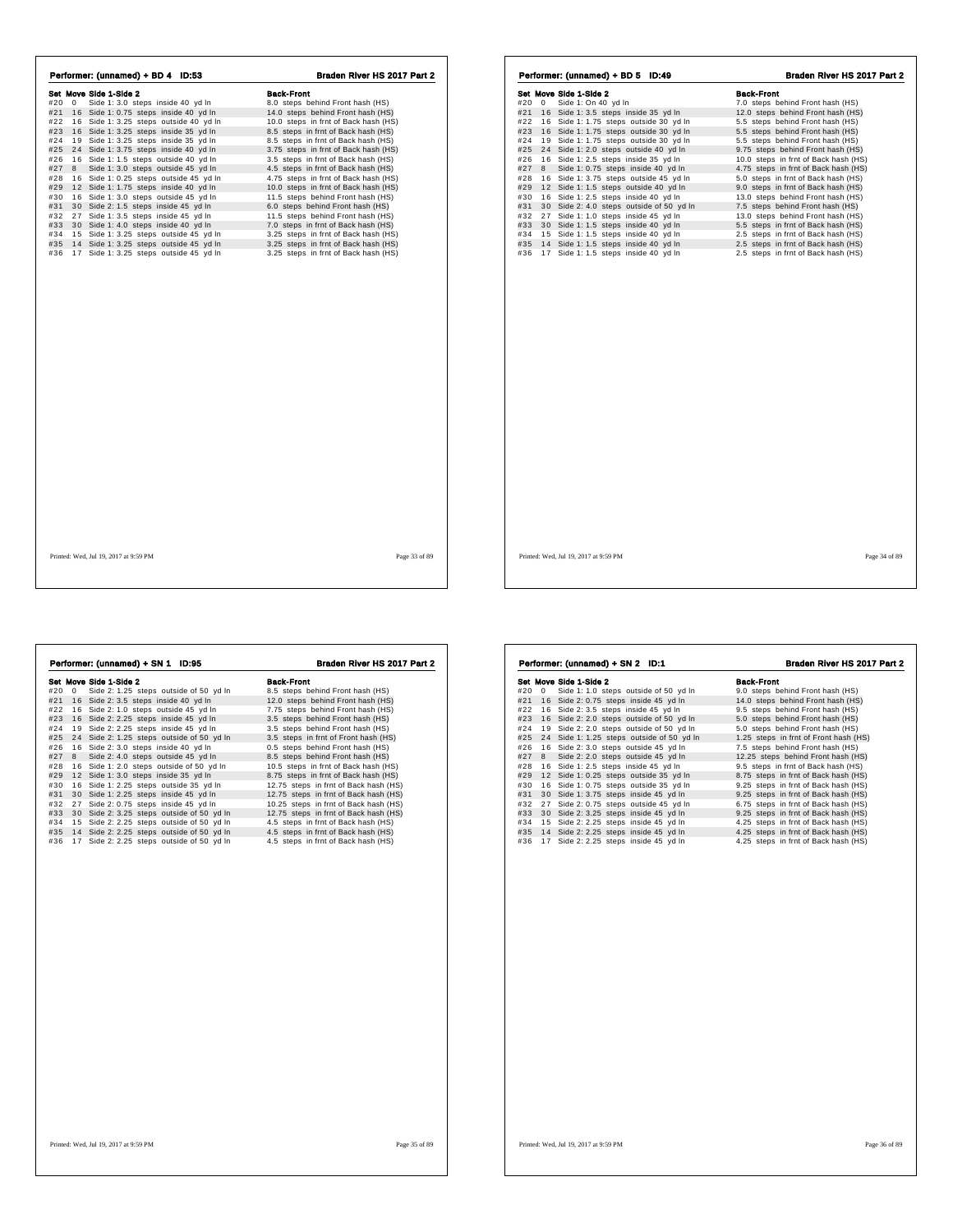| Set Move Side 1-Side 2                        |                                       |                                               |                                       |
|-----------------------------------------------|---------------------------------------|-----------------------------------------------|---------------------------------------|
|                                               | <b>Back-Front</b>                     | Set Move Side 1-Side 2                        | <b>Back-Front</b>                     |
| #20 0 Side 2: 0.75 steps inside 45 yd In      | 7.0 steps behind Front hash (HS)      | #20 0 Side 2: 3.75 steps inside 45 yd In      | 8.0 steps behind Front hash (HS)      |
| #21 16 Side 2: 2.0 steps inside 35 yd In      | 6.0 steps behind Front hash (HS)      | #21 16 Side 2: 1.5 steps outside 40 yd In     | 9.25 steps behind Front hash (HS)     |
| #22 16 Side 2: 1.0 steps inside 35 yd In      | 7.75 steps behind Front hash (HS)     | #22 16 Side 2: 2.75 steps outside 40 yd In    | 10.75 steps behind Front hash (HS)    |
| #23<br>16 Side 2: 2.5 steps outside 35 yd In  | 13.25 steps behind Front hash (HS)    | #23 16 Side 2: 1.0 steps inside 35 yd In      | 13.25 steps in frnt of Back hash (HS) |
| 19 Side 2: 2.5 steps outside 35 yd In<br>#24  | 13.25 steps behind Front hash (HS)    | #24<br>19 Side 2: 1.0 steps inside 35 yd In   | 13.25 steps in frnt of Back hash (HS) |
| #25 24 Side 2: 2.5 steps inside 45 yd In      | 11.25 steps behind Front hash (HS)    | #25 24 Side 2: 2.5 steps outside of 50 yd In  | 12.25 steps behind Front hash (HS)    |
| 16 Side 2: 2.75 steps outside 45 yd In<br>#26 | 13.75 steps in frnt of Back hash (HS) | 16 Side 2: 3.25 steps inside 45 yd In<br>#26  | 9.25 steps in frnt of Back hash (HS)  |
| Side 2: 0.5 steps inside 45 yd In<br>#27 8    | 12.5 steps in frnt of Back hash (HS)  | #27 8 Side 2: 3.75 steps inside 45 yd In      | 9.75 steps in frnt of Back hash (HS)  |
| 16 Side 1: 1.0 steps outside 45 yd In<br>#28  | 8.75 steps in frnt of Back hash (HS)  | 16 Side 1: 3.5 steps inside 40 yd In<br>#28   | 8.25 steps in frnt of Back hash (HS)  |
| 12 Side 1: 3.75 steps outside 35 yd In<br>#29 | 9.0 steps in frnt of Back hash (HS)   | 12 Side 1: 1.0 steps inside 30 yd In<br>#29   | 10.0 steps in frnt of Back hash (HS)  |
| 16 Side 1: 3.5 steps outside 35 yd In<br>#30  | 7.25 steps in frnt of Back hash (HS)  | 16 Side 1: 4.0 steps inside 30 yd In<br>#30   | 10.25 steps in frnt of Back hash (HS) |
| #31 30 Side 1: 1.0 steps inside 45 yd In      | 7.25 steps in frnt of Back hash (HS)  | 30 Side 1: 0.5 steps inside 45 yd In<br>#31   | 10.25 steps in frnt of Back hash (HS) |
| #32 27 Side 2: 2.0 steps inside 45 yd In      | 4.75 steps in frnt of Back hash (HS)  | #32 27 Side 2: 2.5 steps inside 45 yd In      | 7.75 steps in frnt of Back hash (HS)  |
| #33 30 Side 2: 2.0 steps outside of 50 yd In  | 7.25 steps in frnt of Back hash (HS)  | #33 30 Side 2: 1.5 steps outside of 50 yd In  | 10.25 steps in frnt of Back hash (HS) |
| #34 15 Side 2: 3.5 steps inside 40 yd In      | 3.5 steps in frnt of Back hash (HS)   | #34 15 Side 2: 1.25 steps outside 45 yd In    | 4.0 steps in frnt of Back hash (HS)   |
| #35 14 Side 2: 3.5 steps inside 40 yd In      | 3.5 steps in frnt of Back hash (HS)   | #35<br>14 Side 2: 1.25 steps outside 45 yd In | 4.0 steps in frnt of Back hash (HS)   |
| #36 17 Side 2: 3.5 steps inside 40 yd In      | 3.5 steps in frnt of Back hash (HS)   | #36 17 Side 2: 1.25 steps outside 45 yd In    | 4.0 steps in frnt of Back hash (HS)   |
|                                               |                                       |                                               |                                       |
|                                               |                                       |                                               |                                       |
|                                               |                                       |                                               |                                       |
|                                               |                                       |                                               |                                       |
|                                               |                                       |                                               |                                       |
|                                               |                                       |                                               |                                       |

|            |          | Performer: (unnamed) O (unlabeled)<br>ID:97                                    | Braden River HS 2017 Part 2                                          |
|------------|----------|--------------------------------------------------------------------------------|----------------------------------------------------------------------|
|            |          | Set Move Side 1-Side 2                                                         | <b>Back-Front</b>                                                    |
| #20        | 0        | Side 1: 4.0 steps inside 45 yd In                                              | 8.0 steps in frnt of Front hash (HS)                                 |
| #21<br>#22 |          | 16 Side 1: 4.0 steps inside 45 yd In                                           | 6.0 steps in frnt of Front hash (HS)                                 |
|            | 16       | Side 1: 4.0 steps inside 45 yd In                                              | 1.0 steps in frnt of Front hash (HS)                                 |
| #23        | 16       | Side 1: 1.0 steps outside 45 yd In                                             | 3.0 steps behind Front hash (HS)                                     |
| #24<br>#25 | 19<br>24 | Side 1: 1.0 steps inside 45 yd In                                              | 7.0 steps behind Front hash (HS)                                     |
|            |          | Side 1: 3.0 steps outside 45 yd In                                             | 5.25 steps behind Front hash (HS)                                    |
| #26        | 16<br>8  | Side 1: On 45 yd In                                                            | 10.75 steps behind Front hash (HS)                                   |
| #27        |          | Side 1: On 45 yd In                                                            | 10.75 steps behind Front hash (HS)                                   |
| #28        |          | 16 Side 1: 2.25 steps outside of 50 yd In                                      | 10.75 steps behind Front hash (HS)                                   |
| #29        |          | 12 On 50 yd In                                                                 | 8.0 steps behind Front hash (HS)                                     |
| #30        |          | 16 On 50 yd In                                                                 | 8.0 steps behind Front hash (HS)                                     |
| #31        |          | 30 Side 2: 0.5 steps inside 45 yd In                                           | 1.0 steps in frnt of Front hash (HS)                                 |
| #32        | 27       | Side 2: 2.0 steps outside 40 yd In                                             | on Front hash (HS)                                                   |
| #33        |          | 30 Side 2: On 35 yd In                                                         | 13.0 steps behind Front hash (HS)                                    |
| #34        | 15       | Side 2: 3.0 steps outside 35 yd In                                             | 11.0 steps in frnt of Back hash (HS)                                 |
| #35<br>#36 |          | 14 Side 2: 3.0 steps outside 35 yd In<br>17 Side 2: 3.0 steps outside 35 yd In | 7.0 steps behind Front hash (HS)<br>7.0 steps behind Front hash (HS) |
|            |          |                                                                                |                                                                      |
|            |          |                                                                                |                                                                      |

|     |              | Set Move Side 1-Side 2                   | <b>Back-Front</b>                     |
|-----|--------------|------------------------------------------|---------------------------------------|
| #20 | $\mathbf{0}$ | Side 2: 2.0 steps outside of 50 yd In    | 12.0 steps behind Front side line     |
| #21 |              | 16 Side 1: 3.0 steps inside 45 yd In     | 13.5 steps in frnt of Front hash (HS) |
| #22 |              | 16 Side 1: 3.0 steps inside 45 yd In     | 13.5 steps in frnt of Front hash (HS) |
| #23 |              | 16 Side 1: 2.0 steps outside 40 yd In    | 12.0 steps in frnt of Front hash (HS) |
| #24 |              | 19 Side 1: 2.0 steps outside 40 yd In    | 12.0 steps in frnt of Front hash (HS) |
| #25 |              | 24 Side 1: 3.5 steps inside 40 yd In     | 0.25 steps behind Front hash (HS)     |
| #26 |              | 16 Side 1: 4.0 steps outside 40 yd In    | 4.5 steps in frnt of Front hash (HS)  |
| #27 |              | 8 Side 1: 0.75 steps inside 35 yd In     | 8.25 steps in frnt of Front hash (HS) |
| #28 |              | 16 Side 1: 2.75 steps outside 45 yd In   | 12.0 steps behind Front side line     |
| #29 |              | 12 Side 1: 1.5 steps outside 45 yd In    | 7.25 steps in frnt of Front hash (HS) |
| #30 |              | 16 Side 1: 1.5 steps outside 40 yd In    | 1.75 steps behind Front hash (HS)     |
| #31 |              | 30 Side 1: 3.5 steps outside of 50 yd In | 1.25 steps behind Front hash (HS)     |
| #32 |              | 27 Side 2: 3.5 steps inside 40 yd In     | on Front hash (HS)                    |
| #33 |              | 30 Side 2: 2.5 steps outside 35 yd In    | on Front hash (HS)                    |
| #34 |              | 15 Side 2: 0.75 steps outside 35 yd In   | 7.5 steps in frnt of Front hash (HS)  |
| #35 |              | 14 Side 2: 0.25 steps inside 40 yd In    | 2.0 steps in frnt of Front hash (HS)  |
| #36 |              | 17 Side 2: 0.25 steps inside 40 yd In    | 2.0 steps in frnt of Front hash (HS)  |
|     |              |                                          |                                       |
|     |              |                                          |                                       |
|     |              |                                          |                                       |
|     |              |                                          |                                       |
|     |              |                                          |                                       |
|     |              |                                          |                                       |
|     |              |                                          |                                       |

Performer: (unnamed) X AS 1 ID:82 Braden River HS 2017 Part 2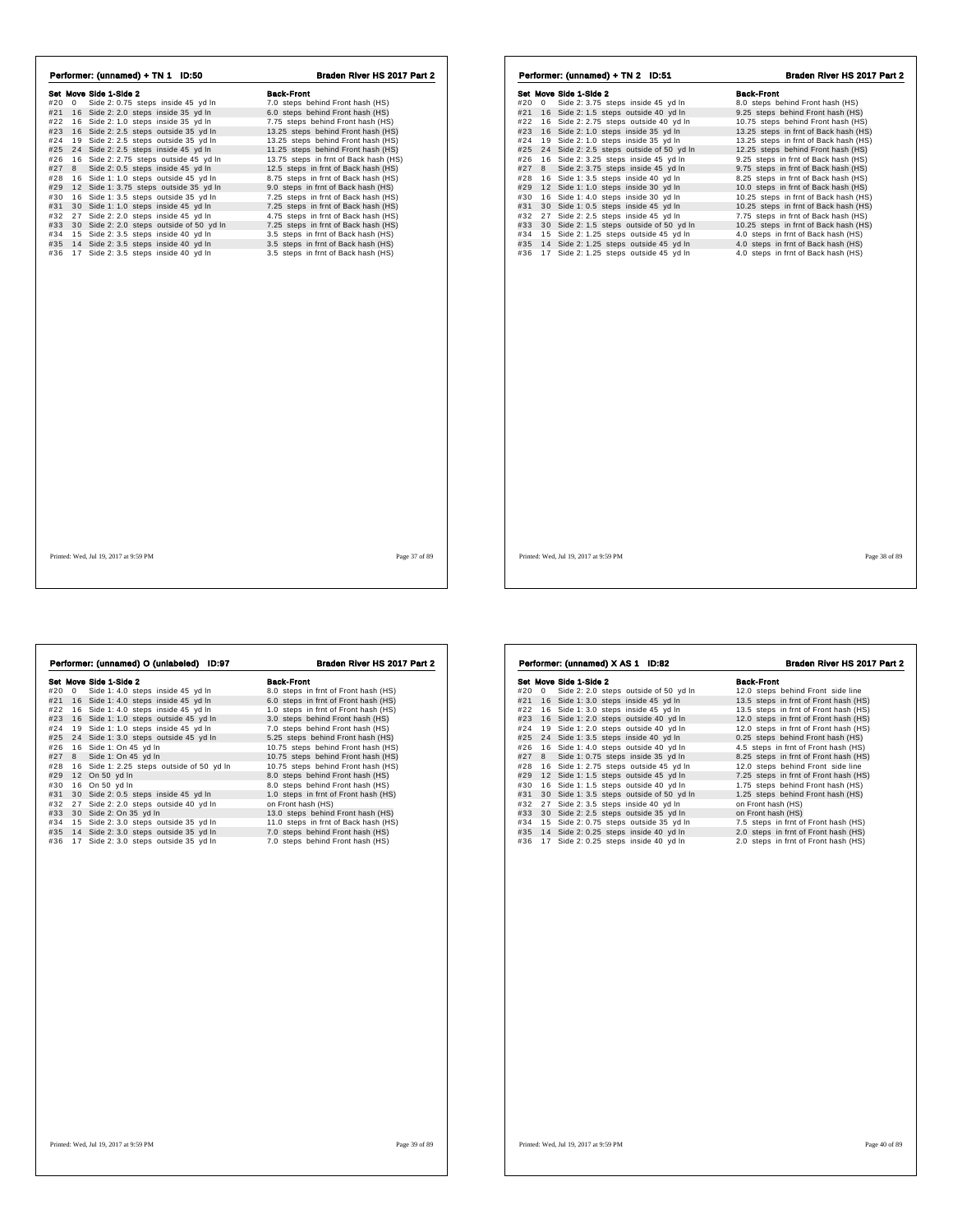| Performer: (unnamed) X AS 2 ID:40          | Braden River HS 2017 Part 2            | Performer: (unnamed) X AS 3 ID:39            | Braden River HS 2017 Part 2            |
|--------------------------------------------|----------------------------------------|----------------------------------------------|----------------------------------------|
| Set Move Side 1-Side 2                     | <b>Back-Front</b>                      | Set Move Side 1-Side 2                       | <b>Back-Front</b>                      |
| #20 0 Side 2: 4.0 steps outside 45 yd In   | 12.0 steps behind Front side line      | #20 0 Side 2: 1.0 steps outside 40 yd In     | 12.0 steps behind Front side line      |
| #21 16 Side 2: 3.5 steps inside 45 yd In   | 13.0 steps behind Front side line      | #21 16 Side 2: 0.5 steps inside 45 yd In     | 13.5 steps in frnt of Front hash (HS)  |
| #22 16 Side 2: 3.5 steps inside 45 yd In   | 13.0 steps behind Front side line      | #22 16 Side 2: 0.5 steps inside 45 yd In     | 13.5 steps in frnt of Front hash (HS)  |
| #23 16 Side 1: 1.5 steps inside 40 yd In   | 12.0 steps in frnt of Front hash (HS)  | #23 16 Side 1: 3.75 steps outside 45 yd In   | 12.5 steps in frnt of Front hash (HS)  |
| #24 19 Side 1: 1.5 steps inside 40 yd In   | 12.0 steps in frnt of Front hash (HS)  | #24 19 Side 1: 3.75 steps outside 45 yd In   | 12.5 steps in frnt of Front hash (HS)  |
| #25 24 Side 1: 0.5 steps outside 45 yd In  | 10.75 steps behind Front hash (HS)     | #25 24 Side 1: 1.0 steps outside 45 yd In    | 0.5 steps in frnt of Front hash (HS)   |
| #26 16 Side 1: 0.25 steps inside 40 yd In  | 5.75 steps behind Front hash (HS)      | #26 16 Side 1: 0.25 steps outside 40 yd In   | 5.5 steps in frnt of Front hash (HS)   |
| #27 8 Side 1: 2.5 steps inside 40 yd In    | 9.5 steps behind Front hash (HS)       | #27 8<br>Side 1: 1.0 steps outside 40 yd In  | 5.25 steps in frnt of Front hash (HS)  |
| #28 16 Side 1: 0.75 steps inside 45 yd In  | 1.5 steps behind Front hash (HS)       | #28 16 Side 1: 2.0 steps inside 45 yd In     | 12.25 steps in frnt of Front hash (HS) |
| #29 12 Side 1: 2.75 steps outside 45 yd In | 2.0 steps behind Front hash (HS)       | #29 12 Side 1: On 45 yd In                   | 5.25 steps in frnt of Front hash (HS)  |
| #30 16 Side 1: 4.0 steps outside 40 yd In  | 3.5 steps behind Front hash (HS)       | 16 Side 1: 2.0 steps outside 40 yd In<br>#30 | 5.75 steps behind Front hash (HS)      |
| #31 30 Side 1: 2.0 steps inside 45 yd In   | 3.0 steps behind Front hash (HS)       | #31 30 Side 1: 4.0 steps inside 45 yd In     | 5.25 steps behind Front hash (HS)      |
| #32 27 Side 2: 2.5 steps outside 45 yd In  | 2.5 steps in frnt of Front hash (HS)   | #32 27 Side 2: 3.0 steps inside 40 yd In     | 3.25 steps behind Front hash (HS)      |
| #33 30 Side 2: 0.5 steps outside 35 yd In  | 2.5 steps in frnt of Front hash (HS)   | #33 30 Side 2: 3.0 steps outside 35 yd In    | 3.25 steps behind Front hash (HS)      |
| #34 15 Side 2: 1.0 steps outside 35 yd In  | 10.75 steps in frnt of Front hash (HS) | #34 15 Side 2: 1.25 steps inside 35 yd In    | 2.0 steps behind Front hash (HS)       |
| #35 14 Side 2: 3.5 steps inside 40 yd In   | 2.5 steps in frnt of Front hash (HS)   | #35 14 Side 2: 1.75 steps outside 35 yd In   | 0.75 steps in frnt of Front hash (HS)  |
| #36 17 Side 2: 3.5 steps inside 40 yd In   | 2.5 steps in frnt of Front hash (HS)   | #36 17 Side 2: 1.75 steps outside 35 yd In   | 0.75 steps in frnt of Front hash (HS)  |
|                                            |                                        |                                              |                                        |
|                                            |                                        |                                              |                                        |
|                                            |                                        |                                              |                                        |

| #20 | 0  | Set Move Side 1-Side 2<br>Side 1: 0.5 steps inside 40 yd In | <b>Back-Front</b><br>12.0 steps behind Front side line |
|-----|----|-------------------------------------------------------------|--------------------------------------------------------|
| #21 | 16 | Side 1: 2.0 steps outside 40 yd In                          | 13.0 steps in frnt of Front hash (HS)                  |
| #22 |    | 16 Side 1: 2.0 steps outside 40 yd In                       | 13.0 steps in frnt of Front hash (HS)                  |
| #23 |    | 16 Side 1: 3.5 steps outside 35 yd In                       | 12.25 steps behind Front side line                     |
| #24 |    | 19 Side 1: 3.5 steps outside 35 yd In                       | 12.25 steps behind Front side line                     |
| #25 |    | 24 Side 1: 1.75 steps inside 40 yd In                       | 9.5 steps behind Front hash (HS)                       |
| #26 |    | 16 Side 1: 2.25 steps inside 35 yd In                       | 4.0 steps behind Front hash (HS)                       |
| #27 | 8  | Side 1: 1.25 steps inside 40 yd In                          | 2.75 steps in frnt of Front hash (HS)                  |
| #28 |    | 16 Side 1: 3.5 steps inside 45 yd In                        | 9.75 steps in frnt of Front hash (HS)                  |
| #29 |    | 12 Side 1: 0.75 steps outside 40 yd In                      | 1.5 steps in frnt of Front hash (HS)                   |
| #30 |    | 16 Side 1: 1.0 steps inside 35 yd In                        | 5.5 steps behind Front hash (HS)                       |
| #31 |    | 30 Side 1: 1.0 steps outside 45 yd In                       | 5.0 steps behind Front hash (HS)                       |
| #32 |    | 27 Side 2: 0.75 steps inside 45 yd In                       | 1.75 steps behind Front hash (HS)                      |
| #33 |    | 30 Side 2: 2.75 steps inside 35 yd In                       | 1.75 steps behind Front hash (HS)                      |
| #34 |    | 15 Side 2: 0.25 steps inside 35 yd In                       | 1.0 steps in frnt of Front hash (HS)                   |
| #35 |    | 14 Side 2: 1.75 steps inside 35 yd In                       | 1.25 steps in frnt of Front hash (HS)                  |
| #36 |    | 17 Side 2: 1.75 steps inside 35 yd In                       | 1.25 steps in frnt of Front hash (HS)                  |
|     |    |                                                             |                                                        |
|     |    |                                                             |                                                        |
|     |    |                                                             |                                                        |
|     |    |                                                             |                                                        |
|     |    |                                                             |                                                        |
|     |    |                                                             |                                                        |
|     |    |                                                             |                                                        |
|     |    |                                                             |                                                        |

|     |   | Performer: (unnamed) X AS 5 ID:70      | Braden River HS 2017 Part 2            |
|-----|---|----------------------------------------|----------------------------------------|
|     |   | Set Move Side 1-Side 2                 | <b>Back-Front</b>                      |
| #20 | 0 | Side 1: 3.0 steps inside 40 yd In      | 12.0 steps behind Front side line      |
| #21 |   | 16 Side 1: 2.5 steps inside 40 yd In   | 12.0 steps behind Front side line      |
| #22 |   | 16 Side 1: 2.5 steps inside 40 yd In   | 12.0 steps behind Front side line      |
| #23 |   | 16 Side 1: 0.25 steps outside 35 yd In | 13.75 steps in frnt of Front hash (HS) |
| #24 |   | 19 Side 1: 0.25 steps outside 35 yd In | 13.75 steps in frnt of Front hash (HS) |
| #25 |   | 24 Side 1: 0.75 steps inside 40 yd In  | 2.5 steps behind Front hash (HS)       |
| #26 |   | 16 Side 1: 1.25 steps inside 35 yd In  | 2.5 steps in frnt of Front hash (HS)   |
| #27 |   | 8 Side 1: 3.0 steps outside 35 yd In   | 8.25 steps in frnt of Front hash (HS)  |
| #28 |   | 16 Side 1: 2.25 steps inside 40 yd In  | 13.25 steps behind Front side line     |
| #29 |   | 12 Side 1: 2.75 steps outside 45 yd In | 9.5 steps in frnt of Front hash (HS)   |
| #30 |   | 16 Side 1: 2.25 steps inside 35 yd In  | 2.5 steps behind Front hash (HS)       |
| #31 |   | 30 Side 1: 0.25 steps inside 45 yd In  | 2.0 steps behind Front hash (HS)       |
| #32 |   | 27 Side 2: 1.0 steps outside 45 yd In  | on Front hash (HS)                     |
| #33 |   | 30 Side 2: 1.0 steps inside 35 yd In   | on Front hash (HS)                     |
| #34 |   | 15 Side 2: 0.25 steps outside 35 yd In | 4.25 steps in frnt of Front hash (HS)  |
| #35 |   | 14 Side 2: 3.0 steps outside 40 yd In  | 1.75 steps in frnt of Front hash (HS)  |
| #36 |   | 17 Side 2: 3.0 steps outside 40 yd In  | 1.75 steps in frnt of Front hash (HS)  |
|     |   |                                        |                                        |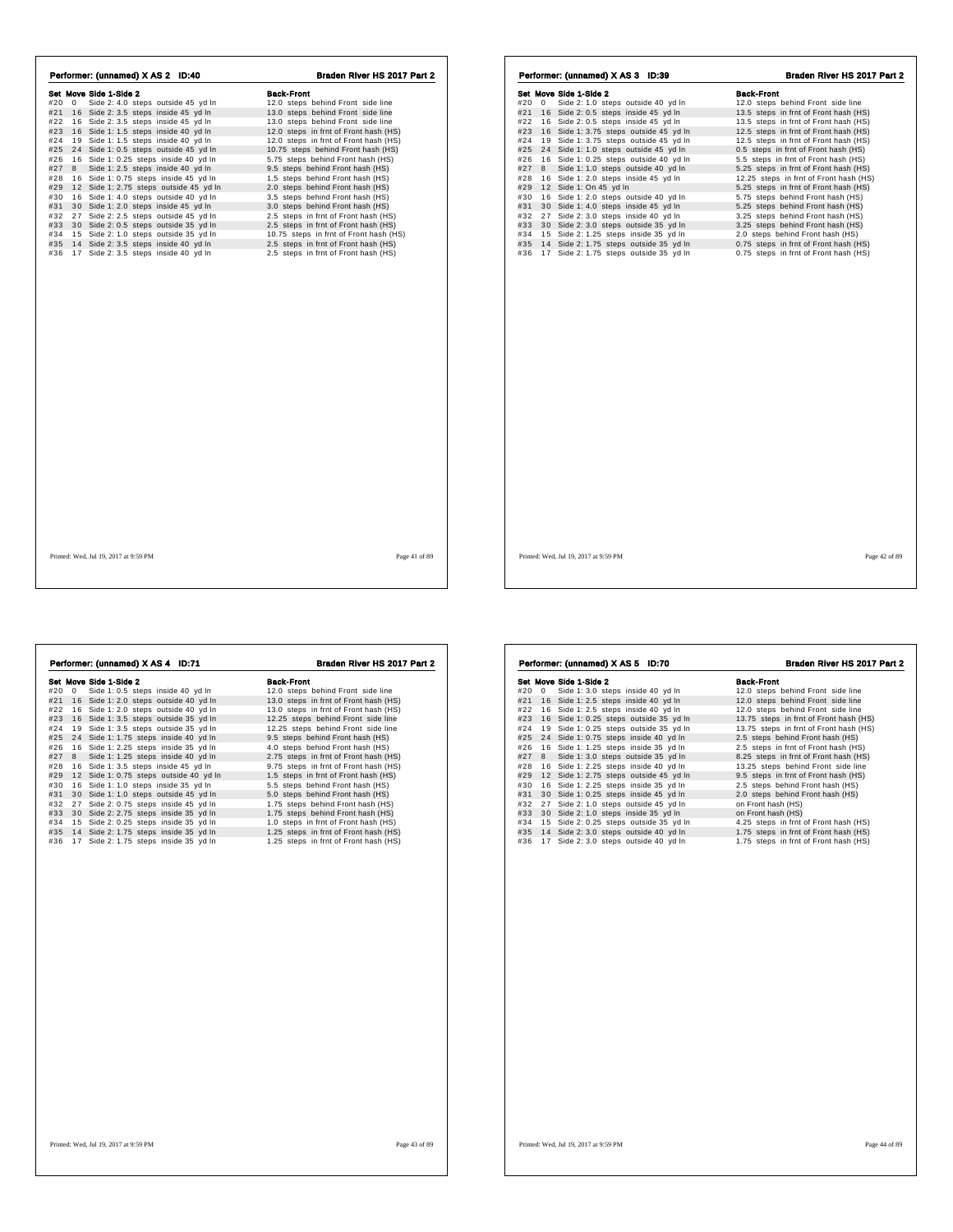| Performer: (unnamed) X AS 6 ID:72          | Braden River HS 2017 Part 2            | Performer: (unnamed) X BA 1 ID:27               | Braden River HS 2017 Part 2           |
|--------------------------------------------|----------------------------------------|-------------------------------------------------|---------------------------------------|
| Set Move Side 1-Side 2                     | <b>Back-Front</b>                      | Set Move Side 1-Side 2                          | <b>Back-Front</b>                     |
| #20 0 Side 1: On 45 yd In                  | 12.0 steps behind Front side line      | #20 0 Side 2: 2.0 steps outside 40 yd In        | 4.75 steps in frnt of Front hash (HS) |
| #21 16 Side 1: 2.5 steps outside 45 yd In  | 14.0 steps behind Front side line      | #21 16 Side 2: 3.25 steps outside 40 yd In      | 1.75 steps behind Front hash (HS)     |
| #22 16 Side 1: 2.5 steps outside 45 yd In  | 14.0 steps behind Front side line      | #22 16 Side 2: 3.75 steps inside 35 yd In       | 3.75 steps behind Front hash (HS)     |
| #23 16 Side 1: 2.75 steps inside 35 yd In  | 12.75 steps in frnt of Front hash (HS) | #23 16 Side 2: 1.0 steps inside 35 yd In        | 10.0 steps behind Front hash (HS)     |
| #24 19 Side 1: 2.75 steps inside 35 yd In  | 12.75 steps in frnt of Front hash (HS) | 19 Side 2: 1.0 steps inside 35 yd In<br>#24     | 10.0 steps behind Front hash (HS)     |
| #25 24 Side 1: 3.5 steps outside 45 yd In  | 11.0 steps behind Front hash (HS)      | #25 24 Side 2: 3.5 steps inside 45 yd In        | 4.5 steps behind Front hash (HS)      |
| #26 16 Side 1: 2.75 steps outside 40 yd In | 6.0 steps behind Front hash (HS)       | 16 Side 2: 0.75 steps outside 45 yd In<br>#26   | 3.75 steps behind Front hash (HS)     |
| #27 8 Side 1: 3.0 steps inside 40 yd In    | 3.75 steps behind Front hash (HS)      | #27 8 Side 2: 0.75 steps inside 45 yd In        | 7.0 steps behind Front hash (HS)      |
| #28 16 Side 1: 3.75 steps inside 45 yd In  | 3.75 steps in frnt of Front hash (HS)  | 16 Side 2: 0.5 steps outside of 50 yd In<br>#28 | 6.0 steps behind Front hash (HS)      |
| #29 12 Side 1: 2.25 steps inside 40 yd In  | 0.25 steps behind Front hash (HS)      | #29 12 Side 1: On 45 yd In                      | 8.0 steps behind Front hash (HS)      |
| #30 16 Side 1: 3.5 steps inside 35 yd In   | 7.0 steps behind Front hash (HS)       | 16 Side 1: On 30 yd In<br>#30                   | 7.0 steps behind Front hash (HS)      |
| #31 30 Side 1: 1.5 steps inside 45 yd In   | 6.5 steps behind Front hash (HS)       | 30 Side 1: 1.5 steps outside 35 yd In<br>#31    | 10.5 steps in frnt of Back hash (HS)  |
| #32 27 Side 2: 2.0 steps outside 45 yd In  | 3.5 steps behind Front hash (HS)       | 27 Side 1: 3.0 steps inside 40 yd In<br>#32     | 7.0 steps in frnt of Back hash (HS)   |
| #33 30 Side 2: On 35 yd In                 | 3.5 steps behind Front hash (HS)       | 30 Side 1: 2.0 steps inside 35 yd In<br>#33     | 12.5 steps behind Front hash (HS)     |
| #34 15 Side 2: 2.25 steps inside 35 yd In  | 5.0 steps behind Front hash (HS)       | 15 Side 1: 0.5 steps inside 35 yd In<br>#34     | 9.25 steps behind Front hash (HS)     |
| #35 14 Side 2: 3.25 steps inside 30 yd In  | 0.25 steps in frnt of Front hash (HS)  | #35 14 Side 1: 0.75 steps inside 35 yd In       | 13.25 steps behind Front hash (HS)    |
| #36 17 Side 2: 3.25 steps inside 30 yd In  | 0.25 steps in frnt of Front hash (HS)  | 17 Side 1: 0.75 steps inside 35 yd In<br>#36    | 13.25 steps behind Front hash (HS)    |
|                                            |                                        |                                                 |                                       |
| Printed: Wed. Jul 19, 2017 at 9:59 PM      | Page 45 of 89                          | Printed: Wed, Jul 19, 2017 at 9:59 PM           | Page 46 of 89                         |

|            |          | Set Move Side 1-Side 2                                                         | <b>Back-Front</b>                                                      |
|------------|----------|--------------------------------------------------------------------------------|------------------------------------------------------------------------|
| #20        | $\Omega$ | Side 2: 1.75 steps inside 35 yd In                                             | 8.5 steps in frnt of Front hash (HS)                                   |
| #21        | 16       | Side 2: 2.0 steps outside 35 yd In                                             | 2.0 steps behind Front hash (HS)                                       |
| #22        |          | 16 Side 2: 2.5 steps outside 35 yd In                                          | 4.0 steps behind Front hash (HS)                                       |
| #23        |          | 16 Side 2: 4.0 steps outside 35 yd In                                          | 9.75 steps behind Front hash (HS)                                      |
| #24        |          | 19 Side 2: 4.0 steps outside 35 vd In                                          | 9.75 steps behind Front hash (HS)                                      |
| #25        |          | 24 Side 2: 0.25 steps outside 45 yd In                                         | 9.75 steps behind Front hash (HS)                                      |
| #26        |          | 16 Side 2: 2.75 steps inside 45 yd In                                          | 14.0 steps in frnt of Back hash (HS)                                   |
| #27        | 8        | Side 2: 0.75 steps outside of 50 yd In                                         | 13.75 steps in frnt of Back hash (HS)                                  |
| #28        |          | 16 Side 1: 0.25 steps outside 45 yd In                                         | 8.75 steps behind Front hash (HS)                                      |
| #29        |          | 12 Side 1: 1.0 steps outside 40 yd In                                          | 8.5 steps behind Front hash (HS)                                       |
| #30        |          | 16 Side 1: 4.0 steps inside 25 yd In                                           | 10.5 steps behind Front hash (HS)                                      |
| #31        |          | 30 Side 1: 2.5 steps inside 30 yd In                                           | 7.0 steps in frnt of Back hash (HS)                                    |
| #32        |          | 27 Side 1: 1.0 steps outside 40 yd In                                          | 3.5 steps in frnt of Back hash (HS)                                    |
| #33        |          | 30 Side 1: 2.0 steps outside 35 yd In                                          | 12.0 steps in frnt of Back hash (HS)                                   |
| #34        |          | 15 Side 1: 2.25 steps inside 35 yd In                                          | 12.5 steps behind Front hash (HS)                                      |
| #35<br>#36 |          | 14 Side 1: 3.0 steps outside 40 yd In<br>17 Side 1: 3.0 steps outside 40 yd In | 12.5 steps behind Front hash (HS)<br>12.5 steps behind Front hash (HS) |
|            |          |                                                                                |                                                                        |
|            |          |                                                                                |                                                                        |
|            |          |                                                                                |                                                                        |
|            |          |                                                                                |                                                                        |
|            |          |                                                                                |                                                                        |
|            |          |                                                                                |                                                                        |
|            |          |                                                                                |                                                                        |
|            |          |                                                                                |                                                                        |
|            |          |                                                                                |                                                                        |

|     |            | Set Move Side 1-Side 2                   | <b>Back-Front</b>                      |
|-----|------------|------------------------------------------|----------------------------------------|
| #20 | $^{\circ}$ | Side 2: On 35 yd In                      | 10.75 steps in frnt of Front hash (HS) |
| #21 |            | 16 Side 2: 1.0 steps inside 35 yd In     | 1.5 steps in frnt of Front hash (HS)   |
| #22 |            | 16 Side 2: On 35 yd In                   | 0.5 steps behind Front hash (HS)       |
| #23 |            | 16 Side 2: 2.5 steps outside 35 yd In    | 6.25 steps behind Front hash (HS)      |
| #24 |            | 19 Side 2: 2.5 steps outside 35 yd In    | 6.25 steps behind Front hash (HS)      |
| #25 |            | 24 Side 2: 1.0 steps inside 45 yd In     | 6.75 steps behind Front hash (HS)      |
| #26 |            | 16 Side 2: 2.0 steps inside 45 yd In     | 8.5 steps behind Front hash (HS)       |
| #27 |            | 8 Side 2: 3.25 steps outside of 50 yd In | 12.25 steps behind Front hash (HS)     |
| #28 |            | 16 Side 1: 2.75 steps inside 45 yd In    | 8.0 steps behind Front hash (HS)       |
| #29 |            | 12 Side 1: 2.0 steps inside 40 yd In     | 8.5 steps behind Front hash (HS)       |
| #30 |            | 16 Side 1: 3.0 steps outside 30 yd In    | 7.5 steps behind Front hash (HS)       |
| #31 |            | 30 Side 1: 3.5 steps inside 30 yd In     | 10.0 steps in frnt of Back hash (HS)   |
| #32 | 27         | Side 1: On 40 yd In                      | 6.25 steps in frnt of Back hash (HS)   |
| #33 |            | 30 Side 1: 1.0 steps outside 35 yd In    | 13.25 steps behind Front hash (HS)     |
| #34 |            | 15 Side 1: 1.0 steps outside 35 yd In    | 5.75 steps behind Front hash (HS)      |
| #35 |            | 14 Side 1: 3.5 steps outside 35 yd In    | 14.0 steps in frnt of Back hash (HS)   |
| #36 |            | 17 Side 1: 3.5 steps outside 35 yd In    | 14.0 steps in frnt of Back hash (HS)   |

Performer: (unnamed) X BA 3 ID:57 Braden River HS 2017 Part 2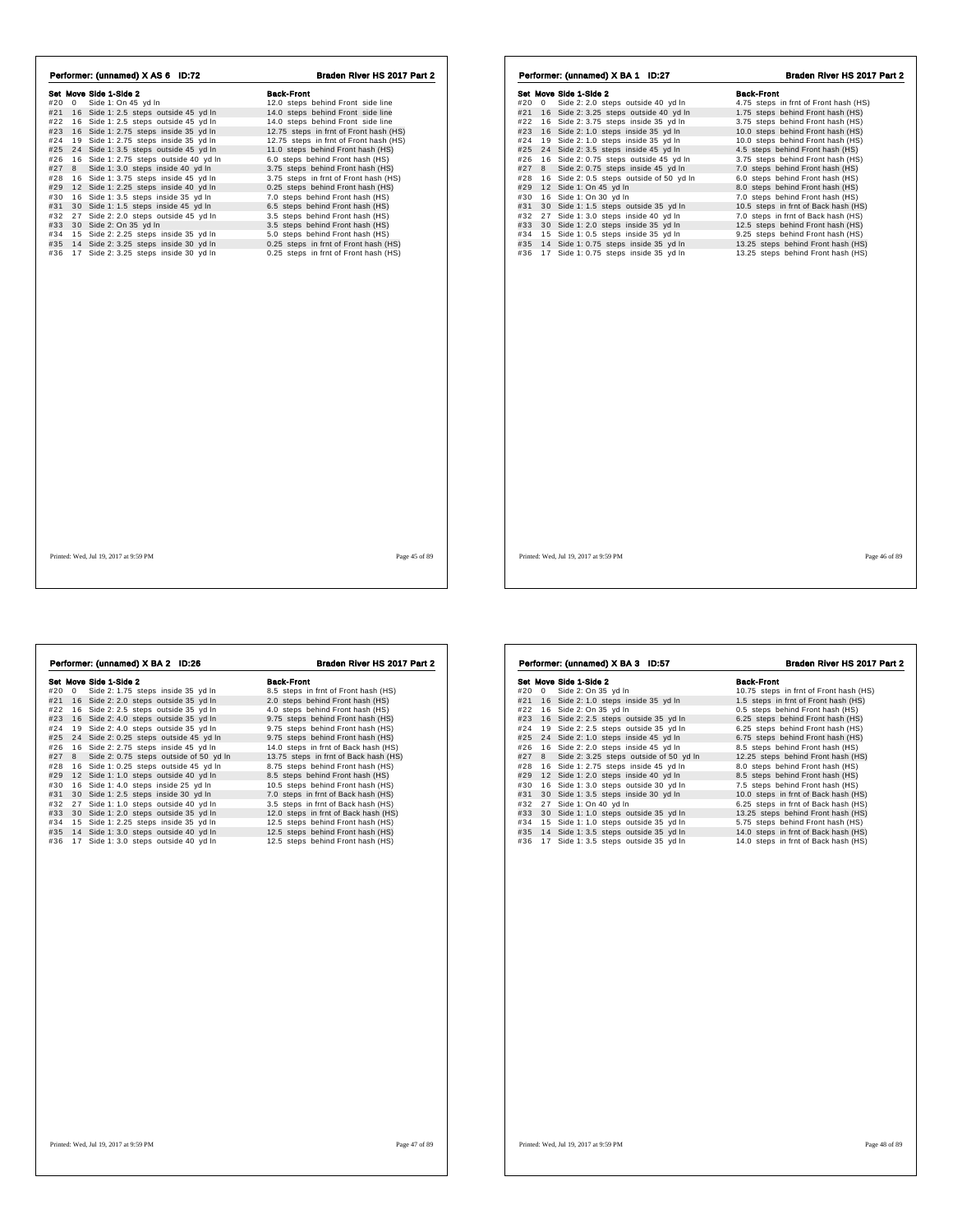| Performer: (unnamed) X BA 4 ID:11             | Braden River HS 2017 Part 2           | Performer: (unnamed) X BA 5 ID:2              | Braden River HS 2017 Part 2          |
|-----------------------------------------------|---------------------------------------|-----------------------------------------------|--------------------------------------|
| Set Move Side 1-Side 2                        | <b>Back-Front</b>                     | Set Move Side 1-Side 2                        | <b>Back-Front</b>                    |
| Side 1: On 45 yd In<br>#20 0                  | 3.75 steps behind Front hash (HS)     | Side 1: 2.75 steps inside 40 yd In<br>#20 0   | 2.75 steps behind Front hash (HS)    |
| #21 16 Side 1:3.5 steps outside of 50 yd In   | 5.25 steps behind Front hash (HS)     | #21 16 Side 1: 0.25 steps inside 45 yd In     | 5.25 steps behind Front hash (HS)    |
| #22 16 Side 1: 2.75 steps outside 45 yd In    | 10.25 steps behind Front hash (HS)    | #22 16 Side 1: 1.25 steps inside 40 yd In     | 9.25 steps behind Front hash (HS)    |
| #23 16 Side 1: 2.75 steps inside 40 yd In     | 12.0 steps behind Front hash (HS)     | #23 16 Side 1: 1.0 steps outside 40 yd In     | 10.5 steps behind Front hash (HS)    |
| 19 Side 1: 2.75 steps inside 40 yd In<br>#24  | 12.0 steps behind Front hash (HS)     | #24<br>19 Side 1: 1.0 steps outside 40 yd In  | 10.5 steps behind Front hash (HS)    |
| #25 24 Side 1: 1.5 steps inside 40 yd In      | 13.25 steps behind Front hash (HS)    | 24 Side 1: On 40 yd In<br>#25                 | 12.0 steps in frnt of Back hash (HS) |
| #26 16 Side 1: 3.75 steps outside of 50 yd In | 11.25 steps behind Front hash (HS)    | 16 Side 1: 3.25 steps inside 45 yd In<br>#26  | 12.0 steps in frnt of Back hash (HS) |
| #27 8 Side 1: 0.5 steps outside 45 yd In      | 10.25 steps in frnt of Back hash (HS) | 8 Side 1: 3.75 steps outside 45 yd In<br>#27  | 10.0 steps in frnt of Back hash (HS) |
| #28 16 Side 1: 1.25 steps outside 40 yd In    | 9.25 steps behind Front hash (HS)     | #28<br>16 Side 1: 3.75 steps inside 35 yd In  | 8.75 steps behind Front hash (HS)    |
| #29 12 Side 1: 2.0 steps outside 35 yd In     | 6.5 steps behind Front hash (HS)      | #29<br>12 Side 1: 3.25 steps inside 30 yd In  | 5.5 steps behind Front hash (HS)     |
| #30 16 Side 1: On 30 yd In                    | 6.5 steps in frnt of Front hash (HS)  | #30<br>16 Side 1: 2.75 steps outside 30 yd In | 6.5 steps in frnt of Front hash (HS) |
| #31 30 Side 1: On 35 yd In                    | 2.5 steps behind Front hash (HS)      | 30 Side 1: 2.75 steps outside 35 yd In<br>#31 | 2.5 steps behind Front hash (HS)     |
| #32 27 Side 1: 0.25 steps inside 35 yd In     | 12.5 steps behind Front hash (HS)     | #32 27 Side 1: 2.75 steps outside 35 yd In    | 12.5 steps behind Front hash (HS)    |
| #33 30 Side 1: 0.75 steps inside 45 yd In     | 7.0 steps behind Front hash (HS)      | #33<br>30 Side 1: 2.25 steps outside 45 yd In | 7.0 steps behind Front hash (HS)     |
| #34 15 Side 1: 0.25 steps outside 45 yd In    | 8.25 steps behind Front hash (HS)     | 15 Side 1: 1.25 steps outside 45 yd In<br>#34 | 5.5 steps behind Front hash (HS)     |
| #35 14 Side 1: 2.0 steps outside of 50 yd In  | 11.5 steps behind Front hash (HS)     | #35 14 Side 1: 1.75 steps inside 45 yd In     | 11.5 steps behind Front hash (HS)    |
| #36 17 Side 1: 2.0 steps outside of 50 yd In  | 11.5 steps behind Front hash (HS)     | 17 Side 1: 1.75 steps inside 45 yd In<br>#36  | 11.5 steps behind Front hash (HS)    |
|                                               |                                       |                                               |                                      |
| Printed: Wed, Jul 19, 2017 at 9:59 PM         | Page 49 of 89                         | Printed: Wed, Jul 19, 2017 at 9:59 PM         | Page 50 of 89                        |

|     |    | Performer: (unnamed) X BA 6 ID:96         | Braden River HS 2017 Part 2          |
|-----|----|-------------------------------------------|--------------------------------------|
|     |    | Set Move Side 1-Side 2                    | <b>Back-Front</b>                    |
| #20 | 0  | Side 2: 0.25 steps inside 40 yd In        | 3.0 steps in frnt of Front hash (HS) |
| #21 | 16 | Side 2: 3.0 steps inside 40 yd In         | 1.0 steps behind Front hash (HS)     |
| #22 |    | 16 Side 2: 1.75 steps inside 40 yd In     | 3.0 steps behind Front hash (HS)     |
| #23 |    | 16 Side 2: 2.0 steps outside 40 yd In     | 9.75 steps behind Front hash (HS)    |
| #24 |    | 19 Side 2: 2.0 steps outside 40 yd In     | 9.75 steps behind Front hash (HS)    |
| #25 |    | 24 Side 1: 2.75 steps outside of 50 yd In | 9.5 steps behind Front hash (HS)     |
| #26 |    | 16 On 50 yd In                            | 9.75 steps behind Front hash (HS)    |
| #27 | 8  | Side 1: 2.75 steps inside 45 yd In        | 11.0 steps in frnt of Back hash (HS) |
| #28 |    | 16 Side 1: 1.75 steps inside 40 yd In     | 9.25 steps behind Front hash (HS)    |
| #29 |    | 12 Side 1: 1.0 steps inside 35 yd In      | 7.5 steps behind Front hash (HS)     |
| #30 |    | 16 Side 1: 2.0 steps outside 30 yd In     | 3.5 steps in frnt of Front hash (HS) |
| #31 |    | 30 Side 1: 2.0 steps outside 35 yd In     | 5.5 steps behind Front hash (HS)     |
| #32 |    | 27 Side 1: 2.0 steps outside 35 yd In     | 12.5 steps in frnt of Back hash (HS) |
| #33 |    | 30 Side 1: 1.5 steps outside 45 yd In     | 10.0 steps behind Front hash (HS)    |
| #34 |    | 15 Side 1: 0.75 steps inside 45 yd In     | 10.75 steps behind Front hash (HS)   |
| #35 |    | 14 Side 2: 2.25 steps outside of 50 yd In | 11.5 steps behind Front hash (HS)    |
| #36 | 17 | Side 2: 2.25 steps outside of 50 yd In    | 11.5 steps behind Front hash (HS)    |
|     |    |                                           |                                      |
|     |    |                                           |                                      |
|     |    |                                           |                                      |
|     |    |                                           |                                      |
|     |    |                                           |                                      |
|     |    |                                           |                                      |
|     |    |                                           |                                      |
|     |    |                                           |                                      |

|     |            | Performer: (unnamed) X BA 7 ID:52         | Braden River HS 2017 Part 2            |
|-----|------------|-------------------------------------------|----------------------------------------|
|     |            | Set Move Side 1-Side 2                    | <b>Back-Front</b>                      |
| #20 | $^{\circ}$ | Side 2: 1.75 steps outside 35 yd In       | 13.25 steps in frnt of Front hash (HS) |
| #21 |            | 16 Side 2: 4.0 steps outside 40 yd In     | 4.0 steps in frnt of Front hash (HS)   |
| #22 |            | 16 Side 2: 3.25 steps inside 35 yd In     | 1.75 steps in frnt of Front hash (HS)  |
| #23 |            | 16 Side 2: 1.0 steps inside 35 yd In      | 4.75 steps behind Front hash (HS)      |
| #24 |            | 19 Side 2: 1.0 steps inside 35 yd In      | 4.75 steps behind Front hash (HS)      |
| #25 |            | 24 Side 2: 1.25 steps outside of 50 yd In | 3.75 steps behind Front hash (HS)      |
| #26 |            | 16 Side 2: 2.75 steps outside of 50 yd In | 4.75 steps behind Front hash (HS)      |
| #27 | 8          | Side 2: 2.5 steps inside 45 yd In         | 9.75 steps behind Front hash (HS)      |
| #28 |            | 16 Side 1: 2.25 steps outside of 50 yd In | 7.25 steps behind Front hash (HS)      |
| #29 |            | 12 Side 1: 3.0 steps outside 45 yd In     | 8.5 steps behind Front hash (HS)       |
| #30 |            | 16 Side 1: 1.0 steps outside 30 yd In     | 9.5 steps behind Front hash (HS)       |
| #31 |            | 30 Side 1: 2.5 steps outside 35 vd In     | 8.0 steps in frnt of Back hash (HS)    |
| #32 | 27         | Side 1: 2.0 steps inside 40 yd In         | 4.5 steps in frnt of Back hash (HS)    |
| #33 |            | 30 Side 1: 1.0 steps inside 35 yd In      | 13.0 steps in frnt of Back hash (HS)   |
| #34 |            | 15 Side 1: 3.5 steps outside 40 yd In     | 12.0 steps in frnt of Back hash (HS)   |
| #35 |            | 14 Side 1: 1.25 steps inside 40 yd In     | 12.25 steps behind Front hash (HS)     |
| #36 |            | 17 Side 1: 1.25 steps inside 40 yd In     | 12.25 steps behind Front hash (HS)     |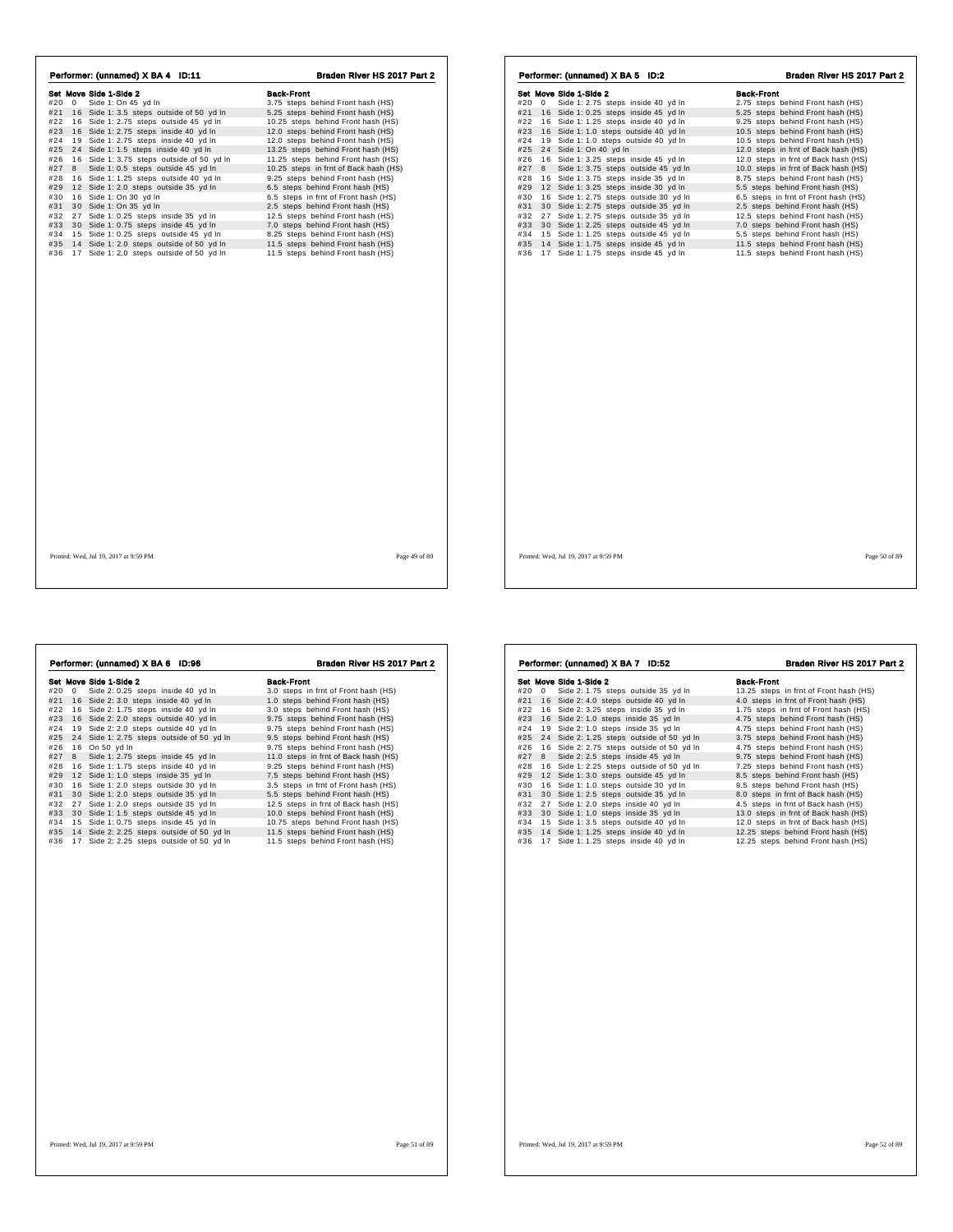| Performer: (unnamed) X BC 1 ID:30            | Braden River HS 2017 Part 2            | Performer: (unnamed) X BS 1 ID:12               | Braden River HS 2017 Part 2            |
|----------------------------------------------|----------------------------------------|-------------------------------------------------|----------------------------------------|
| Set Move Side 1-Side 2                       | <b>Back-Front</b>                      | Set Move Side 1-Side 2                          | <b>Back-Front</b>                      |
| #20 0 Side 2: 0.5 steps outside 35 yd In     | 12.0 steps behind Front side line      | #20 0 Side 2: 3.0 steps outside 35 yd In        | 12.0 steps behind Front side line      |
| #21 16 Side 2: 1.5 steps inside 40 yd In     | 13.5 steps behind Front side line      | #21 16 Side 2: 1.0 steps inside 40 yd In        | 8.0 steps behind Front side line       |
| #22 16 Side 2: 1.5 steps inside 40 yd In     | 13.5 steps behind Front side line      | #22 16 Side 2: 1.0 steps inside 40 yd In        | 8.0 steps behind Front side line       |
| #23 16 Side 1: 4.0 steps inside 45 yd In     | 12.0 steps behind Front side line      | #23 16 Side 1: 2.0 steps outside of 50 yd In    | 10.0 steps behind Front side line      |
| 19 Side 1: 4.0 steps inside 45 yd In<br>#24  | 12.0 steps behind Front side line      | 19 Side 1: 2.0 steps outside of 50 yd In<br>#24 | 10.0 steps behind Front side line      |
| #25 24 Side 1: 3.5 steps inside 45 yd In     | 6.5 steps behind Front hash (HS)       | 24 Side 1: 3.25 steps inside 45 yd In<br>#25    | 3.5 steps behind Front hash (HS)       |
| #26 16 Side 1: 3.75 steps outside 45 yd In   | 1.5 steps behind Front hash (HS)       | 16 Side 1: 4.0 steps inside 40 yd In<br>#26     | 1.5 steps in frnt of Front hash (HS)   |
| #27 8<br>Side 1: 1.25 steps inside 40 yd In  | 12.25 steps behind Front hash (HS)     | #27 8 Side 1: 3.0 steps inside 40 yd In         | 6.75 steps behind Front hash (HS)      |
| #28 16 Side 1: 1.75 steps outside 45 yd In   | 3.0 steps behind Front hash (HS)       | 16 Side 1: 2.5 steps inside 45 yd In<br>#28     | 1.0 steps in frnt of Front hash (HS)   |
| #29 12 Side 1:3.0 steps outside of 50 yd In  | 0.75 steps behind Front hash (HS)      | 12 Side 1: 3.25 steps inside 45 yd In<br>#29    | 1.25 steps in frnt of Front hash (HS)  |
| #30 16 Side 1: 3.0 steps inside 45 yd In     | 4.25 steps in frnt of Front hash (HS)  | 16 Side 1: 1.25 steps inside 45 yd In<br>#30    | 7.25 steps in frnt of Front hash (HS)  |
| #31 30 Side 2: 1.5 steps inside 45 yd In     | 10.75 steps in frnt of Front hash (HS) | 30 Side 2: 3.25 steps inside 45 yd In<br>#31    | 13.75 steps in frnt of Front hash (HS) |
| #32 27 Side 2: 0.5 steps inside 40 yd In     | 10.75 steps behind Front side line     | #32 27 Side 2: 2.25 steps inside 40 yd In       | 7.75 steps behind Front side line      |
| #33 30 Side 2: 0.5 steps inside 40 yd In     | 3.75 steps in frnt of Front hash (HS)  | #33 30 Side 2: 2.25 steps inside 40 yd In       | 6.75 steps in frnt of Front hash (HS)  |
| #34 15 Side 2: 0.75 steps outside 45 yd In   | 3.25 steps behind Front hash (HS)      | #34<br>15 Side 2: 1.5 steps outside 45 yd In    | on Front hash (HS)                     |
| #35 14 Side 2: 2.0 steps outside of 50 yd In | 3.0 steps in frnt of Front hash (HS)   | #35<br>14 Side 2: 2.0 steps inside 45 yd In     | 3.0 steps in frnt of Front hash (HS)   |
| #36 17 Side 2: 2.0 steps outside of 50 yd In | 3.0 steps in frnt of Front hash (HS)   | 17 Side 2: 2.0 steps inside 45 yd In<br>#36     | 3.0 steps in frnt of Front hash (HS)   |
|                                              |                                        |                                                 |                                        |
| Printed: Wed, Jul 19, 2017 at 9:59 PM        | Page 53 of 89                          | Printed: Wed, Jul 19, 2017 at 9:59 PM           | Page 54 of 89                          |

|          | Performer: (unnamed) X BS 2 ID:9      | Braden River HS 2017 Part 2            |
|----------|---------------------------------------|----------------------------------------|
|          | Set Move Side 1-Side 2                | <b>Back-Front</b>                      |
| #20<br>0 | Side 2: 3.5 steps outside 40 yd In    | 12.0 steps behind Front side line      |
| #21      | 16 Side 2: 1.5 steps outside 45 yd In | 11.5 steps behind Front side line      |
| #22      | 16 Side 2: 1.5 steps outside 45 yd In | 11.5 steps behind Front side line      |
| #23      | 16 Side 1: 1.0 steps outside 45 yd In | 13.25 steps in frnt of Front hash (HS) |
| #24      | 19 Side 1: 1.0 steps outside 45 yd In | 13.25 steps in frnt of Front hash (HS) |
| #25      | 24 Side 1: 2.0 steps inside 45 yd In  | 9.25 steps behind Front hash (HS)      |
| #26      | 16 Side 1: 2.75 steps inside 40 yd In | 4.25 steps behind Front hash (HS)      |
| #27<br>8 | Side 1: 0.5 steps outside 40 yd In    | 13.5 steps in frnt of Back hash (HS)   |
| #28      | 16 Side 1: 3.25 steps inside 40 yd In | 4.0 steps behind Front hash (HS)       |
| #29      | 12 Side 1: 0.5 steps inside 45 yd In  | 3.5 steps behind Front hash (HS)       |
| #30      | 16 Side 1: 0.75 steps inside 45 yd In | 2.25 steps in frnt of Front hash (HS)  |
| #31      | 30 Side 2: 3.75 steps inside 45 yd In | 8.75 steps in frnt of Front hash (HS)  |
| #32      | 27 Side 2: 2.75 steps inside 40 yd In | 12.75 steps behind Front side line     |
| #33      | 30 Side 2: 2.75 steps inside 40 yd In | 1.75 steps in frnt of Front hash (HS)  |
| #34      | 15 Side 2: 1.0 steps inside 45 yd In  | 10.5 steps behind Front hash (HS)      |
| #35      | 14 Side 1: 3.5 steps inside 45 yd In  | 3.0 steps in frnt of Front hash (HS)   |
| #36      | 17 Side 1: 3.5 steps inside 45 yd In  | 3.0 steps in frnt of Front hash (HS)   |
|          |                                       |                                        |
|          |                                       |                                        |
|          |                                       |                                        |
|          |                                       |                                        |
|          |                                       |                                        |
|          |                                       |                                        |
|          |                                       |                                        |
|          |                                       |                                        |
|          | Printed: Wed. Jul 19, 2017 at 9:59 PM | Page 55 of 89                          |

|     |                                           | Braden River HS 2017 Part 2          |
|-----|-------------------------------------------|--------------------------------------|
|     | Set Move Side 1-Side 2                    | <b>Back-Front</b>                    |
| #20 | 0 Side 1: 2.5 steps inside 45 yd In       | 12.0 steps behind Front side line    |
| #21 | 16 Side 1: 3.0 steps outside 45 yd In     | 5.0 steps behind Front side line     |
| #22 | 16 Side 1: 3.0 steps outside 45 yd In     | 5.0 steps behind Front side line     |
| #23 | 16 Side 1: On 40 yd In                    | 0.5 steps in frnt of Front side line |
| #24 | 19 Side 1: On 40 yd In                    | 0.5 steps in frnt of Front side line |
| #25 | 24 Side 1: On 40 yd In                    | 0.5 steps in frnt of Front side line |
| #26 | 16 Side 1: On 40 yd In                    | 0.5 steps in frnt of Front side line |
| #27 | 8 Side 1: On 40 yd In                     | 0.5 steps in frnt of Front side line |
| #28 | 16 Side 1: On 40 yd In                    | 0.5 steps in frnt of Front side line |
| #29 | 12 Side 1: On 40 yd In                    | 0.5 steps in frnt of Front side line |
| #30 | 16 Side 1: On 40 yd In                    | 0.5 steps in frnt of Front side line |
| #31 | 30 Side 1: 0.5 steps outside 35 yd In     | 11.0 steps behind Front side line    |
| #32 | 27 Side 1: 1.5 steps outside 45 yd In     | 10.25 steps behind Front side line   |
| #33 | 30 Side 2: 4.0 steps inside 45 yd In      | 6.25 steps behind Front side line    |
| #34 | 15 Side 2: 1.0 steps outside 45 yd In     | 7.25 steps behind Front side line    |
| #35 | 14 Side 1: 0.25 steps outside of 50 yd In | 10.5 steps behind Front side line    |
| #36 | 17 Side 1: 0.25 steps outside of 50 yd In | 10.5 steps behind Front side line    |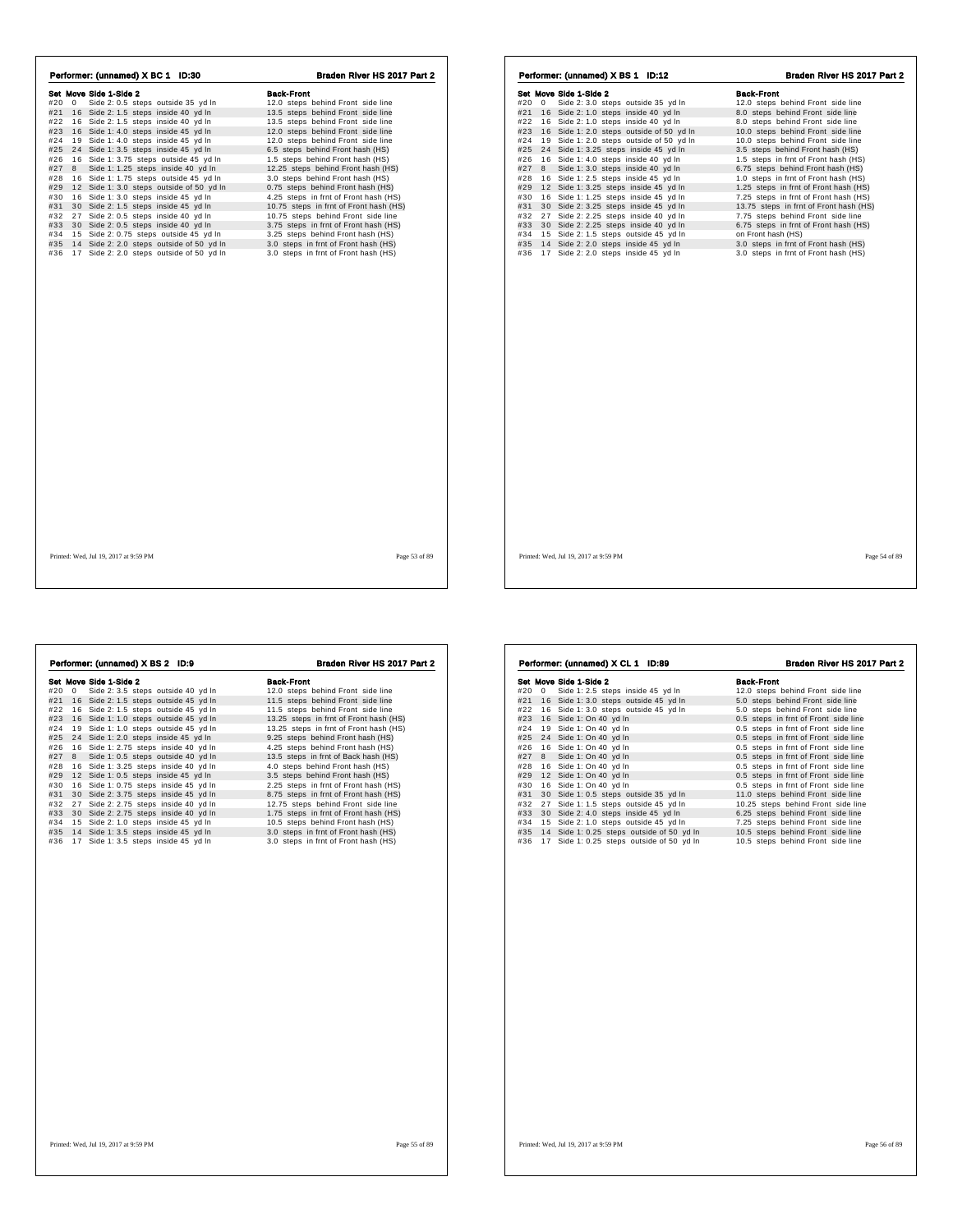| Performer: (unnamed) X CL 2 ID:77          | Braden River HS 2017 Part 2            | Performer: (unnamed) X CL 3 ID:80            | Braden River HS 2017 Part 2            |
|--------------------------------------------|----------------------------------------|----------------------------------------------|----------------------------------------|
| Set Move Side 1-Side 2                     | <b>Back-Front</b>                      | Set Move Side 1-Side 2                       | <b>Back-Front</b>                      |
| Side 1: 4.0 steps inside 30 yd ln<br>#20 0 | 12.0 steps behind Front side line      | #20 0<br>Side 2: 3.5 steps inside 45 yd In   | 12.0 steps behind Front side line      |
| #21 16 Side 1: 3.0 steps outside 35 yd In  | 8.0 steps behind Front side line       | #21 16 Side 1: 2.5 steps outside of 50 yd In | 11.0 steps behind Front side line      |
| #22 16 Side 1: 3.0 steps outside 35 yd In  | 8.0 steps behind Front side line       | #22 16 Side 1: 2.5 steps outside of 50 yd In | 11.0 steps behind Front side line      |
| #23 16 Side 1: 0.25 steps outside 35 yd In | 9.25 steps behind Front side line      | 16 Side 1: 3.0 steps outside 45 yd In<br>#23 | 10.75 steps behind Front side line     |
| #24 19 Side 1: 0.25 steps outside 35 yd In | 9.25 steps behind Front side line      | 19 Side 1: 3.0 steps outside 45 yd In<br>#24 | 10.75 steps behind Front side line     |
| #25 24 Side 1: 3.0 steps outside 40 yd In  | 9.0 steps in frnt of Front hash (HS)   | 24 Side 1: 0.25 steps inside 40 yd In<br>#25 | 7.0 steps in frnt of Front hash (HS)   |
| #26 16 Side 1: 0.75 steps inside 30 yd In  | 11.5 steps in frnt of Front hash (HS)  | 16 Side 1: 1.5 steps inside 30 yd In<br>#26  | 9.0 steps in frnt of Front hash (HS)   |
| #27 8 Side 1: On 25 yd In                  | 13.75 steps in frnt of Front hash (HS) | #27 8 Side 1: 1.5 steps inside 25 yd In      | 11.0 steps in frnt of Front hash (HS)  |
| #28 16 Side 1: 2.25 steps outside 35 yd In | 9.0 steps in frnt of Front hash (HS)   | #28<br>16 Side 1: 0.75 steps inside 35 yd In | 8.5 steps in frnt of Front hash (HS)   |
| #29 12 Side 1: 3.25 steps outside 35 yd In | 11.0 steps in frnt of Front hash (HS)  | 12 Side 1: 2.75 steps inside 40 yd In<br>#29 | 14.0 steps behind Front side line      |
| #30 16 Side 1: 1.0 steps outside 35 yd In  | 11.0 steps in frnt of Front hash (HS)  | 16 Side 1: 2.25 steps inside 40 yd In<br>#30 | 11.5 steps behind Front side line      |
| #31 30 Side 1: 1.5 steps inside 40 yd In   | 8.5 steps in frnt of Front hash (HS)   | #31 30 Side 1: 1.25 steps inside 35 yd In    | 12.0 steps in frnt of Front hash (HS)  |
| #32 27 Side 1: 3.0 steps inside 40 yd In   | 1.25 steps behind Front hash (HS)      | 27 Side 1: 0.25 steps inside 45 yd In<br>#32 | 12.75 steps in frnt of Front hash (HS) |
| #33 30 Side 1: 1.0 steps inside 45 yd In   | 8.25 steps in frnt of Front hash (HS)  | 30 Side 2: 2.25 steps inside 45 yd In<br>#33 | 11.25 steps behind Front side line     |
| #34 15 Side 1: 4.0 steps outside 45 yd In  | 5.75 steps in frnt of Front hash (HS)  | #34<br>15 Side 2: 2.0 steps outside 45 yd In | 7.0 steps in frnt of Front hash (HS)   |
| #35 14 Side 1: 1.5 steps inside 40 yd In   | 2.75 steps in frnt of Front hash (HS)  | 14 Side 2: 0.25 steps inside 40 yd In<br>#35 | 11.5 steps behind Front side line      |
| #36 17 Side 1: 1.5 steps inside 40 yd In   | 2.75 steps in frnt of Front hash (HS)  | #36<br>17 Side 2: 0.25 steps inside 40 yd In | 11.5 steps behind Front side line      |
|                                            |                                        |                                              |                                        |
| Printed: Wed, Jul 19, 2017 at 9:59 PM      | Page 57 of 89                          | Printed: Wed, Jul 19, 2017 at 9:59 PM        | Page 58 of 89                          |

|            |    | Performer: (unnamed) X CL 4 ID:47                                             | Braden River HS 2017 Part 2                                                  |
|------------|----|-------------------------------------------------------------------------------|------------------------------------------------------------------------------|
|            |    | Set Move Side 1-Side 2                                                        | <b>Back-Front</b>                                                            |
| #20        | 0  | Side 1: 1.0 steps outside 30 yd In                                            | 12.0 steps behind Front side line                                            |
| #21        |    | 16 Side 1: 2.0 steps inside 30 yd In                                          | 11.0 steps behind Front side line                                            |
| #22        |    | 16 Side 1: 2.0 steps inside 30 yd In                                          | 11.0 steps behind Front side line                                            |
| #23        |    | 16 Side 1: 3.0 steps outside 35 yd In                                         | 7.0 steps behind Front side line                                             |
| #24        |    | 19 Side 1: 3.0 steps outside 35 yd In                                         | 7.0 steps behind Front side line                                             |
| #25        |    | 24 Side 1: 3.5 steps outside 40 yd In                                         | 12.5 steps in frnt of Front hash (HS)                                        |
| #26        |    | 16 Side 1: 0.75 steps inside 30 yd In                                         | 11.5 steps behind Front side line                                            |
| #27        | 8  | Side 1: 0.5 steps inside 25 yd In                                             | 8.25 steps behind Front side line                                            |
| #28        |    | 16 Side 1: 1.5 steps inside 30 yd In                                          | 12.75 steps in frnt of Front hash (HS)                                       |
| #29        |    | 12 Side 1: 2.5 steps inside 30 yd In                                          | 13.75 steps in frnt of Front hash (HS)                                       |
| #30        |    | 16 Side 1: 2.0 steps inside 35 yd In                                          | 12.25 steps in frnt of Front hash (HS)                                       |
| #31        |    | 30 Side 1: 3.5 steps outside 45 yd In                                         | 9.75 steps in frnt of Front hash (HS)                                        |
| #32        |    | 27 Side 1: 2.0 steps outside 45 yd In                                         | on Front hash (HS)                                                           |
| #33        |    | 30 Side 1: 4.0 steps inside 45 yd In                                          | 9.5 steps in frnt of Front hash (HS)                                         |
| #34        |    | 15 Side 1: 3.75 steps inside 40 yd In                                         | 8.5 steps in frnt of Front hash (HS)                                         |
| #35<br>#36 | 17 | 14 Side 1: 1.75 steps outside 40 yd In<br>Side 1: 1.75 steps outside 40 yd In | 2.5 steps in frnt of Front hash (HS)<br>2.5 steps in frnt of Front hash (HS) |
|            |    |                                                                               |                                                                              |
|            |    |                                                                               |                                                                              |
|            |    |                                                                               |                                                                              |
|            |    |                                                                               |                                                                              |
|            |    |                                                                               |                                                                              |

|                   | Set Move Side 1-Side 2                    | <b>Back-Front</b>                      |
|-------------------|-------------------------------------------|----------------------------------------|
| #20<br>$^{\circ}$ | Side 2: 1.5 steps inside 40 yd ln         | 12.0 steps behind Front side line      |
| #21               | 16 Side 2: 0.5 steps outside 45 yd In     | 7.5 steps behind Front side line       |
| #22               | 16 Side 2: 0.5 steps outside 45 yd In     | 7.5 steps behind Front side line       |
| #23               | 16 Side 1: 3.0 steps inside 45 yd In      | 7.0 steps behind Front side line       |
| #24<br>19         | Side 1: 3.0 steps inside 45 yd In         | 7.0 steps behind Front side line       |
| #25               | 24 Side 1: 1.25 steps outside 40 yd In    | 13.5 steps behind Front side line      |
| #26               | 16 Side 1: 1.75 steps inside 30 yd In     | 9.25 steps behind Front side line      |
| #27<br>8          | Side 1: 2.5 steps inside 25 yd In         | 6.0 steps behind Front side line       |
| #28               | 16 Side 1: 0.5 steps inside 30 yd In      | 12.5 steps behind Front side line      |
| #29               | 12 Side 1: 0.75 steps inside 40 yd In     | 9.25 steps behind Front side line      |
| #30<br>16         | Side 1: 0.25 steps inside 40 yd In        | 9.75 steps behind Front side line      |
| #31               | 30 Side 1: 0.75 steps outside 35 yd In    | 13.75 steps in frnt of Front hash (HS) |
| #32<br>27         | Side 1: 1.75 steps outside 45 yd In       | 13.5 steps behind Front side line      |
| #33               | 30 Side 2: 3.75 steps outside of 50 yd In | 9.5 steps behind Front side line       |
| #34               | 15 Side 2: 2.0 steps outside 45 yd In     | 10.25 steps in frnt of Front hash (HS) |
| #35               | 14 Side 2: 3.75 steps outside 45 yd In    | 11.0 steps behind Front side line      |
| #36               | 17 Side 2: 3.75 steps outside 45 yd In    | 11.0 steps behind Front side line      |
|                   |                                           |                                        |
|                   |                                           |                                        |
|                   |                                           |                                        |
|                   |                                           |                                        |
|                   |                                           |                                        |
|                   |                                           |                                        |
|                   |                                           |                                        |
|                   |                                           |                                        |
|                   |                                           |                                        |
|                   |                                           |                                        |
|                   |                                           |                                        |
|                   |                                           |                                        |
|                   |                                           |                                        |

Performer: (unnamed) X CL 5 ID:44 Braden River HS 2017 Part 2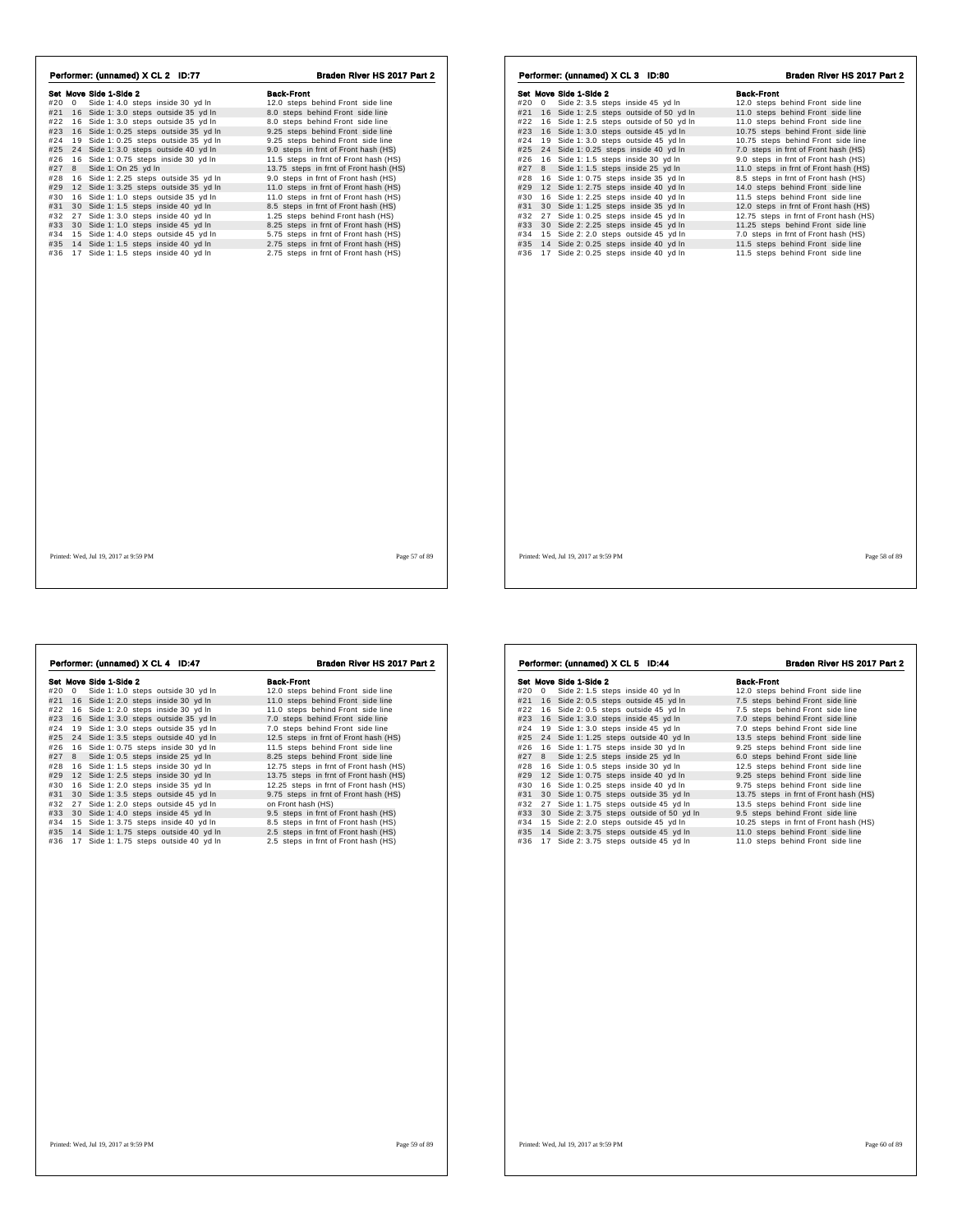| Performer: (unnamed) X CL 6 ID:45                                                                                                                                                                                                                                                                                                                                                                                                                                                                                                                                                                                                                                                                                                                                                                         | Braden River HS 2017 Part 2                                                                                                                                                                                                                                                                                                                                                                                                                                                                                                                                                                                                                                                                                   | Performer: (unnamed) X CL 7 ID:76                                                                                                                                                                                                                                                                                                                                                                                                                                                                                                                                                                                                                                                                                                                                                                                     | Braden River HS 2017 Part 2                                                                                                                                                                                                                                                                                                                                                                                                                                                                                                                                                                                                                                                                         |
|-----------------------------------------------------------------------------------------------------------------------------------------------------------------------------------------------------------------------------------------------------------------------------------------------------------------------------------------------------------------------------------------------------------------------------------------------------------------------------------------------------------------------------------------------------------------------------------------------------------------------------------------------------------------------------------------------------------------------------------------------------------------------------------------------------------|---------------------------------------------------------------------------------------------------------------------------------------------------------------------------------------------------------------------------------------------------------------------------------------------------------------------------------------------------------------------------------------------------------------------------------------------------------------------------------------------------------------------------------------------------------------------------------------------------------------------------------------------------------------------------------------------------------------|-----------------------------------------------------------------------------------------------------------------------------------------------------------------------------------------------------------------------------------------------------------------------------------------------------------------------------------------------------------------------------------------------------------------------------------------------------------------------------------------------------------------------------------------------------------------------------------------------------------------------------------------------------------------------------------------------------------------------------------------------------------------------------------------------------------------------|-----------------------------------------------------------------------------------------------------------------------------------------------------------------------------------------------------------------------------------------------------------------------------------------------------------------------------------------------------------------------------------------------------------------------------------------------------------------------------------------------------------------------------------------------------------------------------------------------------------------------------------------------------------------------------------------------------|
| Set Move Side 1-Side 2<br>#20 0 Side 1: 1.0 steps inside 35 yd In<br>#21 16 Side 1: 3.0 steps outside 40 yd In<br>#22 16 Side 1:3.0 steps outside 40 yd In<br>#23 16 Side 1: 1.75 steps outside 40 yd In<br>#24 19 Side 1: 1.75 steps outside 40 yd In<br>#25 24 Side 1: 0.25 steps outside 40 yd In<br>#26 16 Side 1: 1.5 steps outside 35 yd In<br>#27 8 Side 1: 1.75 steps inside 30 yd In<br>#28 16 Side 1: On 40 yd In<br>#29 12 Side 1: 1.75 steps inside 35 yd In<br>#30 16 Side 1: 3.75 steps outside 40 yd In<br>#31 30 Side 1: 1.25 steps outside 45 yd In<br>#32 27 Side 1: 0.25 steps inside 45 yd In<br>#33 30 Side 1: 1.75 steps outside of 50 yd In<br>#34 15 Side 1: 3.5 steps outside 45 yd In<br>#35 14 Side 1: 3.0 steps outside 45 yd In<br>#36 17 Side 1: 3.0 steps outside 45 yd In | <b>Back-Front</b><br>12.0 steps behind Front side line<br>10.0 steps behind Front side line<br>10.0 steps behind Front side line<br>11.5 steps behind Front side line<br>11.5 steps behind Front side line<br>2.25 steps in frnt of Front hash (HS)<br>3.5 steps in frnt of Front hash (HS)<br>8.0 steps in frnt of Front hash (HS)<br>12.75 steps in frnt of Front hash (HS)<br>6.0 steps in frnt of Front hash (HS)<br>9.75 steps in frnt of Front hash (HS)<br>7.25 steps in frnt of Front hash (HS)<br>2.5 steps behind Front hash (HS)<br>7.0 steps in frnt of Front hash (HS)<br>3.0 steps in frnt of Front hash (HS)<br>2.75 steps in frnt of Front hash (HS)<br>2.75 steps in frnt of Front hash (HS) | Set Move Side 1-Side 2<br>#20 0 Side 1: 0.5 steps outside of 50 yd In<br>#21 16 Side 1: 1.0 steps inside 45 yd In<br>#22 16 Side 1: 1.0 steps inside 45 yd In<br>#23 16 Side 1: 1.75 steps inside 40 yd In<br>#24 19 Side 1: 1.75 steps inside 40 yd In<br>#25 24 Side 1: 2.0 steps inside 40 yd In<br>#26 16 Side 1: 3.5 steps outside 35 yd In<br>#27 8 Side 1: 1.25 steps outside 30 yd In<br>#28 16 Side 1: 1.75 steps outside 40 yd In<br>#29 12 Side 1: 4.0 steps inside 40 yd In<br>#30 16 Side 1: 2.5 steps outside 45 yd In<br>#31 30 Side 1: 3.5 steps outside 40 yd In<br>#32 27 Side 1: 3.5 steps inside 45 yd In<br>#33 30 Side 2: 1.0 steps outside 45 yd In<br>15 Side 2: 1.75 steps outside 45 yd In<br>#34<br>#35 14 Side 2: 0.25 steps inside 45 yd In<br>#36 17 Side 2: 0.25 steps inside 45 yd In | <b>Back-Front</b><br>12.0 steps behind Front side line<br>9.5 steps behind Front side line<br>9.5 steps behind Front side line<br>11.5 steps behind Front side line<br>11.5 steps behind Front side line<br>3.75 steps in frnt of Front hash (HS)<br>5.0 steps in frnt of Front hash (HS)<br>7.75 steps in frnt of Front hash (HS)<br>10.5 steps in frnt of Front hash (HS)<br>11.75 steps in frnt of Front hash (HS)<br>9.75 steps behind Front side line<br>13.75 steps in frnt of Front hash (HS)<br>13.5 steps behind Front side line<br>9.5 steps behind Front side line<br>13.75 steps in frnt of Front hash (HS)<br>10.75 steps behind Front side line<br>10.75 steps behind Front side line |
| Printed: Wed, Jul 19, 2017 at 9:59 PM                                                                                                                                                                                                                                                                                                                                                                                                                                                                                                                                                                                                                                                                                                                                                                     | Page 61 of 89                                                                                                                                                                                                                                                                                                                                                                                                                                                                                                                                                                                                                                                                                                 | Printed: Wed, Jul 19, 2017 at 9:59 PM                                                                                                                                                                                                                                                                                                                                                                                                                                                                                                                                                                                                                                                                                                                                                                                 | Page 62 of 89                                                                                                                                                                                                                                                                                                                                                                                                                                                                                                                                                                                                                                                                                       |

|     |    | Performer: (unnamed) X CL 8 ID:75      | Braden River HS 2017 Part 2           |
|-----|----|----------------------------------------|---------------------------------------|
|     |    | Set Move Side 1-Side 2                 | <b>Back-Front</b>                     |
| #20 | 0  | Side 1: 1.5 steps outside 35 yd In     | 12.0 steps behind Front side line     |
| #21 | 16 | Side 1: 2.0 steps inside 35 yd In      | 12.0 steps behind Front side line     |
| #22 |    | 16 Side 1: 2.0 steps inside 35 yd In   | 12.0 steps behind Front side line     |
| #23 |    | 16 Side 1: 2.75 steps inside 35 vd In  | 10.75 steps behind Front side line    |
| #24 |    | 19 Side 1: 2.75 steps inside 35 yd In  | 10.75 steps behind Front side line    |
| #25 |    | 24 Side 1: 2.0 steps outside 40 yd In  | 5.5 steps in frnt of Front hash (HS)  |
| #26 |    | 16 Side 1: 2.75 steps inside 30 yd In  | 6.75 steps in frnt of Front hash (HS) |
| #27 | 8  | Side 1: 3.75 steps inside 25 yd In     | 8.75 steps in frnt of Front hash (HS) |
| #28 |    | 16 Side 1: 3.75 steps inside 35 yd In  | 9.0 steps in frnt of Front hash (HS)  |
| #29 |    | 12 Side 1: 1.0 steps outside 35 yd In  | 8.25 steps in frnt of Front hash (HS) |
| #30 |    | 16 Side 1: 1.25 steps inside 35 yd In  | 8.75 steps in frnt of Front hash (HS) |
| #31 |    | 30 Side 1: 3.75 steps inside 40 yd In  | 6.25 steps in frnt of Front hash (HS) |
| #32 |    | 27 Side 1: 3.0 steps outside 45 yd In  | 3.5 steps behind Front hash (HS)      |
| #33 |    | 30 Side 1: 3.0 steps inside 45 yd In   | 6.25 steps in frnt of Front hash (HS) |
| #34 |    | 15 Side 1: 2.75 steps outside 45 yd In | on Front hash (HS)                    |
| #35 |    | 14 Side 1: 0.25 steps inside 45 yd In  | 3.0 steps in frnt of Front hash (HS)  |
| #36 |    | 17 Side 1: 0.25 steps inside 45 yd In  | 3.0 steps in frnt of Front hash (HS)  |
|     |    |                                        |                                       |
|     |    |                                        |                                       |
|     |    |                                        |                                       |
|     |    |                                        |                                       |
|     |    |                                        |                                       |
|     |    |                                        |                                       |

|                   | Performer: (unnamed) X CL 9 ID:79         | Braden River HS 2017 Part 2            |
|-------------------|-------------------------------------------|----------------------------------------|
|                   | Set Move Side 1-Side 2                    | <b>Back-Front</b>                      |
| #20<br>$^{\circ}$ | Side 2: 1.5 steps outside 45 yd In        | 12.0 steps behind Front side line      |
| #21               | 16 Side 2: 2.5 steps inside 45 yd In      | 9.5 steps behind Front side line       |
| #22               | 16 Side 2: 2.5 steps inside 45 yd In      | 9.5 steps behind Front side line       |
| #23               | 16 Side 1: 0.25 steps inside 45 yd In     | 9.25 steps behind Front side line      |
| #24               | 19 Side 1: 0.25 steps inside 45 yd In     | 9.25 steps behind Front side line      |
| #25               | 24 Side 1: 0.75 steps outside 40 yd In    | 10.75 steps in frnt of Front hash (HS) |
| #26               | 16 Side 1: 0.5 steps inside 30 yd In      | 14.0 steps in frnt of Front hash (HS)  |
| #27<br>8          | Side 1: 0.25 steps outside 25 yd In       | 11.25 steps behind Front side line     |
| #28               | 16 Side 1: 3.25 steps inside 30 yd In     | 10.5 steps in frnt of Front hash (HS)  |
| #29               | 12 Side 1: 1.75 steps inside 40 yd In     | 11.5 steps behind Front side line      |
| #30               | 16 Side 1: 3.25 steps inside 40 yd In     | 8.0 steps behind Front side line       |
| #31               | 30 Side 1: 2.25 steps inside 35 yd In     | 12.5 steps behind Front side line      |
| #32               | 27 Side 1: 1.25 steps inside 45 yd In     | 11.75 steps behind Front side line     |
| #33               | 30 Side 2: 1.25 steps inside 45 yd In     | 7.75 steps behind Front side line      |
| #34               | 15 Side 2: 1.5 steps outside 45 yd In     | 10.75 steps behind Front side line     |
| #35               | 14 Side 2: 3.75 steps outside of 50 yd In | 10.5 steps behind Front side line      |
| #36               | 17 Side 2: 3.75 steps outside of 50 yd In | 10.5 steps behind Front side line      |
|                   |                                           |                                        |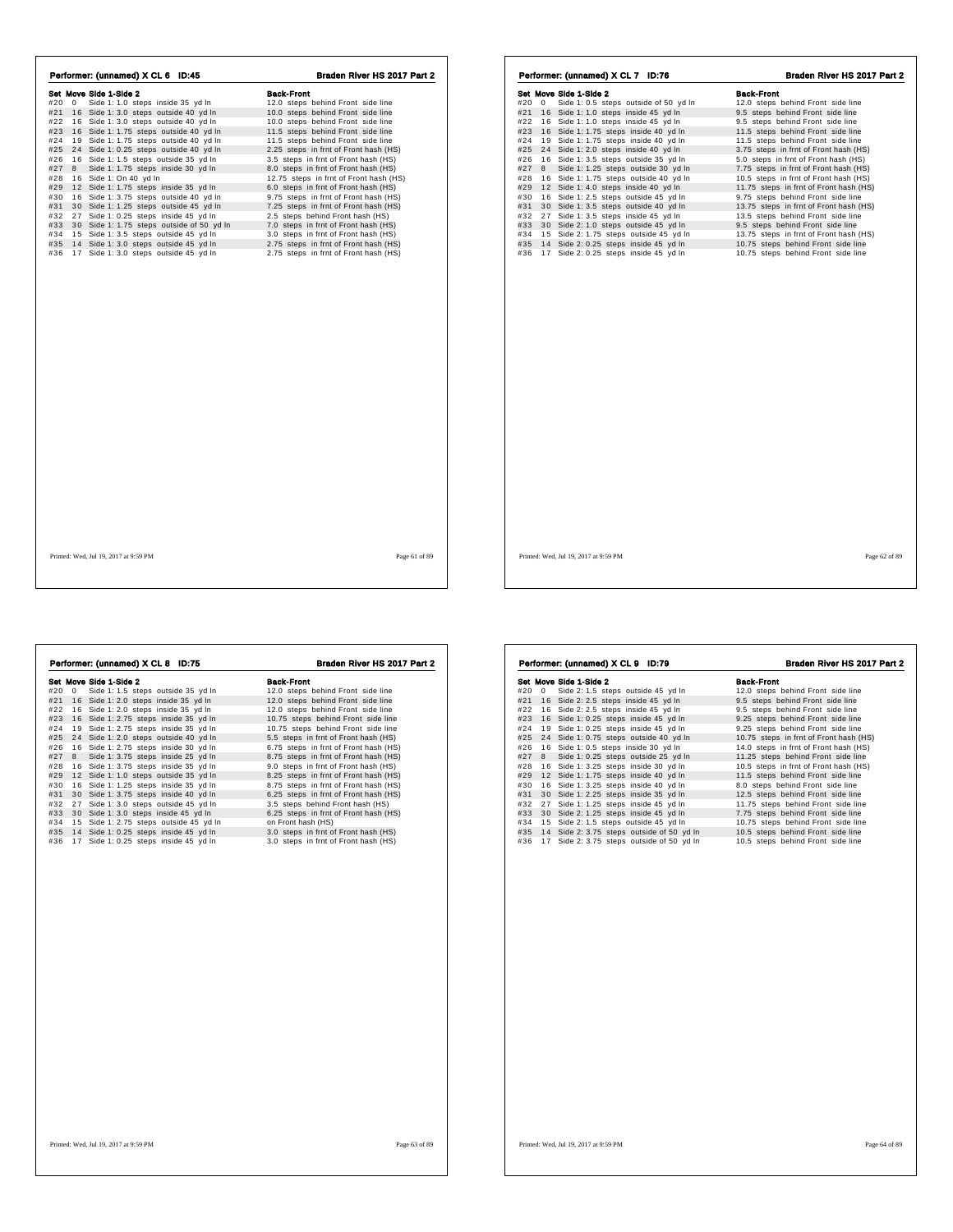| Performer: (unnamed) X EU 1 ID:59          | Braden River HS 2017 Part 2           | Performer: (unnamed) X EU 2 ID:60                  | Braden River HS 2017 Part 2           |  |
|--------------------------------------------|---------------------------------------|----------------------------------------------------|---------------------------------------|--|
| Set Move Side 1-Side 2                     | <b>Back-Front</b>                     | Set Move Side 1-Side 2                             | <b>Back-Front</b>                     |  |
| #20 0 Side 1: 2.25 steps outside 40 yd In  | 1.0 steps behind Front hash (HS)      | #20 0 Side 2: 3.75 steps inside 35 yd In           | 6.5 steps in frnt of Front hash (HS)  |  |
| #21 16 Side 1: 4.0 steps inside 40 yd In   | 4.5 steps behind Front hash (HS)      | 16 Side 2: 0.5 steps outside 40 yd In<br>#21       | 1.25 steps in frnt of Front hash (HS) |  |
| #22 16 Side 1: 2.5 steps outside 40 yd In  | 10.25 steps behind Front hash (HS)    | #22 16 Side 2: 1.25 steps outside 40 yd In         | 0.5 steps behind Front hash (HS)      |  |
| #23 16 Side 1: 3.25 steps inside 35 yd In  | 12.0 steps behind Front hash (HS)     | #23 16 Side 2: 3.5 steps outside 40 yd In          | 6.25 steps behind Front hash (HS)     |  |
| #24 19 Side 1: 3.25 steps inside 35 yd In  | 12.0 steps behind Front hash (HS)     | 19 Side 2: 3.5 steps outside 40 yd In<br>#24       | 6.25 steps behind Front hash (HS)     |  |
| #25 24 Side 1: 0.25 steps outside 40 yd In | 9.0 steps in frnt of Back hash (HS)   | #25 24 Side 1: 2.0 steps outside of 50 yd In       | 4.75 steps behind Front hash (HS)     |  |
| #26 16 Side 1: 1.25 steps outside 45 yd In | 10.5 steps in frnt of Back hash (HS)  | #26<br>16 Side 1: 3.5 steps outside of 50 yd In    | 5.25 steps behind Front hash (HS)     |  |
| #27 8 Side 1: 1.0 steps inside 40 yd In    | 10.25 steps in frnt of Back hash (HS) | Side 1: 2.25 steps outside of 50 yd In<br>#27<br>8 | 12.25 steps in frnt of Back hash (HS) |  |
| #28 16 Side 1: 0.75 steps inside 35 yd In  | 8.25 steps behind Front hash (HS)     | 16 Side 1: 3.25 steps outside 45 yd In<br>#28      | 9.0 steps behind Front hash (HS)      |  |
| #29 12 Side 1: 0.5 steps inside 30 yd In   | 4.25 steps behind Front hash (HS)     | #29<br>12 Side 1: 4.0 steps inside 35 yd In        | 8.0 steps behind Front hash (HS)      |  |
| #30 16 Side 1: 1.5 steps outside 30 yd In  | 8.75 steps in frnt of Front hash (HS) | 16 Side 1: 2.0 steps inside 30 yd In<br>#30        | 4.0 steps in frnt of Front hash (HS)  |  |
| #31 30 Side 1: 1.5 steps outside 35 yd In  | 0.25 steps behind Front hash (HS)     | #31 30 Side 1: 2.0 steps inside 35 yd In           | 5.0 steps behind Front hash (HS)      |  |
| #32 27 Side 1: 1.5 steps outside 35 yd In  | 10.0 steps behind Front hash (HS)     | #32 27 Side 1: 2.0 steps inside 35 yd In           | 13.0 steps in frnt of Back hash (HS)  |  |
| #33 30 Side 1: 1.0 steps outside 45 yd In  | 4.5 steps behind Front hash (HS)      | #33 30 Side 1: 2.5 steps inside 45 yd In           | 9.5 steps behind Front hash (HS)      |  |
| #34 15 Side 1: 2.0 steps outside 45 yd In  | 2.75 steps behind Front hash (HS)     | #34<br>15 Side 1: 2.0 steps inside 45 yd In        | 13.5 steps behind Front hash (HS)     |  |
| #35 14 Side 1: 2.5 steps outside 45 yd In  | 11.75 steps behind Front hash (HS)    | #35<br>14 Side 2: 1.5 steps inside 45 yd In        | 11.75 steps behind Front hash (HS)    |  |
| #36 17 Side 1: 2.5 steps outside 45 yd In  | 11.75 steps behind Front hash (HS)    | #36 17 Side 2: 1.5 steps inside 45 yd In           | 11.75 steps behind Front hash (HS)    |  |
|                                            |                                       |                                                    |                                       |  |
|                                            |                                       |                                                    |                                       |  |
| Printed: Wed. Jul 19, 2017 at 9:59 PM      | Page 65 of 89                         | Printed: Wed. Jul 19, 2017 at 9:59 PM              | Page 66 of 89                         |  |

|     |    | Performer: (unnamed) X FL 1 ID:87     | Braden River HS 2017 Part 2           |
|-----|----|---------------------------------------|---------------------------------------|
|     |    | Set Move Side 1-Side 2                | <b>Back-Front</b>                     |
| #20 | 0  | Side 1: 3.0 steps outside of 50 yd In | 12.0 steps behind Front side line     |
| #21 |    | 16 Side 1: 2.0 steps inside 45 yd In  | 7.0 steps behind Front side line      |
| #22 | 16 | Side 1: 2.0 steps inside 45 yd In     | 7.0 steps behind Front side line      |
| #23 |    | 16 Side 1: 3.0 steps inside 40 yd In  | 6.75 steps behind Front side line     |
| #24 | 19 | Side 1: 3.0 steps inside 40 yd In     | 6.75 steps behind Front side line     |
| #25 |    | 24 Side 1: 1.0 steps outside 40 yd In | 10.0 steps behind Front side line     |
| #26 | 16 | Side 1: 2.25 steps outside 35 yd In   | 5.5 steps behind Front side line      |
| #27 | 8  | Side 1: 0.5 steps inside 30 yd In     | 4.75 steps behind Front side line     |
| #28 | 16 | Side 1: 3.25 steps inside 30 yd In    | 7.25 steps behind Front side line     |
| #29 |    | 12 Side 1: 0.5 steps inside 30 yd In  | 11.5 steps behind Front side line     |
| #30 | 16 | Side 1: 1.0 steps inside 30 yd In     | 6.0 steps behind Front side line      |
| #31 | 30 | Side 1: 4.0 steps outside 30 yd In    | 9.5 steps behind Front side line      |
| #32 | 27 | Side 1: 3.25 steps outside 25 yd In   | 8.5 steps in frnt of Front hash (HS)  |
| #33 | 30 | Side 1: 2.75 steps inside 30 yd In    | 1.0 steps behind Front hash (HS)      |
| #34 | 15 | Side 1: 3.0 steps outside 35 yd In    | 0.75 steps in frnt of Front hash (HS) |
| #35 |    | 14 Side 1: 3.5 steps outside 35 yd In | 1.5 steps in frnt of Front hash (HS)  |
| #36 |    | 17 Side 1: 3.5 steps outside 35 yd In | 1.5 steps in frnt of Front hash (HS)  |
|     |    |                                       |                                       |
|     |    |                                       |                                       |

| Performer: (unnamed) X FL 2 ID:88 |                |                                        | Braden River HS 2017 Part 2           |  |
|-----------------------------------|----------------|----------------------------------------|---------------------------------------|--|
|                                   |                | Set Move Side 1-Side 2                 | <b>Back-Front</b>                     |  |
| #20                               | $\overline{0}$ | Side 1: 1.5 steps inside 30 yd In      | 12.0 steps behind Front side line     |  |
| #21                               |                | 16 Side 1: 3.0 steps inside 35 yd In   | 7.0 steps behind Front side line      |  |
| #22                               |                | 16 Side 1: 3.0 steps inside 35 yd In   | 7.0 steps behind Front side line      |  |
| #23                               |                | 16 Side 1: 3.0 steps outside 40 yd In  | 6.75 steps behind Front side line     |  |
| #24                               |                | 19 Side 1: 3.0 steps outside 40 yd In  | 6.75 steps behind Front side line     |  |
| #25                               |                | 24 Side 1: 4.0 steps outside 40 yd In  | 11.5 steps behind Front side line     |  |
| #26                               |                | 16 Side 1: 3.5 steps inside 30 yd In   | 6.75 steps behind Front side line     |  |
| #27                               |                | 8 Side 1: 2.5 steps outside 30 yd In   | 4.75 steps behind Front side line     |  |
| #28                               |                | 16 Side 1: 1.25 steps inside 30 yd In  | 9.25 steps behind Front side line     |  |
| #29                               |                | 12 Side 1: On 40 yd In                 | 6.75 steps behind Front side line     |  |
| #30                               |                | 16 Side 1: 4.0 steps inside 30 yd In   | 5.75 steps behind Front side line     |  |
| #31                               |                | 30 Side 1: 1.0 steps outside 30 yd In  | 9.25 steps behind Front side line     |  |
| #32                               |                | 27 Side 1: 0.25 steps outside 25 yd In | 8.75 steps in frnt of Front hash (HS) |  |
| #33                               |                | 30 Side 1: 2.25 steps outside 35 yd In | 0.75 steps behind Front hash (HS)     |  |
| #34                               |                | 15 Side 1: 2.0 steps outside 35 yd In  | 3.0 steps behind Front hash (HS)      |  |
| #35                               |                | 14 Side 1: 1.25 steps inside 30 yd In  | 1.0 steps in frnt of Front hash (HS)  |  |
| #36                               |                | 17 Side 1: 1.25 steps inside 30 yd In  | 1.0 steps in frnt of Front hash (HS)  |  |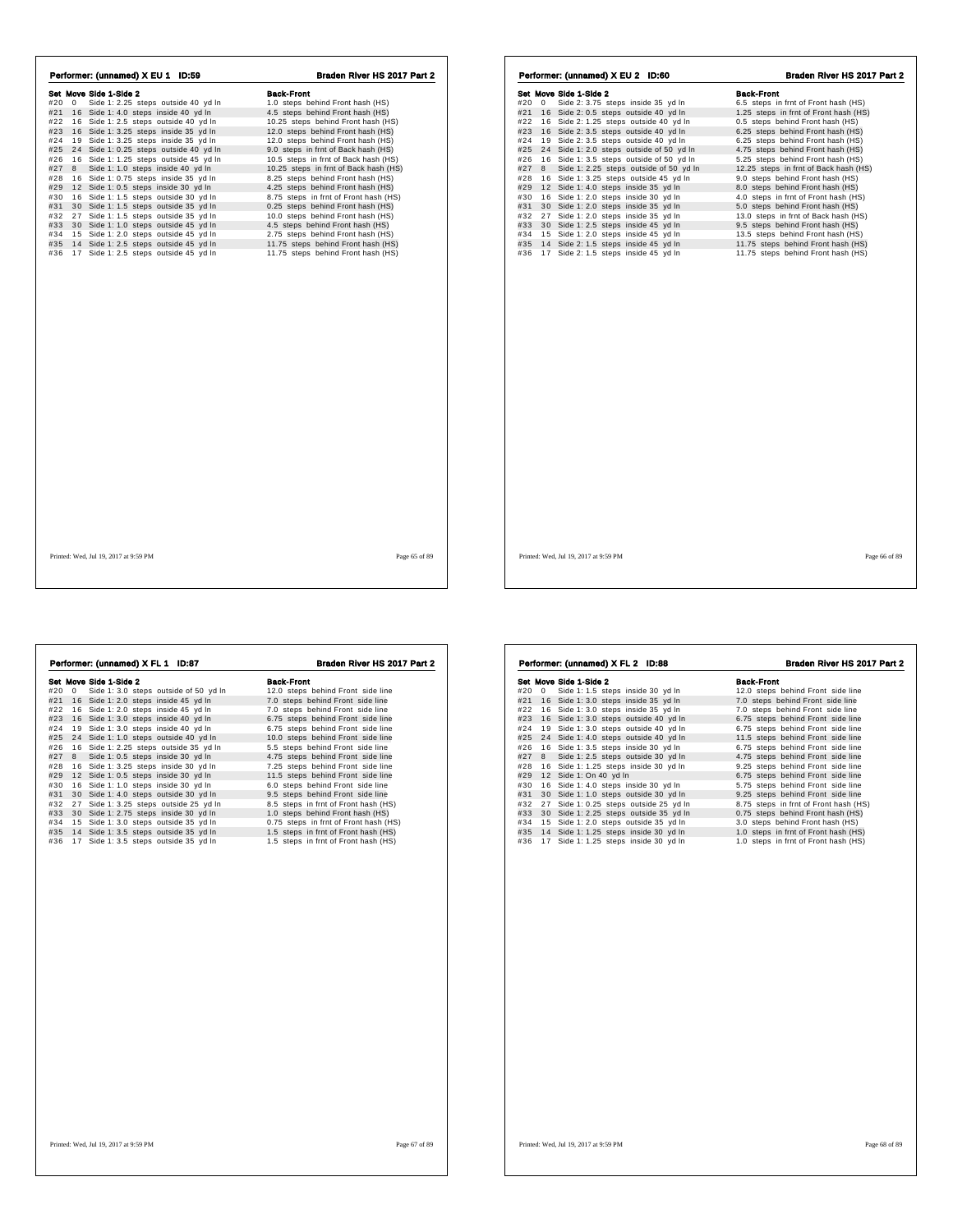|       |       | Performer: (unnamed) X FL 3 ID:81         | Braden River HS 2017 Part 2           |       | Performer: (unnam |                    |
|-------|-------|-------------------------------------------|---------------------------------------|-------|-------------------|--------------------|
|       |       | Set Move Side 1-Side 2                    | <b>Back-Front</b>                     |       |                   | Set Move Side 1-Si |
| #20 0 |       | Side 2: 1.0 steps inside 45 yd In         | 12.0 steps behind Front side line     | #20 0 |                   | Side 1: 3.         |
|       |       | #21 16 On 50 yd In                        | 7.0 steps behind Front side line      | #21   |                   | 16 Side 1: 1.      |
|       |       | #22 16 On 50 yd In                        | 7.0 steps behind Front side line      |       |                   | #22 16 Side 1: 1.  |
|       |       | #23 16 Side 1: On 45 yd In                | 4.0 steps behind Front side line      | #23   |                   | 16 Side 1: O       |
|       |       | #24 19 Side 1: On 45 yd In                | 4.0 steps behind Front side line      |       |                   | #24 19 Side 1: Or  |
|       |       | #25 24 Side 1: On 40 yd In                | 6.25 steps behind Front side line     | #25   |                   | 24 Side 1: 3.      |
|       |       | #26 16 Side 1: 2.5 steps inside 35 yd In  | 4.25 steps behind Front side line     |       |                   | #26 16 Side 1: O   |
|       | #27 8 | Side 1: 2.0 steps outside 35 yd In        | 7.25 steps behind Front side line     | #27   | 8                 | Side 1: 3.         |
|       |       | #28 16 Side 1: 0.75 steps inside 35 yd In | 5.5 steps behind Front side line      | #28   |                   | 16 Side 1: 2.      |
|       |       | #29 12 Side 1: 1.5 steps outside 30 yd In | 8.5 steps behind Front side line      | #29   |                   | 12 Side 1: 0.      |
|       |       | #30 16 Side 1: 0.5 steps outside 30 yd In | 3.5 steps behind Front side line      | #30   |                   | 16 Side 1: 3.      |
| #31   |       | 30 Side 1: 2.5 steps inside 25 yd In      | 7.0 steps behind Front side line      | #31   |                   | 30 Side 1: 1.      |
|       |       | #32 27 Side 1: 3.25 steps inside 20 yd In | 11.0 steps in frnt of Front hash (HS) | #32   |                   | 27 Side 1: 1.      |
|       |       | #33 30 Side 1: 1.25 steps inside 30 yd In | 1.5 steps in frnt of Front hash (HS)  | #33   |                   | 30 Side 1: 3.      |
|       |       | #34 15 Side 1: 3.0 steps inside 30 yd In  | 8.25 steps in frnt of Front hash (HS) | #34   |                   | 15 Side 1: 3.      |
|       |       | #35 14 Side 1: 3.0 steps inside 35 yd In  | 2.25 steps in frnt of Front hash (HS) |       |                   | #35 14 Side 1:0.   |
|       |       | #36 17 Side 1: 3.0 steps inside 35 yd In  | 2.25 steps in frnt of Front hash (HS) |       |                   | #36 17 Side 1:0.   |
|       |       |                                           |                                       |       |                   |                    |
|       |       |                                           |                                       |       |                   |                    |
|       |       |                                           |                                       |       |                   |                    |
|       |       |                                           |                                       |       |                   |                    |
|       |       |                                           |                                       |       |                   |                    |
|       |       |                                           |                                       |       |                   |                    |

|     |    | Set Move Side 1-Side 2                 | <b>Back-Front</b>                      |
|-----|----|----------------------------------------|----------------------------------------|
| #20 | 0  | Side 1: 3.5 steps outside 30 yd In     | 12.0 steps behind Front side line      |
| #21 |    | 16 Side 1: 1.0 steps inside 30 yd In   | 6.0 steps behind Front side line       |
| #22 | 16 | Side 1: 1.0 steps inside 30 yd In      | 6.0 steps behind Front side line       |
| #23 | 16 | Side 1: On 35 yd In                    | 4.0 steps behind Front side line       |
| #24 | 19 | Side 1: On 35 yd In                    | 4.0 steps behind Front side line       |
| #25 | 24 | Side 1: 3.75 steps outside 40 yd In    | 7.5 steps behind Front side line       |
| #26 | 16 | Side 1: On 35 yd In                    | 4.5 steps behind Front side line       |
| #27 | 8  | Side 1: 3.5 steps inside 30 yd In      | 5.75 steps behind Front side line      |
| #28 | 16 | Side 1: 2.25 steps outside 35 yd In    | 5.75 steps behind Front side line      |
| #29 | 12 | Side 1: 0.75 steps outside 40 yd In    | 4.25 steps behind Front side line      |
| #30 | 16 | Side 1: 3.25 steps inside 30 yd In     | 3.25 steps behind Front side line      |
| #31 | 30 | Side 1: 1.75 steps outside 30 yd In    | 6.75 steps behind Front side line      |
| #32 | 27 | Side 1: 1.0 steps outside 25 yd In     | 11.25 steps in frnt of Front hash (HS) |
| #33 | 30 | Side 1: 3.0 steps outside 35 yd In     | 1.75 steps in frnt of Front hash (HS)  |
| #34 |    | 15 Side 1: 3.75 steps inside 30 yd In  | 4.5 steps in frnt of Front hash (HS)   |
| #35 | 14 | Side 1: 0.25 steps outside 35 yd In    | 1.75 steps in frnt of Front hash (HS)  |
| #36 |    | 17 Side 1: 0.25 steps outside 35 yd In | 1.75 steps in frnt of Front hash (HS)  |
|     |    |                                        |                                        |
|     |    |                                        |                                        |
|     |    |                                        |                                        |
|     |    |                                        |                                        |
|     |    |                                        |                                        |
|     |    |                                        |                                        |
|     |    |                                        |                                        |

**Set Move Side 1-8062**<br> **Section** 1-8062 **C** 1506 **C** 160 **C** 160 **C** 160 **C** 160 **C** 160 **C** 160 **C** 16 **C** 16 **C** 3 **C** 16 Side 1:0.75 steps outside of 50 yd In 0.5 steps behind Front hash (HS) #22 16 Side 1:0.75 steps #27 8 Side 1: 3.75 steps inside 45 yd ln  $\#28$  16 Side 2: 1.5 steps inside 45 yd ln  $\#29$  12 Side 2: 2.5 steps inside 45 yd ln  $\#30$  16.25 steps in fmt of Front hash (HS)<br>
#30 16 Side 2: 1.5 steps outside 40 yd ln  $\#3$ Performer: (unnamed) X ME 1 ID:15 Braden River HS 2017 Part 2

| Performer: (unnamed) X ME 2 ID:36 |       |                                               | Braden River HS 2017 Part 2           |  |
|-----------------------------------|-------|-----------------------------------------------|---------------------------------------|--|
|                                   |       | Set Move Side 1-Side 2                        | <b>Back-Front</b>                     |  |
|                                   | #20 0 | Side 1: 2.75 steps inside 45 yd In            | 4.0 steps behind Front hash (HS)      |  |
|                                   |       | #21 16 Side 1: 3.75 steps outside of 50 yd In | 10.0 steps behind Front hash (HS)     |  |
| #22                               |       | 16 Side 1: 1.75 steps outside 45 yd In        | 13.75 steps in frnt of Back hash (HS) |  |
| #23                               |       | 16 Side 1: 3.75 steps outside 45 yd In        | 12.25 steps in frnt of Back hash (HS) |  |
| #24                               |       | 19 Side 1: 3.75 steps outside 45 yd In        | 12.25 steps in frnt of Back hash (HS) |  |
| #25                               |       | 24 Side 1: 0.25 steps inside 45 yd In         | 13.75 steps behind Front hash (HS)    |  |
| #26                               |       | 16 Side 1: 3.25 steps outside 45 yd In        | 13.25 steps behind Front hash (HS)    |  |
| #27                               |       | 8 Side 1: 2.0 steps inside 45 yd In           | 5.75 steps behind Front hash (HS)     |  |
| #28                               |       | 16 Side 2: 1.25 steps outside of 50 yd In     | 11.0 steps in frnt of Front hash (HS) |  |
| #29                               |       | 12 Side 2: 3.5 steps inside 45 yd In          | 8.75 steps behind Front side line     |  |
| #30                               |       | 16 Side 2: 0.5 steps outside of 50 yd In      | 7.25 steps behind Front side line     |  |
| #31                               |       | 30 Side 2: 0.5 steps outside 40 yd In         | 9.25 steps behind Front side line     |  |
| #32                               |       | 27 Side 2: 1.0 steps inside 35 yd In          | 12.0 steps in frnt of Front hash (HS) |  |
| #33                               |       | 30 Side 2: 1.0 steps outside 30 yd In         | 13.0 steps in frnt of Front hash (HS) |  |
| #34                               |       | 15 Side 2: On 35 yd In                        | 4.5 steps behind Front side line      |  |
| #35                               |       | 14 Side 2: 0.5 steps inside 30 yd In          | 14.0 steps behind Front side line     |  |
| #36                               |       | 17 Side 2: 0.5 steps inside 30 yd In          | 14.0 steps behind Front side line     |  |
|                                   |       |                                               |                                       |  |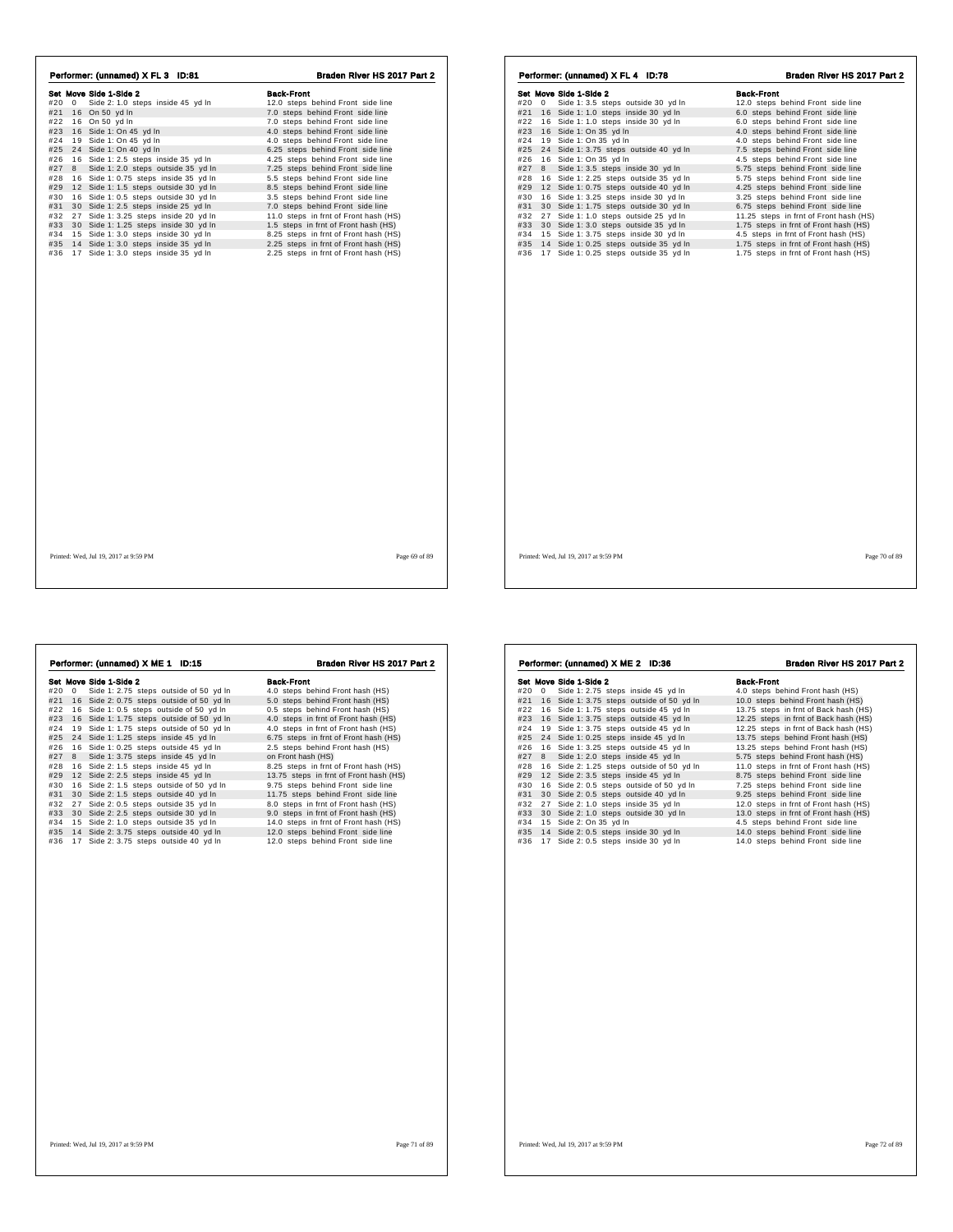| Performer: (unnamed) X ME 3 ID:66                                                                                                                                                                                                                                                                                                                                                                                                                                                                                                                                     | Braden River HS 2017 Part 2                                                                                                                                                                                                                                                                                                                                                                                                                                                              | Performer: (unnamed) X ME 4 ID:62                                                                                                                                                                                                                                                                                                                                                                                                                                                                                                                                                               | Braden River HS 2017 Part 2                                                                                                                                                                                                                                                                                                                                                                                                                                                                      |
|-----------------------------------------------------------------------------------------------------------------------------------------------------------------------------------------------------------------------------------------------------------------------------------------------------------------------------------------------------------------------------------------------------------------------------------------------------------------------------------------------------------------------------------------------------------------------|------------------------------------------------------------------------------------------------------------------------------------------------------------------------------------------------------------------------------------------------------------------------------------------------------------------------------------------------------------------------------------------------------------------------------------------------------------------------------------------|-------------------------------------------------------------------------------------------------------------------------------------------------------------------------------------------------------------------------------------------------------------------------------------------------------------------------------------------------------------------------------------------------------------------------------------------------------------------------------------------------------------------------------------------------------------------------------------------------|--------------------------------------------------------------------------------------------------------------------------------------------------------------------------------------------------------------------------------------------------------------------------------------------------------------------------------------------------------------------------------------------------------------------------------------------------------------------------------------------------|
| Set Move Side 1-Side 2<br>#20 0 Side 2: On 50 yd In<br>#21 16 Side 2: 1.25 steps outside of 50 yd In<br>#22 16 Side 1: 1.0 steps outside of 50 yd In<br>#23 16 Side 1: 3.25 steps outside of 50 yd In<br>#24 19 Side 1: 3.25 steps outside of 50 yd In<br>#25 24 Side 1: On 45 yd In<br>#26 16 Side 1: 0.25 steps inside 45 yd In<br>#27 8 Side 1: 2.25 steps inside 45 yd In<br>#28 16 Side 2: 3.75 steps inside 45 yd In<br>#29 12 Side 2: 3.0 steps inside 45 yd In<br>#30 16 Side 2: 3.25 steps outside of 50 yd In<br>#31 30 Side 2: 3.25 steps outside 40 yd In | <b>Back-Front</b><br>3.5 steps behind Front hash (HS)<br>9.75 steps behind Front hash (HS)<br>4.75 steps behind Front hash (HS)<br>0.25 steps in frnt of Front hash (HS)<br>0.25 steps in frnt of Front hash (HS)<br>3.5 steps in frnt of Front hash (HS)<br>7.0 steps behind Front hash (HS)<br>2.5 steps behind Front hash (HS)<br>10.25 steps in frnt of Front hash (HS)<br>11.5 steps behind Front side line<br>6.0 steps behind Front side line<br>8.0 steps behind Front side line | Set Move Side 1-Side 2<br>#20 0 Side 1: 2.75 steps outside 45 yd In<br>#21 16 Side 1: 0.5 steps outside 45 yd In<br>#22 16 Side 1: 1.0 steps inside 40 yd In<br>#23 16 Side 1: 1.0 steps outside 40 yd In<br>#24 19 Side 1: 1.0 steps outside 40 yd In<br>#25 24 Side 1: 0.25 steps inside 45 yd In<br>16 Side 1: 1.75 steps inside 40 yd In<br>#26<br>#27 8 Side 1: 3.0 steps inside 45 yd In<br>#28 16 Side 1: 1.75 steps outside of 50 yd In<br>#29<br>12 Side 2: 3.75 steps outside of 50 yd In<br>#30 16 Side 1: 2.5 steps outside of 50 yd In<br>#31 30 Side 2: 2.5 steps inside 40 yd In | <b>Back-Front</b><br>3.25 steps behind Front hash (HS)<br>10.0 steps behind Front hash (HS)<br>13.5 steps in frnt of Back hash (HS)<br>12.0 steps in frnt of Back hash (HS)<br>12.0 steps in frnt of Back hash (HS)<br>11.25 steps in frnt of Back hash (HS)<br>11.25 steps in frnt of Back hash (HS)<br>8.5 steps behind Front hash (HS)<br>10.75 steps in frnt of Front hash (HS)<br>6.0 steps behind Front side line<br>9.0 steps behind Front side line<br>11.0 steps behind Front side line |
| #32 27 Side 2: 1.5 steps outside 35 yd In<br>#33 30 Side 2: 3.5 steps outside 30 yd In<br>#34 15 Side 2: 0.5 steps outside 35 yd In<br>#35 14 Side 2: 3.5 steps outside 35 yd In<br>#36 17 Side 2: 3.5 steps outside 35 yd In                                                                                                                                                                                                                                                                                                                                         | 10.5 steps in frnt of Front hash (HS)<br>11.5 steps in frnt of Front hash (HS)<br>7.75 steps behind Front side line<br>13.25 steps behind Front side line<br>13.25 steps behind Front side line                                                                                                                                                                                                                                                                                          | #32 27 Side 2: 2.5 steps inside 35 yd In<br>#33 30 Side 2: 0.5 steps inside 30 yd In<br>#34 15 Side 2: 1.0 steps outside 35 yd In<br>#35 14 Side 2: 0.25 steps inside 35 yd In<br>#36 17 Side 2: 0.25 steps inside 35 yd In                                                                                                                                                                                                                                                                                                                                                                     | 9.0 steps in frnt of Front hash (HS)<br>10.0 steps in frnt of Front hash (HS)<br>11.0 steps behind Front side line<br>12.5 steps behind Front side line<br>12.5 steps behind Front side line                                                                                                                                                                                                                                                                                                     |
|                                                                                                                                                                                                                                                                                                                                                                                                                                                                                                                                                                       |                                                                                                                                                                                                                                                                                                                                                                                                                                                                                          |                                                                                                                                                                                                                                                                                                                                                                                                                                                                                                                                                                                                 |                                                                                                                                                                                                                                                                                                                                                                                                                                                                                                  |
| Printed: Wed, Jul 19, 2017 at 9:59 PM                                                                                                                                                                                                                                                                                                                                                                                                                                                                                                                                 | Page 73 of 89                                                                                                                                                                                                                                                                                                                                                                                                                                                                            | Printed: Wed, Jul 19, 2017 at 9:59 PM                                                                                                                                                                                                                                                                                                                                                                                                                                                                                                                                                           | Page 74 of 89                                                                                                                                                                                                                                                                                                                                                                                                                                                                                    |

|     |   | Performer: (unnamed) X ME 5 ID:98        | Braden River HS 2017 Part 2           |
|-----|---|------------------------------------------|---------------------------------------|
|     |   | Set Move Side 1-Side 2                   | <b>Back-Front</b>                     |
| #20 | 0 | Side 2: 3.0 steps outside of 50 yd In    | 3.0 steps behind Front hash (HS)      |
| #21 |   | 16 Side 2: 1.75 steps inside 45 yd In    | 8.5 steps behind Front hash (HS)      |
| #22 |   | 16 Side 2: 4.0 steps inside 45 yd In     | 4.25 steps behind Front hash (HS)     |
| #23 |   | 16 Side 2: 2.0 steps outside of 50 vd In | 0.25 steps in frnt of Front hash (HS) |
| #24 |   | 19 Side 2: 2.0 steps outside of 50 yd In | 0.25 steps in frnt of Front hash (HS) |
| #25 |   | 24 Side 1: 3.5 steps inside 45 yd In     | 9.25 steps in frnt of Front hash (HS) |
| #26 |   | 16 Side 1: 3.0 steps inside 45 yd In     | on Front hash (HS)                    |
| #27 | 8 | Side 1: 1.75 steps outside of 50 yd In   | 1.75 steps in frnt of Front hash (HS) |
| #28 |   | 16 Side 2: On 45 yd In                   | 5.75 steps in frnt of Front hash (HS) |
| #29 |   | 12 Side 2: 2.5 steps inside 45 yd In     | 11.0 steps in frnt of Front hash (HS) |
| #30 |   | 16 Side 1: 3.0 steps outside of 50 yd In | 5.0 steps behind Front side line      |
| #31 |   | 30 Side 1: 1.5 steps inside 40 yd In     | on Front side line                    |
| #32 |   | 27 Side 1: 1.5 steps inside 40 yd In     | on Front side line                    |
| #33 |   | 30 Side 1: 1.5 steps inside 40 yd In     | on Front side line                    |
| #34 |   | 15 Side 1: 1.5 steps inside 40 yd In     | on Front side line                    |
| #35 |   | 14 Side 1: 1.5 steps inside 40 yd In     | on Front side line                    |
| #36 |   | 17 Side 1: 1.5 steps inside 40 yd In     | on Front side line                    |
|     |   |                                          |                                       |
|     |   |                                          |                                       |
|     |   |                                          |                                       |
|     |   |                                          |                                       |
|     |   |                                          |                                       |

|    | <b>Back-Front</b>                                                                                                                                                                                                                                                                                                                                                                                                                                                                                                                                                                                                                                                                                                                          |
|----|--------------------------------------------------------------------------------------------------------------------------------------------------------------------------------------------------------------------------------------------------------------------------------------------------------------------------------------------------------------------------------------------------------------------------------------------------------------------------------------------------------------------------------------------------------------------------------------------------------------------------------------------------------------------------------------------------------------------------------------------|
|    | 3.0 steps in frnt of Front hash (HS)                                                                                                                                                                                                                                                                                                                                                                                                                                                                                                                                                                                                                                                                                                       |
|    | 3.5 steps behind Front hash (HS)                                                                                                                                                                                                                                                                                                                                                                                                                                                                                                                                                                                                                                                                                                           |
|    | 1.25 steps behind Front hash (HS)                                                                                                                                                                                                                                                                                                                                                                                                                                                                                                                                                                                                                                                                                                          |
|    | 1.25 steps behind Front hash (HS)                                                                                                                                                                                                                                                                                                                                                                                                                                                                                                                                                                                                                                                                                                          |
|    | 1.25 steps behind Front hash (HS)                                                                                                                                                                                                                                                                                                                                                                                                                                                                                                                                                                                                                                                                                                          |
|    | 10.5 steps behind Front hash (HS)                                                                                                                                                                                                                                                                                                                                                                                                                                                                                                                                                                                                                                                                                                          |
|    | 12.75 steps in frnt of Back hash (HS)                                                                                                                                                                                                                                                                                                                                                                                                                                                                                                                                                                                                                                                                                                      |
|    | 13.75 steps in frnt of Back hash (HS)                                                                                                                                                                                                                                                                                                                                                                                                                                                                                                                                                                                                                                                                                                      |
|    | 4.75 steps behind Front hash (HS)                                                                                                                                                                                                                                                                                                                                                                                                                                                                                                                                                                                                                                                                                                          |
|    | 1.25 steps in frnt of Front hash (HS)                                                                                                                                                                                                                                                                                                                                                                                                                                                                                                                                                                                                                                                                                                      |
|    | 1.75 steps behind Front hash (HS)                                                                                                                                                                                                                                                                                                                                                                                                                                                                                                                                                                                                                                                                                                          |
|    | 10.25 steps behind Front hash (HS)                                                                                                                                                                                                                                                                                                                                                                                                                                                                                                                                                                                                                                                                                                         |
|    | 2.0 steps behind Front hash (HS)                                                                                                                                                                                                                                                                                                                                                                                                                                                                                                                                                                                                                                                                                                           |
|    | 12.0 steps in frnt of Front hash (HS)                                                                                                                                                                                                                                                                                                                                                                                                                                                                                                                                                                                                                                                                                                      |
|    | 9.75 steps behind Front side line                                                                                                                                                                                                                                                                                                                                                                                                                                                                                                                                                                                                                                                                                                          |
|    | 13.25 steps behind Front side line                                                                                                                                                                                                                                                                                                                                                                                                                                                                                                                                                                                                                                                                                                         |
|    | 13.25 steps behind Front side line                                                                                                                                                                                                                                                                                                                                                                                                                                                                                                                                                                                                                                                                                                         |
| 16 | Set Move Side 1-Side 2<br>Side 1: 1.25 steps outside 35 yd In<br>16 Side 1: 0.5 steps outside 40 yd In<br>Side 1: 3.25 steps outside 35 yd In<br>16 Side 1: 3.25 steps outside 35 yd In<br>19 Side 1: 3.25 steps outside 35 yd In<br>24 Side 1: 3.25 steps inside 35 yd In<br>16 Side 1: 0.25 steps inside 35 yd In<br>Side 1: 0.5 steps inside 35 yd In<br>16 Side 1: 1.75 steps inside 35 yd In<br>12 Side 1: 1.25 steps inside 25 yd In<br>Side 1: 0.25 steps inside 20 yd In<br>16<br>30 Side 1: 0.75 steps inside 25 yd In<br>27 Side 1: 2.25 steps inside 30 yd In<br>30 Side 1: 1.25 steps inside 30 yd In<br>15 Side 1: 2.75 steps inside 30 yd In<br>14 Side 1: 3.5 steps inside 30 yd In<br>17 Side 1: 3.5 steps inside 30 yd In |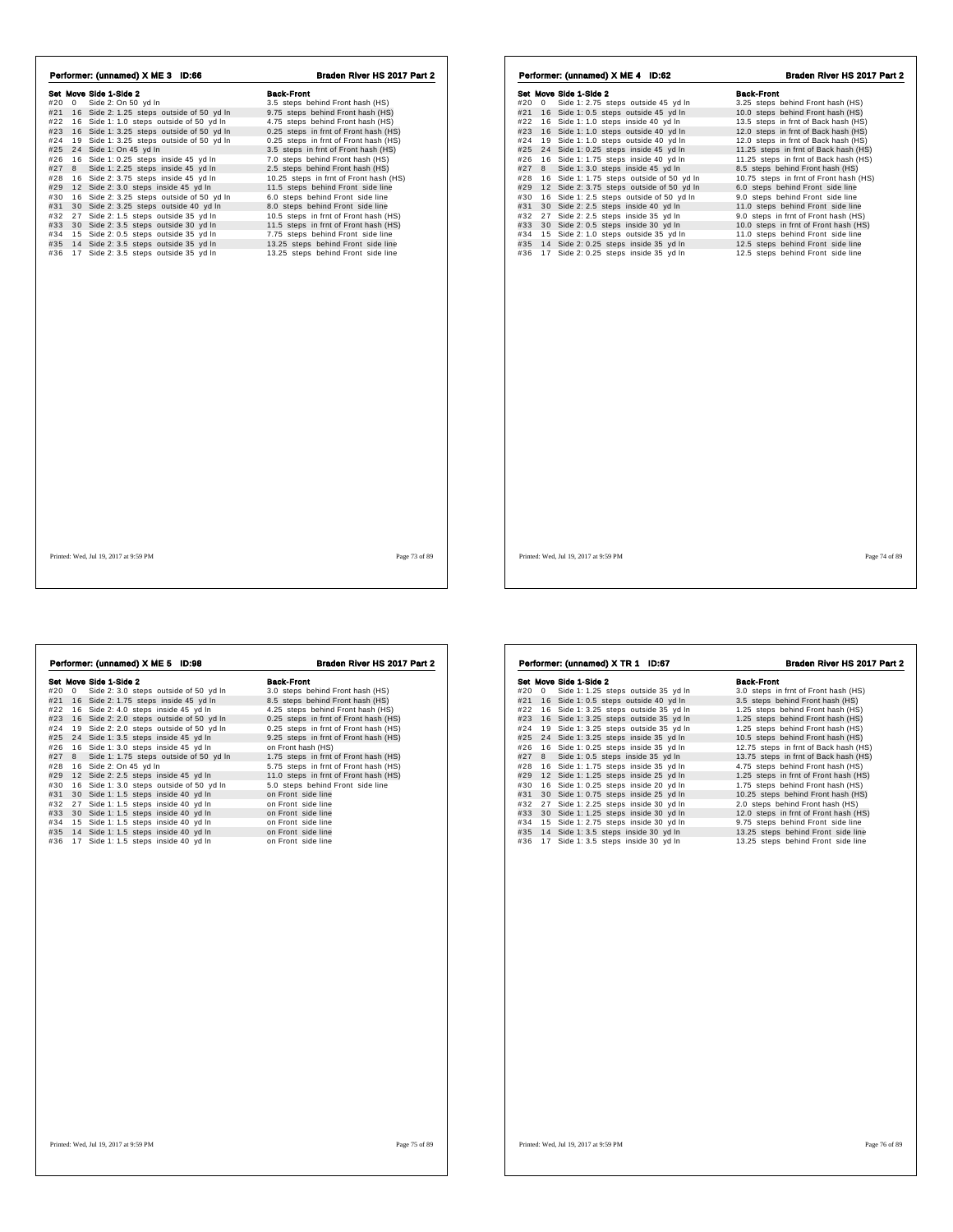| Performer: (unnamed) X TR 2 ID:17          | Braden River HS 2017 Part 2            | Performer: (unnamed) X TR 3 ID:37            | Braden River HS 2017 Part 2            |
|--------------------------------------------|----------------------------------------|----------------------------------------------|----------------------------------------|
| Set Move Side 1-Side 2                     | <b>Back-Front</b>                      | Set Move Side 1-Side 2                       | <b>Back-Front</b>                      |
| #20 0 Side 1: 2.0 steps outside 30 yd In   | 13.0 steps in frnt of Front hash (HS)  | #20 0 Side 1: 0.5 steps outside 30 yd In     | 10.75 steps in frnt of Front hash (HS) |
| #21 16 Side 1: On 35 yd In                 | on Front hash (HS)                     | #21 16 Side 1: 3.0 steps outside 35 yd In    | 3.0 steps behind Front hash (HS)       |
| #22 16 Side 1: 3.5 steps inside 25 yd In   | 2.5 steps in frnt of Front hash (HS)   | #22 16 Side 1: 3.0 steps inside 25 yd In     | 2.25 steps behind Front hash (HS)      |
| #23 16 Side 1: 3.5 steps inside 25 yd In   | 2.5 steps in frnt of Front hash (HS)   | #23 16 Side 1: 3.0 steps inside 25 yd In     | 2.25 steps behind Front hash (HS)      |
| #24 19 Side 1: 3.5 steps inside 25 yd In   | 2.5 steps in frnt of Front hash (HS)   | #24 19 Side 1: 3.0 steps inside 25 yd In     | 2.25 steps behind Front hash (HS)      |
| #25 24 Side 1: 1.75 steps outside 35 yd In | 4.75 steps behind Front hash (HS)      | #25 24 Side 1: 3.75 steps inside 30 yd In    | 6.75 steps behind Front hash (HS)      |
| #26 16 Side 1: 0.25 steps outside 30 yd In | 6.5 steps behind Front hash (HS)       | 16 Side 1: 3.5 steps outside 30 yd In<br>#26 | 10.25 steps behind Front hash (HS)     |
| #27 8 Side 1: 3.25 steps inside 30 yd In   | 1.0 steps behind Front hash (HS)       | #27 8 Side 1: 3.5 steps inside 30 yd In      | 7.0 steps behind Front hash (HS)       |
| #28 16 Side 1: 4.0 steps outside 30 yd In  | 2.0 steps in frnt of Front hash (HS)   | #28 16 Side 1: 1.0 steps inside 30 yd In     | 1.75 steps behind Front hash (HS)      |
| #29 12 Side 1: 0.5 steps inside 20 yd In   | 13.5 steps in frnt of Front hash (HS)  | #29 12 Side 1: 3.5 steps inside 20 yd In     | 8.0 steps in frnt of Front hash (HS)   |
| #30 16 Side 1: 3.5 steps outside 25 yd In  | 13.5 steps behind Front side line      | #30 16 Side 1: 3.5 steps inside 20 yd In     | 11.0 steps in frnt of Front hash (HS)  |
| #31 30 Side 1: 4.0 steps outside 30 yd In  | 6.0 steps in frnt of Front hash (HS)   | #31 30 Side 1: 3.0 steps inside 25 yd In     | 2.5 steps in frnt of Front hash (HS)   |
| #32 27 Side 1: 0.5 steps inside 35 yd In   | 13.75 steps in frnt of Front hash (HS) | #32 27 Side 1: 0.75 steps outside 35 yd In   | 10.5 steps in frnt of Front hash (HS)  |
| #33 30 Side 1: 1.0 steps inside 40 yd In   | 8.75 steps behind Front side line      | #33 30 Side 1: 0.25 steps outside 40 yd In   | 12.0 steps behind Front side line      |
| #34 15 Side 1: 3.25 steps inside 40 yd In  | 8.0 steps behind Front side line       | #34 15 Side 1: 3.5 steps inside 40 yd In     | 11.5 steps in frnt of Front hash (HS)  |
| #35 14 Side 1: 3.25 steps inside 45 yd In  | 10.5 steps behind Front side line      | #35 14 Side 1: 0.75 steps outside 40 yd In   | 11.5 steps behind Front side line      |
| #36 17 Side 1: 3.25 steps inside 45 yd In  | 10.5 steps behind Front side line      | #36 17 Side 1: 0.75 steps outside 40 yd In   | 11.5 steps behind Front side line      |
|                                            |                                        |                                              |                                        |
| Printed: Wed, Jul 19, 2017 at 9:59 PM      | Page 77 of 89                          | Printed: Wed, Jul 19, 2017 at 9:59 PM        | Page 78 of 89                          |

|     |    | Performer: (unnamed) X TR 4 ID:18      | Braden River HS 2017 Part 2           |
|-----|----|----------------------------------------|---------------------------------------|
|     |    | Set Move Side 1-Side 2                 | Back-Front                            |
| #20 | 0  | Side 1: 1.0 steps inside 30 yd In      | 8.75 steps in frnt of Front hash (HS) |
| #21 |    | 16 Side 1: 3.75 steps inside 35 yd In  | 2.0 steps behind Front hash (HS)      |
| #22 | 16 | Side 1: 3.25 steps inside 30 yd In     | 2.5 steps in frnt of Front hash (HS)  |
| #23 | 16 | Side 1: 3.25 steps inside 30 yd In     | 2.5 steps in frnt of Front hash (HS)  |
| #24 | 19 | Side 1: 3.25 steps inside 30 yd In     | 2.5 steps in frnt of Front hash (HS)  |
| #25 | 24 | Side 1: 2.0 steps outside 35 yd In     | 9.5 steps behind Front hash (HS)      |
| #26 | 16 | Side 1: 3.25 steps inside 30 yd In     | 11.75 steps behind Front hash (HS)    |
| #27 | 8  | Side 1: 3.5 steps outside 35 yd In     | 9.75 steps behind Front hash (HS)     |
| #28 |    | 16 Side 1: 3.75 steps inside 30 yd In  | 3.0 steps behind Front hash (HS)      |
| #29 |    | 12 Side 1: 2.75 steps outside 25 yd In | 5.5 steps in frnt of Front hash (HS)  |
| #30 |    | 16 Side 1: 1.75 steps outside 25 yd In | 11.5 steps in frnt of Front hash (HS) |
| #31 |    | 30 Side 1: 2.25 steps outside 30 yd In | 3.0 steps in frnt of Front hash (HS)  |
| #32 | 27 | Side 1: 2.0 steps inside 35 yd In      | 11.0 steps in frnt of Front hash (HS) |
| #33 |    | 30 Side 1: 2.5 steps inside 40 yd In   | 11.5 steps behind Front side line     |
| #34 |    | 15 Side 1: 3.25 steps inside 40 yd In  | 13.75 steps behind Front side line    |
| #35 |    | 14 Side 1: 3.25 steps inside 40 yd In  | 11.0 steps behind Front side line     |
| #36 | 17 | Side 1: 3.25 steps inside 40 yd In     | 11.0 steps behind Front side line     |
|     |    |                                        |                                       |
|     |    |                                        |                                       |
|     |    |                                        |                                       |
|     |    |                                        |                                       |
|     |    |                                        |                                       |
|     |    |                                        |                                       |
|     |    |                                        |                                       |
|     |    |                                        |                                       |
|     |    |                                        |                                       |

|     |            | Set Move Side 1-Side 2                | <b>Back-Front</b>                      |
|-----|------------|---------------------------------------|----------------------------------------|
| #20 | $^{\circ}$ | Side 1: 0.25 steps inside 40 yd In    | 2.0 steps behind Front hash (HS)       |
| #21 |            | 16 Side 1: 2.5 steps inside 40 yd In  | 9.0 steps behind Front hash (HS)       |
| #22 |            | 16 Side 1: 4.0 steps inside 35 yd In  | 14.0 steps in frnt of Back hash (HS)   |
| #23 |            | 16 Side 1: 1.75 steps inside 35 yd In | 12.25 steps in frnt of Back hash (HS)  |
| #24 | 19         | Side 1: 1.75 steps inside 35 yd In    | 12.25 steps in frnt of Back hash (HS)  |
| #25 |            | 24 Side 1: 1.0 steps inside 40 yd In  | 6.0 steps in frnt of Back hash (HS)    |
| #26 | 16         | Side 1: 3.75 steps outside 40 yd In   | 12.25 steps behind Front hash (HS)     |
| #27 | 8          | Side 1: 3.0 steps inside 35 yd In     | 12.0 steps in frnt of Back hash (HS)   |
| #28 |            | 16 Side 1: 3.0 steps outside 40 yd In | 5.0 steps behind Front hash (HS)       |
| #29 |            | 12 Side 1: 3.5 steps inside 25 yd In  | 0.75 steps behind Front hash (HS)      |
| #30 |            | 16 Side 1: 2.5 steps inside 20 yd In  | 1.25 steps in frnt of Front hash (HS)  |
| #31 | 30         | Side 1: 3.0 steps inside 25 yd In     | 7.25 steps behind Front hash (HS)      |
| #32 | 27         | Side 1: 3.5 steps outside 35 yd In    | 1.0 steps in frnt of Front hash (HS)   |
| #33 |            | 30 Side 1: 3.5 steps inside 30 yd In  | 13.0 steps behind Front side line      |
| #34 |            | 15 Side 1: 2.75 steps inside 30 yd In | 11.75 steps in frnt of Front hash (HS) |
| #35 |            | 14 Side 1: 3.25 steps inside 35 yd In | 12.0 steps behind Front side line      |
| #36 | 17         | Side 1: 3.25 steps inside 35 yd In    | 12.0 steps behind Front side line      |
|     |            |                                       |                                        |

Performer: (unnamed) X TR 5 ID:19 Braden River HS 2017 Part 2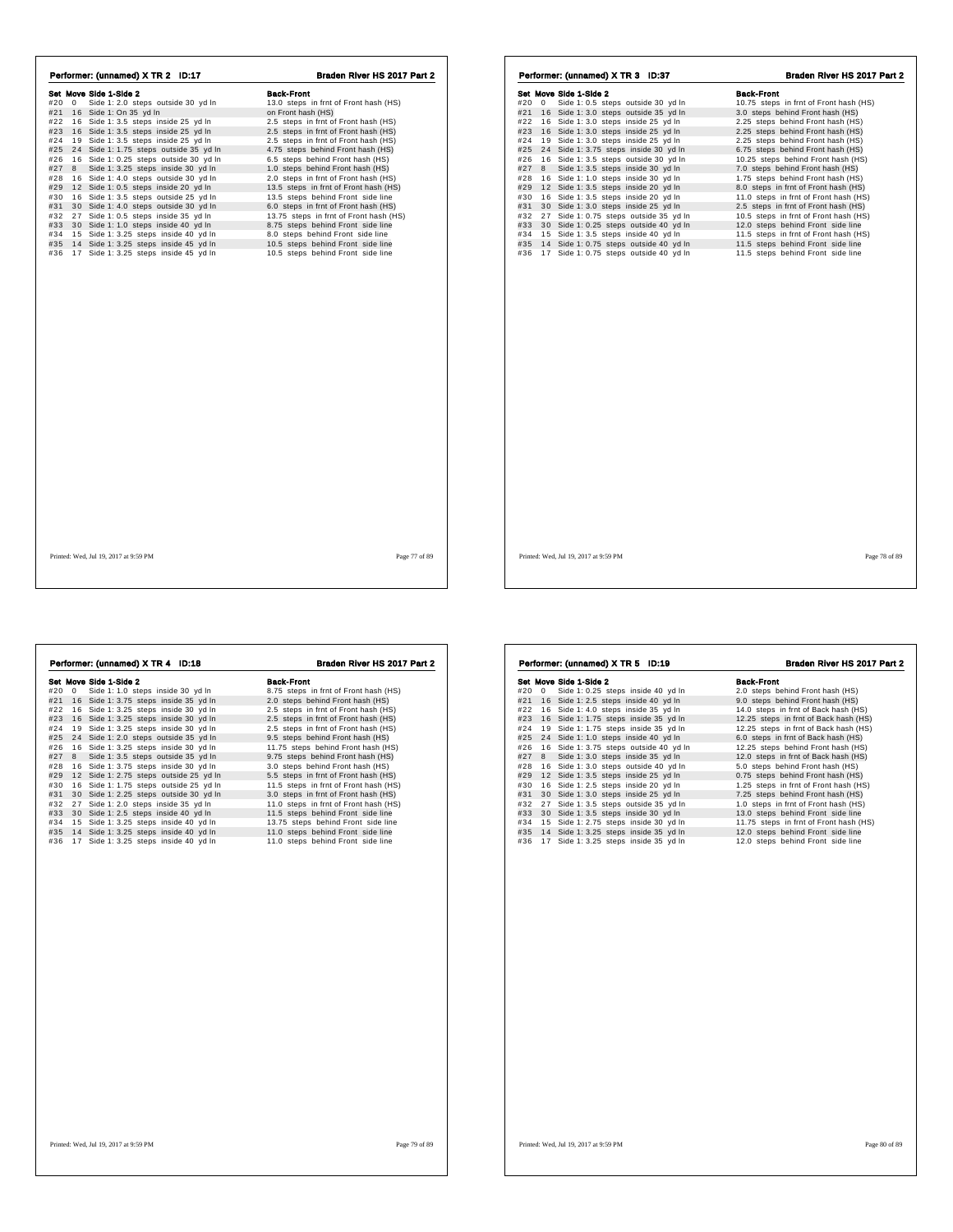| Performer: (unnamed) X TR 6 ID:14          | Braden River HS 2017 Part 2            | Performer: (unnamed) X TR 7 ID:64               | Braden River HS 2017 Part 2           |
|--------------------------------------------|----------------------------------------|-------------------------------------------------|---------------------------------------|
| Set Move Side 1-Side 2                     | <b>Back-Front</b>                      | Set Move Side 1-Side 2                          | <b>Back-Front</b>                     |
| #20 0 Side 1: 3.25 steps inside 35 yd In   | 0.25 steps in frnt of Front hash (HS)  | #20 0 Side 1: 3.25 steps outside 35 yd In       | 4.75 steps in frnt of Front hash (HS) |
| #21 16 Side 1: 2.25 steps outside 40 yd In | 7.75 steps behind Front hash (HS)      | #21 16 Side 1: 1.25 steps outside 35 yd In      | 9.25 steps behind Front hash (HS)     |
| #22 16 Side 1: 3.25 steps inside 30 yd In  | 4.5 steps behind Front hash (HS)       | #22 16 Side 1: 1.0 steps outside 30 yd In       | 1.0 steps behind Front hash (HS)      |
| #23 16 Side 1: 3.25 steps inside 30 yd In  | 4.5 steps behind Front hash (HS)       | #23<br>16 Side 1: 1.0 steps outside 30 yd In    | 1.0 steps behind Front hash (HS)      |
| #24 19 Side 1: 3.25 steps inside 30 yd In  | 4.5 steps behind Front hash (HS)       | 19 Side 1: 1.0 steps outside 30 yd In<br>#24    | 1.0 steps behind Front hash (HS)      |
| #25 24 Side 1: 2.5 steps outside 40 yd In  | 4.0 steps behind Front hash (HS)       | #25 24 Side 1: 0.75 steps inside 35 yd In       | 10.25 steps behind Front hash (HS)    |
| #26 16 Side 1: 0.75 steps inside 40 yd In  | 10.0 steps behind Front hash (HS)      | #26<br>16 Side 1: 0.75 steps inside 35 yd In    | 10.25 steps behind Front hash (HS)    |
| #27 8 Side 1: 2.25 steps outside 40 yd In  | 11.0 steps in frnt of Back hash (HS)   | Side 1: 1.75 steps outside 35 yd In<br>#27<br>8 | 12.25 steps behind Front hash (HS)    |
| #28 16 Side 1: On 40 yd In                 | 4.75 steps behind Front hash (HS)      | 16 Side 1: 1.25 steps outside 35 yd In<br>#28   | 4.0 steps behind Front hash (HS)      |
| #29 12 Side 1: 2.0 steps outside 30 yd In  | 2.5 steps behind Front hash (HS)       | #29<br>12 Side 1: 1.0 steps outside 25 yd In    | 3.25 steps in frnt of Front hash (HS) |
| #30 16 Side 1: 3.0 steps inside 20 yd In   | 1.5 steps behind Front hash (HS)       | #30<br>16 Side 1: 1.0 steps outside 20 yd In    | 1.25 steps in frnt of Front hash (HS) |
| #31 30 Side 1: 3.5 steps inside 25 yd In   | 10.0 steps behind Front hash (HS)      | #31 30 Side 1: 0.5 steps outside 25 yd In       | 7.25 steps behind Front hash (HS)     |
| #32 27 Side 1: 3.0 steps outside 35 yd In  | 1.75 steps behind Front hash (HS)      | #32 27 Side 1: 1.0 steps inside 30 yd In        | 1.0 steps in frnt of Front hash (HS)  |
| #33 30 Side 1: 4.0 steps inside 30 yd In   | 12.25 steps in frnt of Front hash (HS) | #33 30 Side 1: On 30 yd In                      | 13.0 steps behind Front side line     |
| #34 15 Side 1: 2.5 steps inside 30 yd In   | 13.0 steps behind Front side line      | #34 15 Side 1: 3.0 steps inside 30 yd In        | 6.5 steps behind Front side line      |
| #35 14 Side 1: 0.75 steps outside 35 yd In | 12.5 steps behind Front side line      | #35<br>14 Side 1: 0.5 steps outside 30 yd In    | 14.0 steps behind Front side line     |
| #36 17 Side 1: 0.75 steps outside 35 yd In | 12.5 steps behind Front side line      | #36 17 Side 1: 0.5 steps outside 30 yd In       | 14.0 steps behind Front side line     |
|                                            |                                        |                                                 |                                       |
|                                            |                                        |                                                 |                                       |
|                                            |                                        |                                                 |                                       |
|                                            |                                        |                                                 |                                       |

|     |            | Performer: (unnamed) X TR 8 ID:63      | Braden River HS 2017 Part 2            |
|-----|------------|----------------------------------------|----------------------------------------|
|     |            | Set Move Side 1-Side 2                 | <b>Back-Front</b>                      |
| #20 | $^{\circ}$ | Side 1: 2.75 steps inside 30 yd In     | 6.75 steps in frnt of Front hash (HS)  |
| #21 |            | 16 Side 1: 1.25 steps inside 35 yd In  | 5.75 steps behind Front hash (HS)      |
| #22 |            | 16 Side 1: 1.0 steps outside 30 yd In  | 4.0 steps in frnt of Front hash (HS)   |
| #23 |            | 16 Side 1: 1.0 steps outside 30 yd In  | 4.0 steps in frnt of Front hash (HS)   |
| #24 | 19         | Side 1: 1.0 steps outside 30 yd In     | 4.0 steps in frnt of Front hash (HS)   |
| #25 |            | 24 Side 1: 2.0 steps inside 35 yd In   | 4.0 steps behind Front hash (HS)       |
| #26 | 16         | Side 1: 3.0 steps outside 35 yd In     | 7.25 steps behind Front hash (HS)      |
| #27 | 8          | Side 1: 3.0 steps inside 30 yd In      | 4.0 steps behind Front hash (HS)       |
| #28 |            | 16 Side 1: 1.5 steps outside 30 yd In  | on Front hash (HS)                     |
| #29 |            | 12 Side 1: 2.0 steps inside 20 yd In   | 10.75 steps in frnt of Front hash (HS) |
| #30 | 16         | Side 1: 1.0 steps inside 20 yd In      | 13.75 steps in frnt of Front hash (HS) |
| #31 | 30         | Side 1: 0.5 steps inside 25 yd In      | 5.25 steps in frnt of Front hash (HS)  |
| #32 | 27         | Side 1: 3.25 steps outside 35 yd In    | 13.0 steps in frnt of Front hash (HS)  |
| #33 |            | 30 Side 1: 2.75 steps outside 40 yd In | 9.5 steps behind Front side line       |
| #34 |            | 15 Side 1: 3.25 steps inside 40 yd In  | 10.75 steps behind Front side line     |
| #35 |            | 14 Side 1: 0.75 steps outside 45 yd In | 10.75 steps behind Front side line     |
| #36 | 17         | Side 1: 0.75 steps outside 45 yd In    | 10.75 steps behind Front side line     |
|     |            |                                        |                                        |
|     |            |                                        |                                        |
|     |            |                                        |                                        |
|     |            |                                        |                                        |
|     |            |                                        |                                        |
|     |            |                                        |                                        |
|     |            |                                        |                                        |
|     |            |                                        |                                        |
|     |            |                                        |                                        |

|           | Set Move Side 1-Side 2                   | <b>Back-Front</b>                     |
|-----------|------------------------------------------|---------------------------------------|
| #20<br>0  | Side 2: 2.0 steps inside 35 yd In        | 12.0 steps behind Front side line     |
| #21       | 16 Side 2: 3.0 steps inside 40 yd In     | 10.0 steps behind Front side line     |
| #22       | 16 Side 2: 3.0 steps inside 40 yd In     | 10.0 steps behind Front side line     |
| #23       | 16 Side 1: 1.5 steps inside 45 yd In     | 13.5 steps behind Front side line     |
| #24<br>19 | Side 1: 1.5 steps inside 45 yd In        | 13.5 steps behind Front side line     |
| #25<br>24 | Side 1: 1.75 steps inside 45 yd In       | 1.0 steps behind Front hash (HS)      |
| #26<br>16 | Side 1: 2.5 steps inside 40 yd In        | 4.0 steps in frnt of Front hash (HS)  |
| #27<br>8  | Side 1: 2.5 steps inside 40 yd In        | 0.75 steps behind Front hash (HS)     |
| #28       | 16 Side 1: 4.0 steps outside of 50 yd In | 6.75 steps in frnt of Front hash (HS) |
| #29       | 12 Side 1: 1.5 steps inside 45 yd In     | 3.0 steps in frnt of Front hash (HS)  |
| #30       | 16 Side 1: 1.5 steps outside 45 yd In    | 8.0 steps in frnt of Front hash (HS)  |
| #31       | 30 Side 2: 2.0 steps outside of 50 yd In | 13.5 steps behind Front side line     |
| #32       | 27 Side 2: 3.0 steps outside 45 yd In    | 7.0 steps behind Front side line      |
| #33       | 30 Side 2: 3.0 steps outside 45 yd In    | 7.5 steps in frnt of Front hash (HS)  |
| #34       | 15 Side 2: 2.0 steps outside 45 yd In    | 3.5 steps in frnt of Front hash (HS)  |
| #35       | 14 Side 2: 1.25 steps outside 45 yd In   | 2.75 steps in frnt of Front hash (HS) |
| #36       | 17 Side 2: 1.25 steps outside 45 yd In   | 2.75 steps in frnt of Front hash (HS) |
|           |                                          |                                       |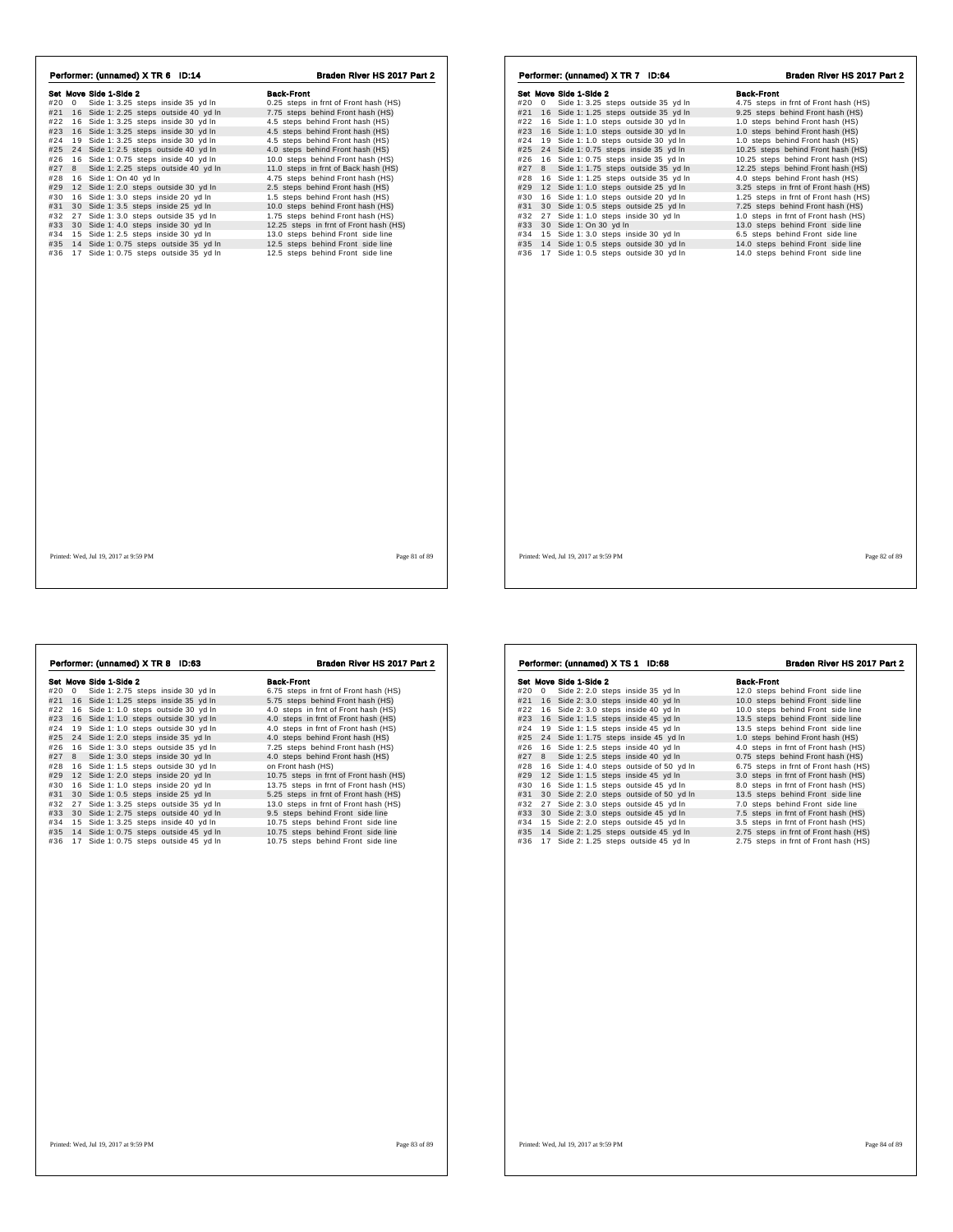| Set Move Side 1-Side 2                        |                                       |                                               |                                       |
|-----------------------------------------------|---------------------------------------|-----------------------------------------------|---------------------------------------|
|                                               | <b>Back-Front</b>                     | Set Move Side 1-Side 2                        | <b>Back-Front</b>                     |
| Side 1: 3.5 steps inside 35 yd In<br>#20 0    | 12.0 steps behind Front side line     | #20 0 Side 2: 0.25 steps outside 45 yd In     | 1.25 steps behind Front hash (HS)     |
| #21 16 Side 1: 4.0 steps inside 30 yd In      | 13.5 steps behind Front side line     | #21 16 Side 2: 2.75 steps outside 45 yd In    | 7.0 steps behind Front hash (HS)      |
| #22 16 Side 1: 4.0 steps inside 30 yd In      | 13.5 steps behind Front side line     | #22 16 Side 2: 1.0 steps outside 45 yd In     | 3.25 steps behind Front hash (HS)     |
| #23 16 Side 1: 2.0 steps inside 30 yd In      | 10.0 steps behind Front side line     | #23 16 Side 2: 0.75 steps inside 45 yd In     | 0.25 steps in frnt of Front hash (HS) |
| #24 19 Side 1: 2.0 steps inside 30 yd In      | 10.0 steps behind Front side line     | #24 19 Side 2: 0.75 steps inside 45 yd In     | 0.25 steps in frnt of Front hash (HS) |
| #25 24 Side 1: 0.25 steps inside 40 yd In     | 6.0 steps behind Front hash (HS)      | #25 24 Side 2: 2.5 steps outside of 50 yd In  | 6.5 steps in frnt of Front hash (HS)  |
| #26 16 Side 1: 1.0 steps inside 35 yd In      | 1.0 steps behind Front hash (HS)      | #26 16 Side 2: 1.0 steps inside 45 yd In      | 1.75 steps in frnt of Front hash (HS) |
| Side 1: 3.5 steps outside 40 yd In<br>#27 8   | 7.25 steps in frnt of Front hash (HS) | #27 8 Side 2: 0.25 steps inside 45 yd In      | 3.5 steps behind Front hash (HS)      |
| #28 16 Side 1: On 45 yd In                    | 13.5 steps behind Front side line     | #28 16 Side 2: 3.25 steps outside of 50 yd In | 4.25 steps behind Front hash (HS)     |
| #29 12 Side 1: 3.5 steps outside 40 yd In     | 3.75 steps in frnt of Front hash (HS) | #29 12 Side 2: 3.25 steps outside of 50 yd In | on Front hash (HS)                    |
| #30 16 Side 1: 1.5 steps outside 45 yd In     | 4.0 steps in frnt of Front hash (HS)  | 16 Side 2: 3.75 steps inside 45 yd In<br>#30  | 7.0 steps in frnt of Front hash (HS)  |
| #31 30 Side 2: 2.0 steps outside of 50 yd In  | 10.5 steps in frnt of Front hash (HS) | #31 30 Side 2: 1.75 steps outside 40 yd In    | 1.0 steps in frnt of Front hash (HS)  |
| #32 27 Side 2: 3.0 steps outside 45 yd In     | 11.0 steps behind Front side line     | #32 27 Side 2: 0.75 steps outside 35 yd In    | 10.0 steps behind Front hash (HS)     |
| #33 30 Side 2: 3.0 steps outside 45 yd In     | 3.5 steps in frnt of Front hash (HS)  | #33 30 Side 2: 4.0 steps outside 45 yd In     | 12.75 steps behind Front hash (HS)    |
| #34 15 Side 2: On 45 yd In                    | 6.75 steps behind Front hash (HS)     | #34 15 Side 2: On 40 yd In                    | 11.5 steps in frnt of Back hash (HS)  |
| #35 14 Side 1: 1.25 steps outside of 50 yd In | 3.0 steps in frnt of Front hash (HS)  | #35 14 Side 2: 2.75 steps outside 45 yd In    | 12.25 steps behind Front hash (HS)    |
| #36 17 Side 1: 1.25 steps outside of 50 yd In | 3.0 steps in frnt of Front hash (HS)  | #36 17 Side 2: 2.75 steps outside 45 yd In    | 12.25 steps behind Front hash (HS)    |
|                                               |                                       |                                               |                                       |
|                                               |                                       |                                               |                                       |
|                                               |                                       |                                               |                                       |
| Printed: Wed, Jul 19, 2017 at 9:59 PM         | Page 85 of 89                         | Printed: Wed. Jul 19, 2017 at 9:59 PM         | Page 86 of 89                         |

| #20 | 0                                         | Set Move Side 1-Side 2<br>Side 2: 2.5 steps inside 40 yd In | Back-Front<br>1.25 steps in frnt of Front hash (HS) |
|-----|-------------------------------------------|-------------------------------------------------------------|-----------------------------------------------------|
| #21 |                                           | 16 Side 2: 0.75 steps inside 40 yd In                       | 4.75 steps behind Front hash (HS)                   |
| #22 |                                           | 16 Side 2: 0.25 steps outside 40 yd In                      | 6.75 steps behind Front hash (HS)                   |
| #23 |                                           | 16 Side 2: 3.5 steps outside 40 yd In                       | 13.25 steps behind Front hash (HS)                  |
| #24 |                                           | 19 Side 2: 3.5 steps outside 40 yd In                       | 13.25 steps behind Front hash (HS)                  |
| #25 |                                           | 24 Side 1: 0.5 steps outside of 50 yd In                    | 11.5 steps behind Front hash (HS)                   |
| #26 | 16 Side 2: 1.25 steps outside of 50 yd In | 0.75 steps behind Front hash (HS)                           |                                                     |
| #27 | 8                                         | Side 2: 1.25 steps outside of 50 yd In                      | 2.25 steps in frnt of Front hash (HS)               |
| #28 |                                           | 16 Side 2: 0.25 steps outside 45 yd In                      | 2.75 steps in frnt of Front hash (HS)               |
| #29 |                                           | 12 Side 2: 2.75 steps inside 45 yd In                       | 8.25 steps in frnt of Front hash (HS)               |
| #30 |                                           | 16 Side 2: 2.75 steps inside 45 yd In                       | 11.25 steps in frnt of Front hash (HS)              |
| #31 |                                           | 30 Side 2: 2.75 steps outside 40 yd In                      | 5.25 steps in frnt of Front hash (HS)               |
| #32 |                                           | 27 Side 2: 1.75 steps outside 35 yd In                      | 5.75 steps behind Front hash (HS)                   |
| #33 |                                           | 30 Side 2: 3.0 steps inside 40 yd In                        | 8.5 steps behind Front hash (HS)                    |
| #34 |                                           | 15 Side 2: 3.25 steps inside 35 yd In                       | 8.0 steps behind Front hash (HS)                    |
| #35 |                                           | 14 Side 2: 0.5 steps inside 35 yd In                        | 14.0 steps in frnt of Back hash (HS)                |
| #36 |                                           | 17 Side 2: 0.5 steps inside 35 yd In                        | 14.0 steps in frnt of Back hash (HS)                |
|     |                                           |                                                             |                                                     |
|     |                                           |                                                             |                                                     |
|     |                                           |                                                             |                                                     |
|     |                                           |                                                             |                                                     |
|     |                                           |                                                             |                                                     |
|     |                                           |                                                             |                                                     |
|     |                                           | Printed: Wed, Jul 19, 2017 at 9:59 PM                       | Page 87 of 89                                       |

|     |            | Set Move Side 1-Side 2                 | <b>Back-Front</b>                      |
|-----|------------|----------------------------------------|----------------------------------------|
| #20 | $^{\circ}$ | Side 2: 2.25 steps inside 45 yd In     | 2.25 steps behind Front hash (HS)      |
| #21 | 16         | Side 2: 3.0 steps inside 45 yd In      | 4.0 steps behind Front hash (HS)       |
| #22 | 16         | Side 2: 3.5 steps outside of 50 yd In  | 0.75 steps in frnt of Front hash (HS)  |
| #23 | 16         | Side 2: 2.0 steps outside of 50 yd In  | 5.5 steps in frnt of Front hash (HS)   |
| #24 | 19         | Side 2: 2.0 steps outside of 50 yd In  | 5.5 steps in frnt of Front hash (HS)   |
| #25 | 24         | Side 1: 1.25 steps outside of 50 yd In | 10.25 steps in frnt of Front hash (HS) |
| #26 |            | 16 Side 2: 3.25 steps inside 45 yd In  | 4.25 steps in frnt of Front hash (HS)  |
| #27 | 8          | Side 2: 3.75 steps inside 45 yd In     | 1.25 steps in frnt of Front hash (HS)  |
| #28 |            | 16 Side 2: 0.5 steps inside 45 yd In   | 0.25 steps behind Front hash (HS)      |
| #29 | 12         | Side 2: 3.25 steps inside 45 yd In     | 5.5 steps in frnt of Front hash (HS)   |
| #30 | 16         | Side 2: 2.75 steps outside of 50 yd In | 9.5 steps in frnt of Front hash (HS)   |
| #31 | 30         | Side 2: 0.25 steps outside 40 yd In    | 3.5 steps in frnt of Front hash (HS)   |
| #32 | 27         | Side 2: 0.75 steps inside 35 yd In     | 7.75 steps behind Front hash (HS)      |
| #33 | 30         | Side 2: 2.5 steps outside 45 yd In     | 10.25 steps behind Front hash (HS)     |
| #34 |            | 15 Side 2: 3.25 steps outside 40 yd In | 11.0 steps behind Front hash (HS)      |
| #35 |            | 14 Side 2: 3.25 steps outside 40 yd In | 13.25 steps behind Front hash (HS)     |
| #36 |            | 17 Side 2: 3.25 steps outside 40 yd In | 13.25 steps behind Front hash (HS)     |
|     |            |                                        |                                        |
|     |            |                                        |                                        |
|     |            |                                        |                                        |
|     |            |                                        |                                        |
|     |            |                                        |                                        |
|     |            |                                        |                                        |
|     |            |                                        |                                        |
|     |            |                                        |                                        |
|     |            |                                        |                                        |

Performer: (unnamed) X TU 3 ID:23 Braden River HS 2017 Part 2